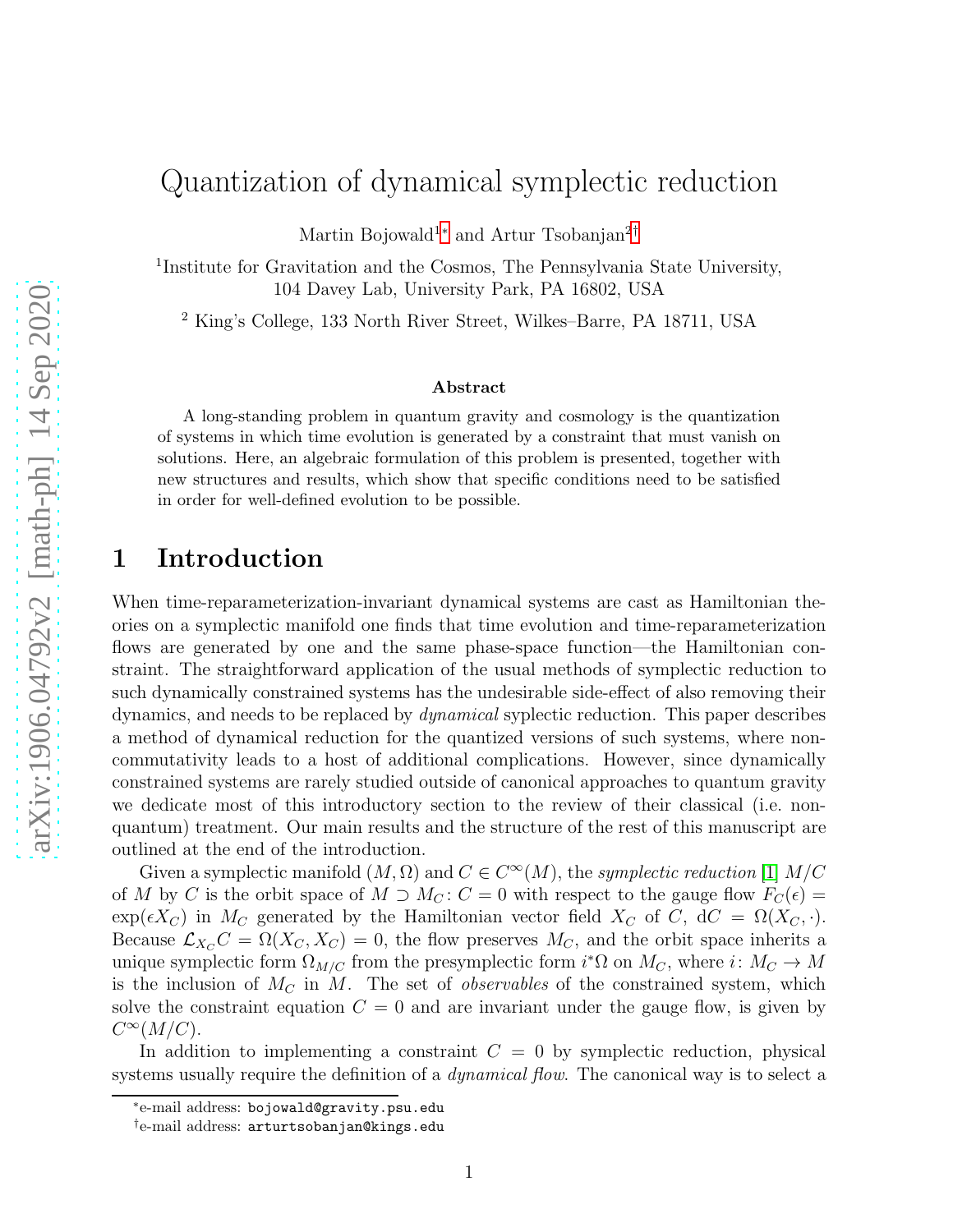Hamiltonian function  $H \in C^{\infty}(M)$  which generates the dynamical flow  $F_H(t) = \exp(tX_H)$ with the Hamiltonian vector field  $X_H$  of H. A dynamical flow in the presence of a constraint  $C = 0$  is consistent if it preserves the constraint surface, that is,  $X_H C = \Omega(X_C, X_H)$  $-\{C, H\} = 0$  on  $M_C$  with the Poisson bracket  $\{\cdot, \cdot\}$  defined by  $\Omega$ . The same condition ensures that the dynamical flow is well-defined on the reduced phase space  $M/C$  because it is compatible with the gauge flow: By the Jacobi identity of  $\{\cdot,\cdot\}$ , a gauge transformation (that is, the diffeomorphism induced by a gauge flow) commutes with the dynamical flow up to a gauge transformation. Since  $\{C, H\} = 0$  on  $M_C$ , there is a  $\lambda \in C^{\infty}(M)$  such that  $\{C, H\} = \lambda C$  on M, and

$$
[X_C, X_H] = \{ \{\cdot, H\}, C\} - \{ \{\cdot, C\}, H\} = -\{\cdot, \{C, H\}\} = -X_{\{C, H\}} = -X_{\lambda C}.
$$

In systems typically encountered in general relativity or its cosmological models, the dynamical flow is simultaneously a gauge flow. A system is time-reparameterization invariant if, given a solution  $f(t)$  of its dynamical flow such that  $df/dt = \{f, H\}$  for all  $t \in \mathbb{R}$ ,  $f(T(t))$  is also a solution for any monotonic  $T \in C^{\infty}(\mathbb{R})$ . Any such  $f(T(t))$  can be obtained from  $f(t)$  by following the flow generated by the Hamiltonian itself together with a suitable non-zero multiplier  $N \in C^{\infty}(\mathbb{R})$  via

$$
\lim_{\epsilon \to 0} \frac{f(t + \epsilon N(t)) - f(t)}{\epsilon} = N(t) \frac{\mathrm{d}f}{\mathrm{d}t} = \{f, NH\}.
$$

Therefore the Hamiltonian function is itself the generator of a gauge flow. Observables are functions on the orbit space of the gauge flow. This orbit space inherits a Poisson structure from M, with symplectic leaves given by the level surfaces of  $H$  [\[2\]](#page-39-1). Adding a constant to  $H$  does not change the dynamical flow. Therefore, without loss of generality, we can assume the relevant symplectic leaf to be given by  $H = 0$ , such that the dynamical generator  $H$  is also a constraint.

The Hamiltonian of a time-reparameterization invariant system is therefore a constraint, called the Hamiltonian constraint. In order to emphasize its nature as a constraint, we will slightly change notation and refer to a Hamiltonian constraint as C. We refer to symplectic reduction with a Hamiltonian constraint as *dynamical symplectic reduction*. Associated with this process is the following long-standing problem [\[3,](#page-39-2) [4\]](#page-39-3): Any observable  $O \in C^{\infty}(M/C)$  on the reduced phase space can be pulled back to a function on  $M_C$ :  $C = 0$ using the projection  $p: M_C \to M/C$  to the orbit space. By definition,  $p^*O$  is constant on the orbits, or time independent if  $C$  is a Hamiltonian constraint. In the reduced phase space, therefore, there is no recognizable time evolution in a time-reparameterization invariant theory.

<span id="page-1-0"></span>Classically, the problem of identifying time evolution in a time-reparameterization invariant system is usually solved by *fixing the gauge flow* generated by a Hamiltonian constraint. This construction to determine observables and their evolution does not use the reduced phase space. Given a symplectic manifold  $(M, \Omega)$  and a Hamiltonian constraint  $C \in C^{\infty}(M)$ , a gauge fixing of the gauge flow is accomplished by a global incisive section.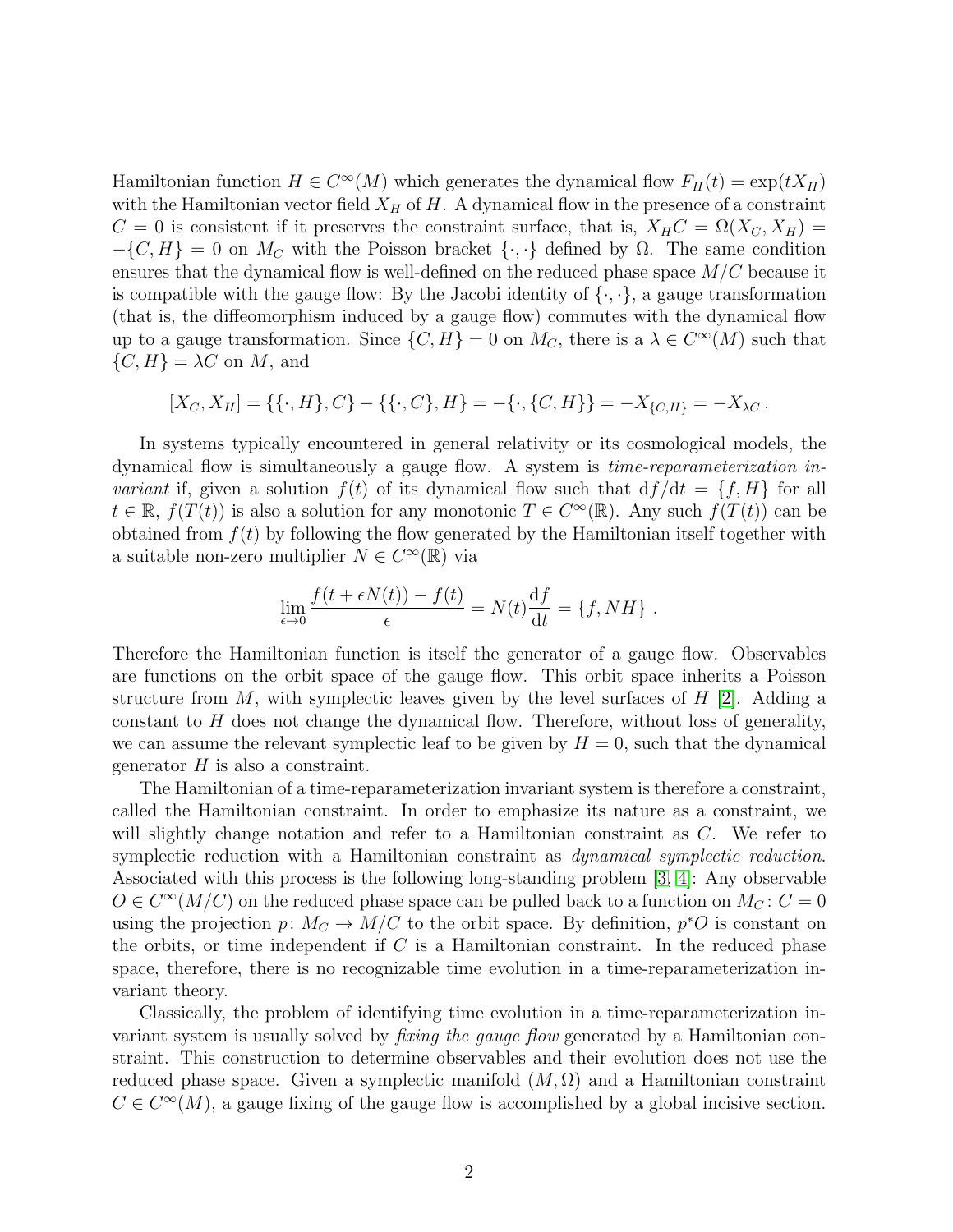**Definition 1** A section  $(L, \Omega_L, \iota)$  of the gauge flow generated by a constraint C on  $(M, \Omega)$ is a symplectic manifold  $(L, \Omega_L)$  (called the gauge-fixed phase space) together with an embedding  $\iota: L \to M_C$  such that  $\Omega_L = \iota^* i^* \Omega$ .

A section  $(L, \Omega_L, \iota)$  of the gauge flow generated by a constraint C on  $(M, \Omega)$  is global if for every  $y \in M_C$  there is an  $x \in L$  such that  $y = F_C(\epsilon)\iota(x)$  for some  $\epsilon$ .

A section  $(L, \Omega_L, \iota)$  of the gauge flow generated by a constraint C on  $(M, \Omega)$  is incisive if, for all  $x_1, x_2 \in L$ ,  $\iota(x_1) = F_C(\epsilon) \iota(x_2)$  for some  $\epsilon$  implies  $x_1 = x_2$ .

<span id="page-2-0"></span>The pull-back  $\iota^*: C^{\infty}(M_C) \to C^{\infty}(L)$  maps functions on the constraint surface  $M_C$  to gauge-fixed observables on L.

**Proposition 1** If  $(L, \Omega_L, \iota)$  is a global incisive section of the gauge flow of C on  $(M, \Omega)$ , the gauge-fixed phase space  $(L, \Omega_L)$  is symplectomorphic to the reduced phase space  $(M/C, \Omega_{M/C})$ .

Proof: Since a global incisive section intersects each gauge orbit exactly once, there is a bijection between L and the reduced phase space. The symplectomorphism property can then be shown in local coordinates: Locally, C can be used as a coordinate in a neighborhood around a given point  $x \in M_C \subset M$ . We use the gauge flow  $F_C(\epsilon)$ :  $x \mapsto$  $x_{\epsilon} \in M_C$  to introduce a second coordinate z such that  $z(x) = 0$  and  $z(x_{\epsilon}) = \epsilon$ . The two functions C and z are canonically conjugate:  $\{z, C\} = X_C z = \frac{dz}{d\epsilon} = 1$ . By Darboux' theorem, there are dim $M-2$  additional local coordinates  $q_j$  and  $p_k$ , such that

$$
\Omega_M = dz \wedge dC + \sum_{j=1}^{\frac{1}{2} \dim M - 1} dq_j \wedge dp_j.
$$

Since  $0 = \{q_j, z\} = \partial q_j / \partial C$  and  $0 = \{p_j, z\} = \partial p_j / \partial C$ ,  $q_j$  and  $p_k$  together with z define a local coordinate system on  $M_C$ .

On  $M_C$ ,  $i^*\Omega = \sum_{j=1}^{\frac{1}{2} \text{dim} M - 1} dq_j \wedge dp_j$  is a presymplectic form. Local intervals of gauge orbits of C are the coordinate lines of z. Therefore,  $q_j$  and  $p_k$  are local coordinates on the reduced phase space, with symplectic form  $\Omega_{M/C} = \sum_{j=1}^{\frac{1}{2} \text{dim} M - 1} dq_j \wedge dp_j$ . In order for  $\iota^*i^*\Omega$  to be symplectic, any section of the gauge flow must locally be of the form  $\iota: y \mapsto (s(y), z(s(y)))$  with a canonical transformation  $s: y \mapsto (q_J, p_k)$  and a smooth function  $z(q_j, p_k)$ . Therefore,  $\Omega_L = \iota^* i^* \Omega = s^* \sum_{j=1}^{\frac{1}{2} \dim M - 1} dq_j \wedge dp_j = s^* \Omega_{M/C}$ .  $\Box$ 

An incisive section  $(L, \Omega_L, \iota)$  evolves in M if there is a 1-parameter family of incisive sections  $(L, \Omega_L, \iota_t), t \in (t_1, t_2) \subset \mathbb{R}$ , such that  $\iota = \iota_{t_0}$  for some  $t_0 \in (t_1, t_2)$ , and  $L \times (t_1, t_2) \to$  $U,(y,t) \mapsto \iota_t(y)$  is a diffeomorphism to an open submanifold  $U \subset M_C$ . For each value of  $t \in (t_1, t_2)$  the hypersurface  $\iota_t(L) \subset M_C$  plays the role of a surface of a fixed value of time. With this structure in place, any function  $f \in C^{\infty}(M_C)$  can be viewed as evolving in time along any given gauge orbit by tracing it along the intersection between the orbit and the constant-time surfaces.

$$
f_{[x]}(t) = f([x] \cap \iota_t(L)),
$$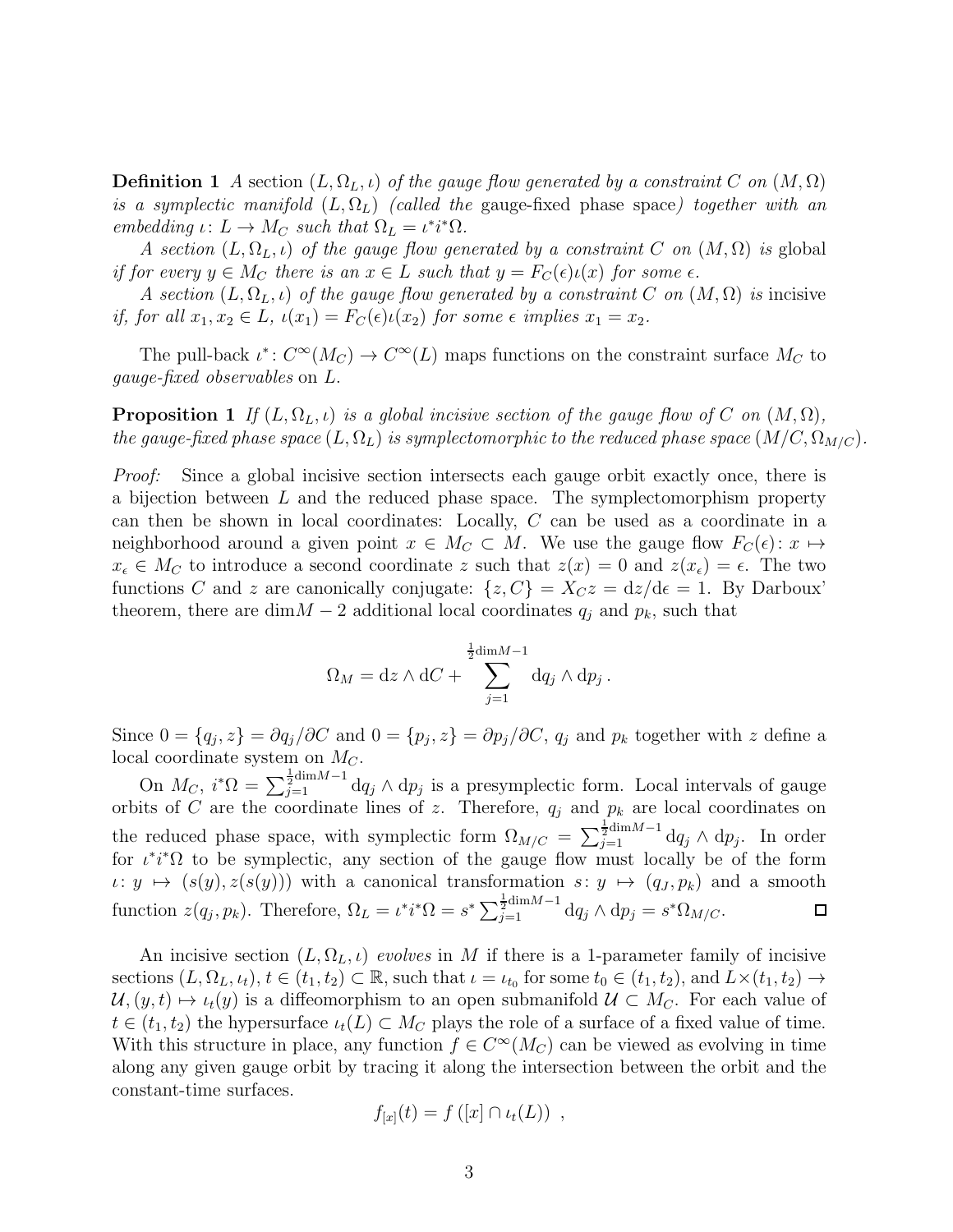where  $[x]$  is the gauge orbit passing through some  $x \in M_C$ .

This time evolution takes place on the pre-symplectic manifold  $M_C$  which is not the usual setting for describing a dynamical physical system. Moreover, it is not a good starting point for standard quantization as functions on  $M_C$  do not have a well-defined Poisson bracket due to the degeneracy of  $i^*\Omega$ . However, an evolving incisive section defines a family of functions in  $C^{\infty}(\mathcal{U})$ , namely those that are constant along the curves traced by points in L from one section to the next  $x(t) = \iota_t(y)$  for a fixed  $y \in L$ . This family of functions can be arbitrarily extended to the entirety of  $M_C$ :

**Definition 2** A subset  $\mathcal{F} \subset C^{\infty}(M_C)$  is fashionable with respect to an evolving incisive section  $(L, \Omega_L, \iota_t)$  if for all  $t, t' \in (t_1, t_2)$  the map  $\iota_t^* \colon \mathcal{F} \to C^\infty(L)$  is a bijection and  $\iota_t^* f = \iota_{t'}^* f$  for all  $f \in \mathcal{F}$ .

Given a choice of fashionables, each function on the symplectic manifold L corresponds to an evolving observable on  $M<sub>C</sub>$  and conversely, the set of evolving observables  $\mathcal F$  inherits a Poisson bracket from the symplectic structure on L.

This notion of evolution has no known analog in the reduced phase space. In practice it is usually implemented through *deparameterization* [\[5,](#page-39-4) [6,](#page-39-5) [7,](#page-39-6) [8,](#page-39-7) [9\]](#page-39-8), provided the constraint surface admits a factorization of the form  $M_C \cong \iota(L) \times \mathbb{R} \ni (\iota(x), Z)$  with a global coordinate  $Z \in \mathbb{R}$  such that  $\{Z, C\} \neq 0$ . Then the map  $\iota_t \colon L \to M_C, x \mapsto (x, t)$  defines a family of global incisive sections. Evolution defined by this family of sections and  $\mathcal{F}$ , the Z-independent functions on  $M_C$ , is called *global relational evolution* with respect to Z. *Example:* Let  $M = \mathbb{R}^{2(n+1)} \ni (Z, E, q_1, p_1, \dots, q_n, p_n)$  with

<span id="page-3-0"></span>
$$
\Omega = dZ \wedge dE + \sum_{i=1}^{n} dq_i \wedge dp_i
$$

and a constraint  $C = E + h(Z, q_i, p_i)$  linear in E. The constraint surface here consists of points with coordinates  $(Z, -h(q_i, p_i), q_i, p_i)$ , so that  $(Z, q_i, p_i)$  serve as coordinates on  $M_C$ . The choice  $L = \mathbb{R}^{2n} \ni (Q_1, P_1, \ldots, Q_n, P_n)$  then leads to global incisive deparameterized sections via  $\iota_t \colon (Q_i, P_i) \mapsto (t, Q_i, P_i) \in M_C$ . Since for  $C^{\infty}(M_C) \ni f = f(Z, q_i, p_i)$  under this family of embeddings  $(\iota_t^* f)(Q_i, P_i) = f(t, Q_i, P_i)$ , the corresponding fashionables consist precisely of the functions that do not depend on Z. Since the Hamiltonian vector field of E generates translations in Z and hence shifts from  $\iota_t(L)$  to  $\iota_{t'}(L)$ , the set of fashionables correspond to the Poisson commutant  $E' = \{f \in C^{\infty}(M) : \{f, E\} = 0\}$  of E pulled back to  $M_C$ . Relational evolution with respect to Z is identical with Hamiltonian evolution in L generated by  $H_t(Q_i, P_i) = h(t, Q_i, P_i)$ : The gauge flow  $F_C(\epsilon)$  on M maps a function  $g \in C^{\infty}(M)$  to  $g_{\epsilon} = F_C(\epsilon)^* g$ . In an infinitesimal version,  $\delta g/\delta \epsilon := \lim_{\epsilon \to 0} (g_{\epsilon} - g)/\epsilon$  is given by

$$
\frac{\delta g}{\delta \epsilon} = \{g, C\} = \frac{\partial g}{\partial Z} + \{g, h\}.
$$

Specifically,

$$
\frac{\delta q_i}{\delta \epsilon} = \frac{\partial h}{\partial p_i} \quad , \quad \frac{\delta p_i}{\delta \epsilon} = -\frac{\partial h}{\partial q_i} \quad , \quad \frac{\delta Z}{\delta \epsilon} = 1 \, .
$$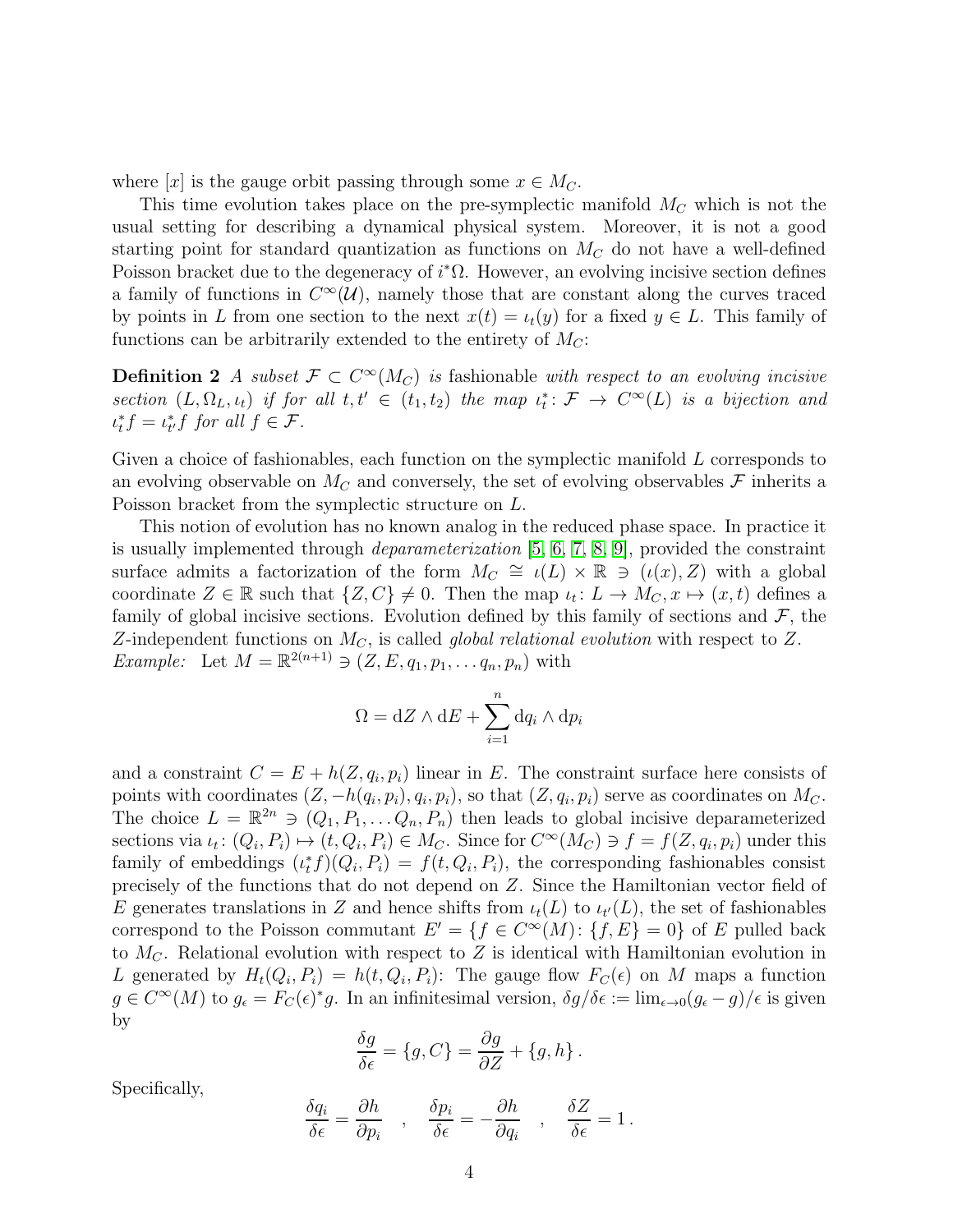This pulls back to L as

$$
\frac{\delta Q_i}{\delta \epsilon} = \frac{\partial H_t}{\partial P_i} \quad , \quad \frac{\delta P_i}{\delta \epsilon} = -\frac{\partial H_t}{\partial Q_i} \, .
$$

For a function on  $L$ , we have

$$
\frac{\delta f}{\delta \epsilon} = \lim_{\epsilon \to 0} \frac{f(Q_i + \epsilon \delta Q_i / \delta \epsilon, P_i + \epsilon \delta P_i / \delta \epsilon) - f(Q_i, P_i)}{\epsilon}
$$

$$
= \sum_{i=1}^n \left( \frac{\partial f}{\partial Q_i} \frac{\delta Q_i}{\delta \epsilon} + \frac{\partial f}{\partial P_i} \frac{\delta P_i}{\delta \epsilon} \right) = \{f, H\}_L
$$

computed precisely according to Hamilton's equations on L.

The quantization of a reduced phase space exists in the sense of deformation quantization  $[10, 11]$  $[10, 11]$  à la Fedosov or Kontsevich  $[12]$ . On the other hand, dynamical symplectic reduction is usually quantized only for deparameterized systems as in the immediately preceding example, using a standard Hilbert-space quantization of L on which the reduced Hamiltonian  $H_t(Q_i, P_i)$  is represented as an operator. In such examples, quantum evolution exists and is unitary, but there are long-standing problems when one tries to extend this notion to more complicated constrained systems in which no global analog of Z exists [\[3,](#page-39-2) [4\]](#page-39-3). For instance, given a constraint quadratic in E on the same phase space as in the example,  $\{Z, C\} \propto E$  may become zero along a gauge orbit such that  $Z = \text{const}$  no longer defines a gauge section.

Heuristically, if there is no global analog of Z, evolution cannot be represented by a family of unitary operators on a Hilbert space. Based on this observation, we diagnose the main problem of standard approaches of deparameterization as an over-reliance on Hilbertspace representations. In order to solve this problem, we initiate a theory of *algebraic* sections as an algebraic quantization of classical gauge sections in systems with a single constraint. By generalizing crucial steps of deparameterization and keeping them strictly at the level of algebras of observables, utilizing factor spaces of algebras instead of kernels of constraint operators acting on a Hilbert space, we define a quantum version of Proposition [1](#page-2-0) and derive several necessary conditions that must be met by the constrained system in order for it to be dynamically reducible. While it remains difficult to find sufficient conditions for such a result, the usefulness of our necessary conditions is demonstrated by their restrictive nature in a specific example relevant to cosmology provided at the end of this paper.

After setting the stage in Section [2,](#page-5-0) in Section [3](#page-17-0) we define algebraic qantization of dynamical symplectic reduction and prove several properties of the resulting quantum evolution on an algebra of observables. For deparameterizable systems, which can be quantized by well-established means as representations on a fixed Hilbert space, our algebraic results provide a more general treatment because they apply to all possible choices of the Hilbert space. Moreover, our construction applies to non-deparameterizable systems, even though the results in that case are less specific than for deparameterizable systems. Several results and examples in Section [4](#page-29-0) will demonstrate the non-trivial nature of our constructions.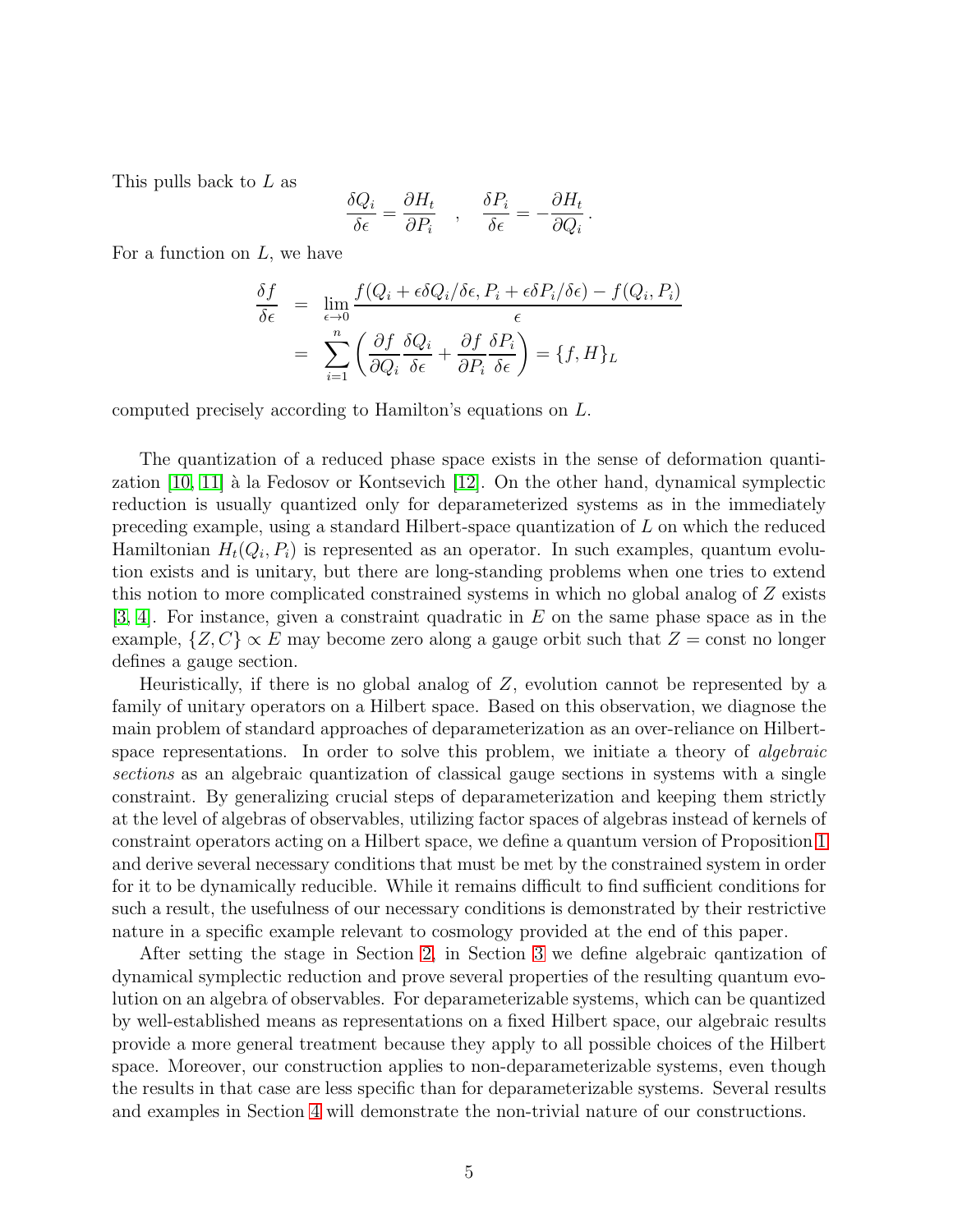## <span id="page-5-0"></span>2 Preliminary constructions

To set the stage, we introduce in this section more details of the systems of interest, standard procedures to quantize them as well as their limitations, and basic algebraic ingredients to be used in our main results.

### <span id="page-5-2"></span>2.1 Systems of interest

Quantum cosmology presents several versions of singly constrained systems, resulting from the generally covariant theory of general relativity from which their classical analogs are derived. Since space appears to be homogeneous and isotropic over long distances, one can approximately describe the expansion of the universe by a single time-dependent function, the scale factor  $a(t)$ , subject to a single constraint. The latter is derived from the Friedmann equation

$$
\frac{1}{a^2} \left(\frac{\mathrm{d}a}{\mathrm{d}t}\right)^2 = \frac{8\pi}{3}\rho(a)
$$

with the matter energy density  $\rho(a)$  (written in units such that Newton's constant and the speed of light equal one). In canonical form, a multiple of the expansion rate  $a^{-1}da/dt$  is canonically conjugate to the volume  $V = a^3$ ,

$$
p_V = -\frac{1}{4\pi a} \frac{\mathrm{d}a}{\mathrm{d}t}
$$

such that  $\{V, p_V\} = 1$ . The canonical Friedmann equation,

$$
-6\pi V p_V^2 + E(V) = 0
$$

can be written as a constraint equation which equates the matter energy  $E(V) = V \rho(V^{1/3})$ with a polynomial function of the volume and the expansion rate. For non-relativistic matter (dominant at late times in the universe), the energy density changes only by dilution in the expanding universe, such that  $\rho \propto 1/V$ , or  $E(V) = E$  constant. The resulting constraint

<span id="page-5-1"></span>
$$
C = -6\pi V p_V^2 + E\,,\tag{1}
$$

polynomial in V and  $p_V$  and linear in E, is a prototype of a large set of models that have been studied to understand quantum evolution in covariant systems.

The dependence of C on V and  $p_V$  varies according to the cosmological model of interest. Moreover, there are additional anisotropy degrees of freedom if one drops the assumption of spatial isotropy. Many models of this type are known to have chaotic dynamics [\[13\]](#page-39-12), such that there is usually no practical access to the reduced phase space  $M/C$ . Another set of models is motivated by modified gravity, for instance the application of a variety of quantization procedures, which may replace the Heisenberg algebra generated by V and  $p_V$  by a different Lie algebra. Examples of this type have been produced by models of loop quantum cosmology [\[14,](#page-39-13) [15\]](#page-39-14), many of which can be formulated based on the Lie algebra sl(2, R) instead of the Heisenberg algebra generated by V and  $p_V$  [\[16,](#page-40-0) [17,](#page-40-1) [18,](#page-40-2) [19,](#page-40-3) [20\]](#page-40-4).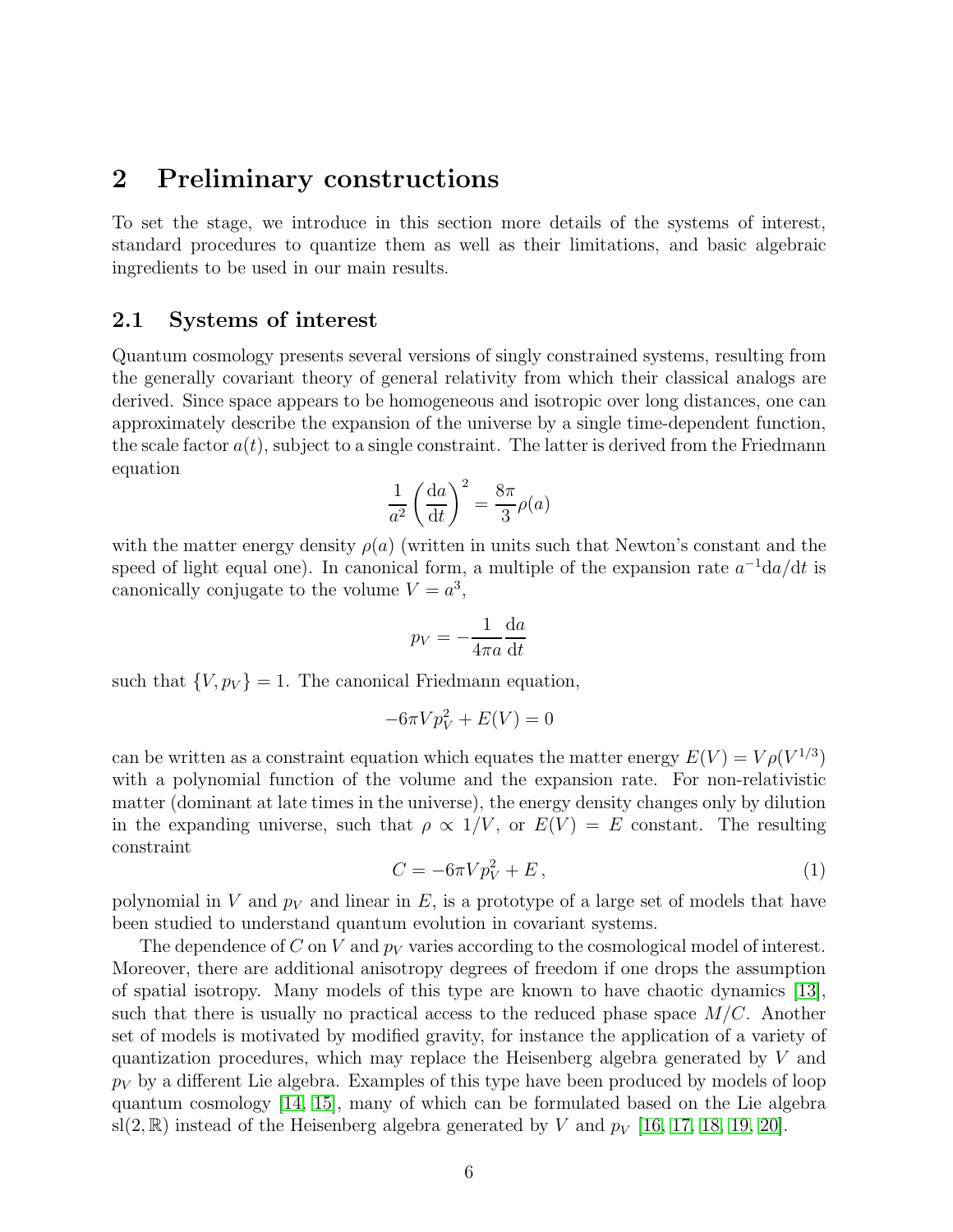(If there are constraints in addition to  $C$ , which however do not contribute to the dynamical flow, one can combine standard symplectic reduction with dynamical symplectic reduction. For instance, in some cosmological models, the single variable  $V$  could be replaced by a pair  $(V_1, V_2)$  with momenta  $(p_{V_1}, p_{V_2})$ , subject to rotational symmetry in the plane. A phase-space formulation would then introduce a non-dynamical constraint  $J = V_1 p_{V_1} - V_2 p_{V_2} = 0$  given by angular momentum in the plane. If the dynamical constraint C extended to the pair  $(V_1, V_2)$  is rotationally symmetric, it has vanishing Poisson bracket with the non-dynamical constraint,  $\{C, J\} = 0$ , at least on the constraint surface  $J = 0$  of J. In this example, and in many others of interest to gravity and cosmology, the Hamiltonian constraint is accompanied by finitely many additional constraints. In such cases standard symplectic reduction of J can easily be combined with dynamical symplectic reduction of C, also at the quantum level. A further generalization to field theories would be required if one were to include perturbations around isotropic cosmological models in order to describe inhomogeneous matter fields on an expanding space-time background. Because time coordinates can be changed locally in general relativity, there would then be not only an infinite number of degrees of freedom, but also an infinite number of dynamical constraints, one per point in space. Although such systems are certainly important for modern cosmology, investigations of deparameterization in this context have remained in their infancy. In particular, there seems to be no consensus so far on the physical properties that should be required of deparameterization in the presence of multiple dynamical constraints. In what follows, we will therefore consider only the case of a single dynamical constraint.)

In order to introduce evolution in the constrained picture, it is common to consider the constant E as the momentum of a canonical variable Z on which the constraint does not depend. The constraint can then be quantized on the kinematical Hilbert space  $\mathcal{H}_{kin}$  =  $L^2(\mathbb{R}, d\lambda) \otimes \mathcal{H}_\mathcal{B}$  whose first factor is the Schrödinger representation of the Heisenberg algebra generated by E and Z, such that  $E = i\hbar \partial/\partial \lambda$ , while  $\mathcal{H}_{\mathcal{B}}$  is a unitary representation of the algebra  $\beta$  generated by the original canonical variables, such as the Heisenberg algebra generated by V and  $p_V$ .

If C does not depend on  $Z$ , as in [\(1\)](#page-5-1), the standard procedure of deparameterization, first suggested by Dirac [\[5\]](#page-39-4) and applied to quantum cosmology starting with [\[21\]](#page-40-5), can be used to quantize the dynamically constrained system: The constraint  $C$  is represented as an operator on  $\mathcal{H}_{kin}$  such that

$$
C\psi = i\hbar \frac{\partial \psi(\lambda)}{\partial \lambda} - H\psi(\lambda) ,
$$

where H is a self-adjoint representation of the  $(V, p_V)$ -dependent contribution to C on  $\mathcal{H}_{\mathcal{B}}$ . Zero eigenvectors of C are therefore given by

$$
\psi(\lambda) = \exp(-i\lambda H/\hbar)\psi_0
$$

with arbitrary  $\psi_0 \in \mathcal{H}_{\mathcal{B}}$  as an "initial state" with respect to evolution in  $\lambda$ . Because  $U(\lambda) = \exp(-i\lambda H/\hbar)$  is unitary,  $\psi(\lambda)$  is not normalizable in  $\mathcal{H}_{kin}$ , such that zero is in the continuous part of the spectrum of C.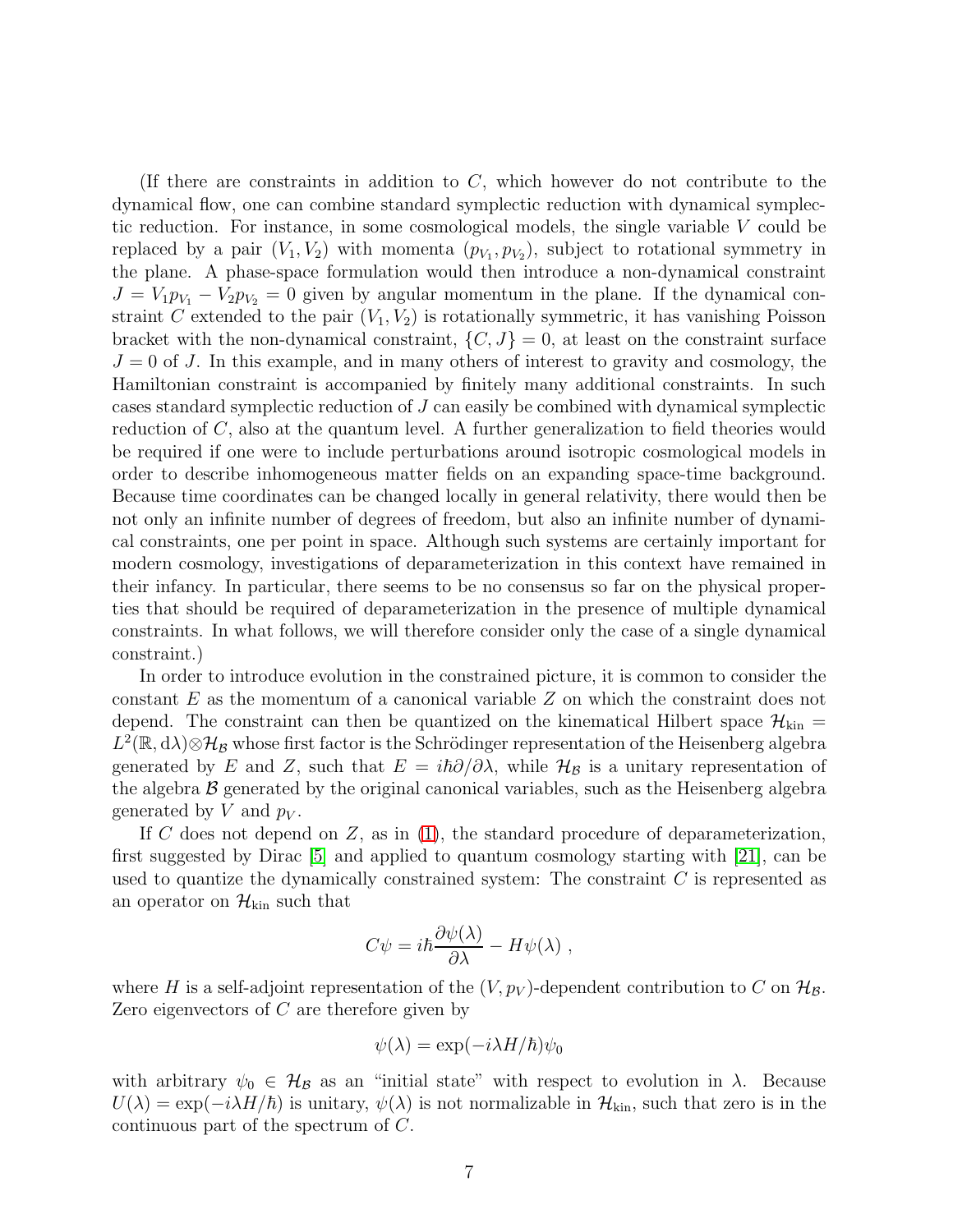In order to introduce a Hilbert-space structure on the solutions  $\psi(\lambda)$ , we again make use of the unitarity of  $U(\lambda)$  and define a new inner product on the solution space by recycling the inner product  $(\cdot, \cdot)_{\mathcal{B}}$  on  $\mathcal{H}_{\mathcal{B}}$ : The physical inner product

$$
(\psi(\lambda),\phi(\lambda))_{\rm phys}=(\psi_0,\phi_0)_{\cal B}
$$

turns the solution space into the physical Hilbert space  $\mathcal{H}_{\text{phys}}$  (which is not a subspace of  $\mathcal{H}_{\text{kin}}$ ). Unitarity of  $U(\lambda)$  implies that the inner product does not depend on the choice of an initial  $\lambda$ -time:

$$
(\psi(\lambda-\lambda_0),\phi(\lambda-\lambda_0))_{\text{phys}}=(\psi_0,U(-\lambda_0)^{\dagger}U(-\lambda_0)\phi_0)_{\mathcal{B}}=(\psi_0,\phi_0)_{\mathcal{B}}.
$$

Moreover, any operator that commutes with  $U(\lambda)$ , called a Dirac observable, has a unique representation on  $\mathcal{H}_{\text{phys}}$  However, it is usually hard to compute Dirac observables or to show the existence of a large-enough set, and they do not evolve because, by definition, they commute with  $U(\lambda)$ .

In order to introduce an evolution picture on  $\mathcal{H}_{\text{phys}}$ , one often represents any operator  $B \in \mathcal{B}$  by fixing an initial time, such that the action of B on  $\psi_0 \in \mathcal{H}_{\mathcal{B}}$  can be used. However, this representation is not natural because choosing a different initial time  $\lambda_0$ , such that  $\psi_0$  is replaced by  $U(-\lambda_0)\psi_0$ , leads to a different (but unitarily equivalent) representation unless B commutes with  $U(-\lambda_0)$ . With this construction, evolution is realized by the  $\lambda$ -dependent expectation values

$$
(\psi(\lambda), B\psi(\lambda))_{\text{phys}} = (\psi_0, B\psi_0)_{\mathcal{B}}.
$$

The compution of Dirac observables can therefore be avoided if one accepts the dependence of representations on the choice of an initial time.

However, the applicability of these constructions is limited because they rely on timeindependent constraints which do not depend on the variable  $Z$  canonically conjugate to  $E$ . Generic matter models in quantum cosmology and other fields require such a dependence. For instance, in order to determine evolution with respect to different choices of time coordinates, one would have to interpret the gauge flows generated by NC with some  $N \in \mathcal{A}$ , rather than C itself, and N may well depend on Z in cases of interest. Moreover, relativistic matter systems imply an energy density quadratic in  $E$  rather than linear, a prominent example given by a homogeneous scalar field Z (such as the inflaton often assumed in early-universe cosmology) with energy density

<span id="page-7-0"></span>
$$
\rho_{\text{scalar}} = \frac{1}{2} \frac{E^2}{V^2} + W(Z) \tag{2}
$$

where the function  $W(Z)$  is the scalar potential. The resulting constraint,

$$
-12\pi V^2 p_V^2 + E^2 + 2V^2 W(Z) = 0,
$$

is still polynomial in V and  $p_V$  but quadratic in E. If  $W(Z) = W$  is constant, one can often "take a square root" and replace the constraint for a scalar energy density with a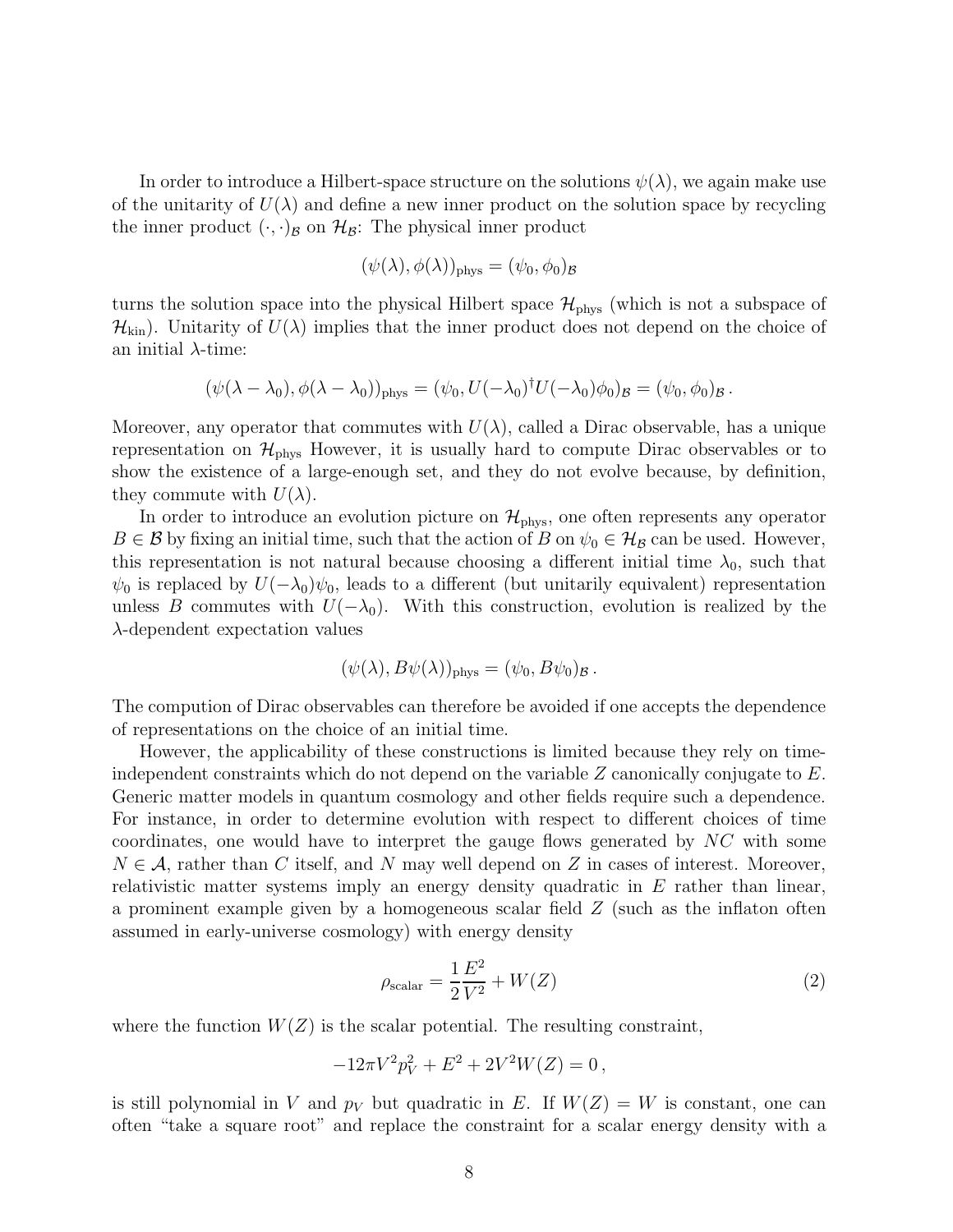constraint linear in E by factorization,

$$
\left(E - \sqrt{2}V\sqrt{6\pi p_V^2 - W}\right)\left(E + \sqrt{2}V\sqrt{6\pi p_V^2 - W}\right) = 0,
$$

followed by selecting one of the two parentheses as a "linearized" constraint. To the new, linear constraint one can then apply deparameterization as sketched above [\[6\]](#page-39-5). However, constant  $W(Z) = W$  is not generic within the set of physically motivated models, and for non-constant  $W(Z)$  any factorization is non-trivial because  $[W(Z), E] \neq 0$ .

Here, we propose an alternative way of reducing a quantum system with a Hamiltonian constraint to a dynamical system, that solves most of these problems and also reveals the non-trivial nature of introducing a well-defined evolution picture. We completely avoid the construction of a physical Hilbert space  $\mathcal{H}_{\text{phys}}$  distinct from the original, kinematical Hilbert space  $\mathcal{H}_{kin}$ . (Nevertheless, we will show that, if desired, a physical Hilbert space can be derived from a subset of our ingredients using the Gelfand-Naimark-Segal construction.) This feature brings our constructions closer to a relativistic setting which seems violated in the construction described above in which time is an operator represented only on  $\mathcal{H}_{kin}$ , while all other observables are represented on  $\mathcal{H}_{\text{phys}}$ . Our approach is based on an algebraic notion of quantum states.

#### 2.2 Algebraic states

The set of observables of a quantum system is given by the ∗-invariant elements of a complex, unital  $\ast$ -algebra  $\mathcal A$ . In this paper, we assume that  $\mathcal A$  is associative. (This assumption rules out some physical systems, such as magnetic monopole densities [\[22,](#page-40-6) [23\]](#page-40-7), which however are usually considered exotic.) Our main examples will be enveloping algebras of Lie algebras, which we assume to be represented on a kinematical Hilbert space as unbounded operators. These algebras carry a useful topology, introduced as the  $\rho$ -topology in [\[24\]](#page-40-8).

Physical states of the quantum system defined by  $A$  are normalized positive linear functionals  $\omega: \mathcal{A} \to \mathbb{C}$ , such that  $\omega(1) = 1$  and

<span id="page-8-0"></span>
$$
\omega(AA^*) \ge 0 \quad \text{for all } A \in \mathcal{A} \, .
$$

According to Theorem 1 in [\[24\]](#page-40-8), such functionals are continuous in the  $\rho$ -topology of  $\mathcal{A}$ . The condition that  $\omega(AA^*)$  is real for all  $A \in \mathcal{A}$  implies that a physical state is real —  $\omega(A) = \omega(A^*)$ . In addition, the stronger inequality condition leads to the Cauchy–Schwarz inequality

$$
|\omega(AB^*)|^2 \le |\omega(AA^*)||\omega(BB^*)| \quad \text{ for all } A, B \in \mathcal{A} ;
$$

see for instance [\[25\]](#page-40-9).

As we will see, intermediate stages of quantum symplectic reduction require a weaker notion of states which are not completely positive. We begin with

**Definition 3** The set of kinematical states  $\Gamma$  on a unital \*-algebra A is the set of continuous normalized linear functionals  $\omega \colon \mathcal{A} \to \mathbb{C}$ , such that  $\omega(1) = 1$ .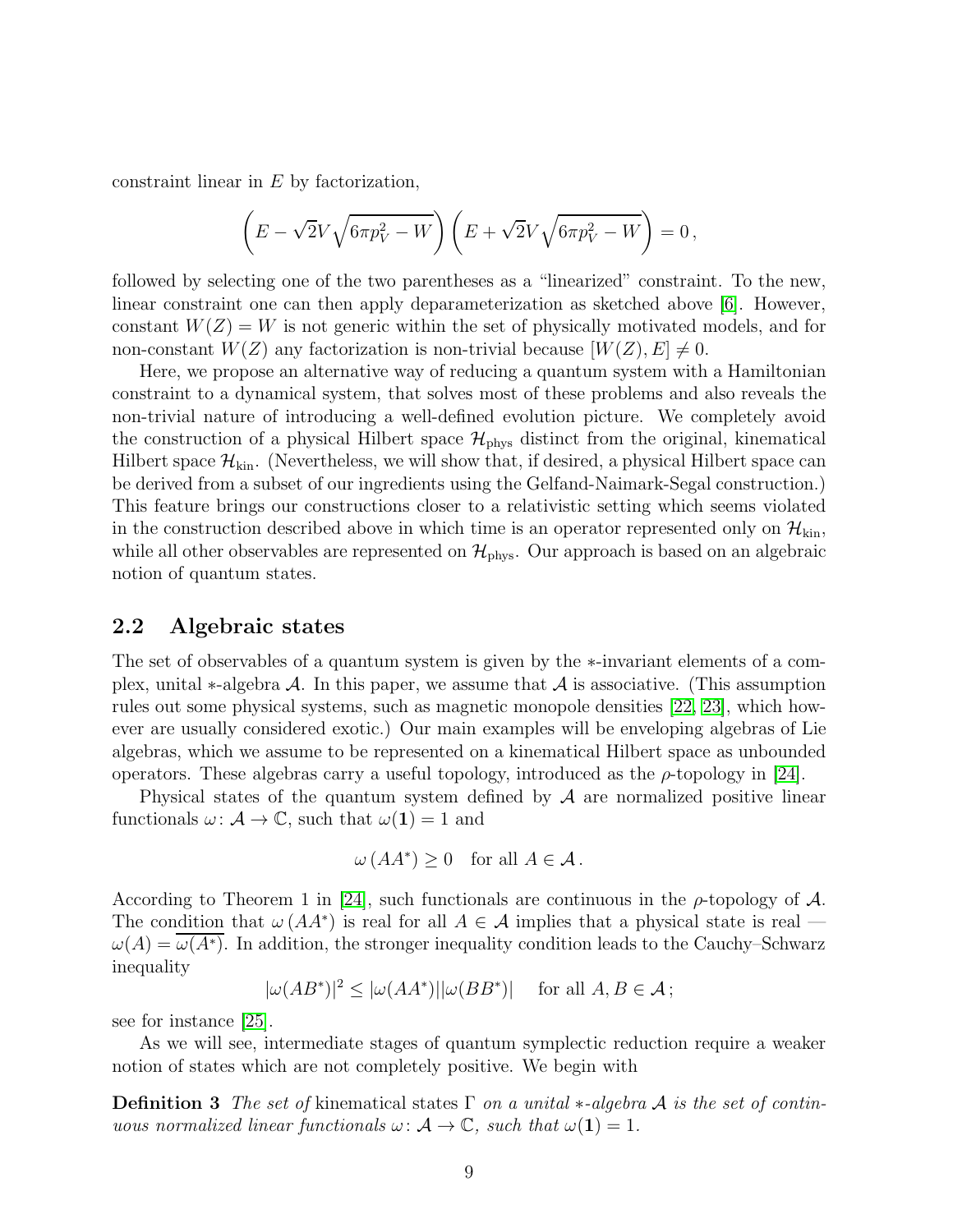Given the normalization condition,  $\Gamma$  is not a vector space, but it is closed with respect to normalized sums: for any integer  $N \geq 1$ , states  $\omega_1, \ldots, \omega_N \in \Gamma$  and complex numbers  $a_1, \ldots, a_N, \sum_{j=1}^N a_j \omega_j \in \Gamma \text{ if } \sum_{j=1}^N a_j = 1.$ 

<span id="page-9-3"></span>**Definition 4** A dynamical flow on A is a one-parameter family of derivations  $\vec{D}_t$ :  $(a, b) \times$  $\mathcal{A} \to \mathcal{A}$ , where  $(a, b) \subset \mathbb{R}$ , which is compatible with the \*-structure on  $\mathcal{A} \to (\vec{D}_t A)^* = \vec{D}_t A^*$ for all  $A \in \mathcal{A}$  — and such that  $\omega(\vec{D}_t A)$  is continuously differentiable with respect to t for all  $\omega \in \Gamma$ .

Given a dynamical flow  $\vec{D}_t$  on A, the time evolution of a kinematical state  $\omega \in \Gamma$  is a  $map (a, b) \times A \rightarrow \mathbb{C}, (t, A) \mapsto \omega_t(A)$  such that  $\omega_t$  is a kinematical state and

<span id="page-9-0"></span>
$$
\frac{\mathrm{d}}{\mathrm{d}t}\omega_t(A) = \omega_t\left(\vec{D}_t A\right) \tag{3}
$$

for all  $t \in (a, b)$ , with initial conditions  $\omega_{t_0} = \omega$  for some  $t_0 \in (a, b)$ .

In order to make sure that a state has a unique time evolution (or a unique gauge flow in what follows), we will assume that, for all algebras we consider, a differential equation of the form [\(3\)](#page-9-0) has a unique solution with the specified initial condition. Standard results do not necessarily apply because our differential equations, though linear, are, in general, formulated on an infinite-dimensional space and may have time-dependent coefficients. (Although we will not pursue a formal proof of existence and uniqueness of solutions, we note that time evolution in systems of interest in physics is usually obtained as a unique Dyson series on a Hilbert space; see for instance [\[26\]](#page-40-10).)

<span id="page-9-1"></span>**Lemma 1** If  $\omega \in \Gamma$  is a kinematical state, its time evolution with respect to  $\vec{D}_t$ ,  $t \in (a, b)$ , returns a kinematical state for any  $t \in (a, b)$ .

Proof: By definition, a derivation satisfies

$$
\vec{D}_t (AB) = \vec{D}_t (A) B + A \vec{D}_t (B)
$$
\n<sup>(4)</sup>

for all  $A, B \in \mathcal{A}$ . Choosing  $B = 1$ , we have  $\vec{D}_t(A) = \vec{D}_t(A) + A\vec{D}_t(1)$  for all  $A \in \mathcal{A}$ . It follows that  $\vec{D}_t(1) = 0$ , whence  $d\omega_t(1)/dt = 0$  for all t. Therefore,  $\omega_t(1) = 1$  for all t.  $\Box$ 

<span id="page-9-2"></span>**Lemma 2** If  $\omega \in \Gamma$  is positive, its time evolution is positive.

*Proof:* To prove that  $\omega_t(AA^*) \geq 0$  continues to hold along the flow, it is sufficient to show that (i)  $\omega_t(AA^*)$  is real for all t and (ii)  $d\omega_t(AA^*)/dt$  is non-negative whenever  $\omega_t(AA^*)=0$ .

To prove (i), for each  $A \in \mathcal{A}$  define a function of t via  $f_A(t) = \omega_t(AA^*) - \overline{\omega_t(AA^*)}$  on Γ, so that  $ω_t(AA^*)$  is real iff  $f_A(t) = 0$ . Suppose all of the functions  $f_A(t') = 0$  for some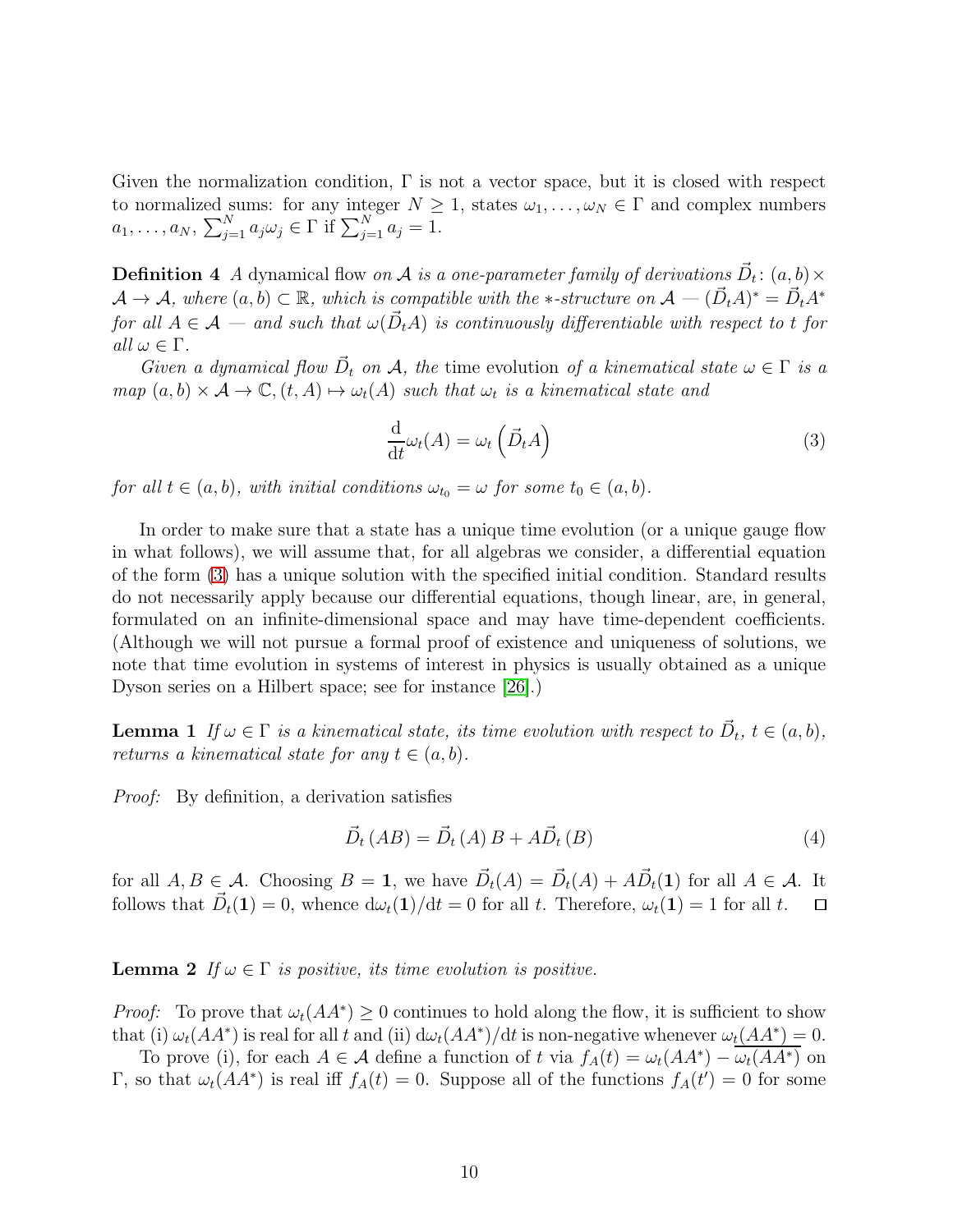$t' \in (a, b)$ , then  $\omega_{t'}(AA^*)$  is real for all  $A \in \mathcal{A}$ , which implies  $\omega_{t'}(A) = \overline{\omega_{t'}(A^*)}$ , and we get

$$
\frac{d}{dt}\omega_t(AA^*)\Big|_{t=t'} = \omega_t \left( \vec{D}_t(AA^*) \right) \Big|_{t=t'} = \omega_{t'} \left( \left( \vec{D}_{t'}A \right) A^* \right) + \omega_{t'} \left( A \left( \vec{D}_{t'}A^* \right) \right)
$$
\n
$$
= \omega_{t'} \left( \left( \vec{D}_{t'}A \right) A^* \right) + \omega_{t'} \left( \left[ \left( \vec{D}_{t'}A \right) A^* \right]^* \right)
$$
\n
$$
= \omega_{t'} \left( \left( \vec{D}_{t'}A \right) A^* \right) + \omega_{t'} \left( \left( \vec{D}_{t'}A \right) A^* \right)
$$
\n
$$
= 2 \text{Re} \left[ \omega_{t'} \left( \left( \vec{D}_{t'}A \right) A^* \right) \right] = 2 \text{Re} \left[ \omega_{t'} \left( \left( \vec{D}_{t'}A \right) A^* \right) \right] = \frac{d}{dt} \overline{\omega_t(AA^*)} \Big|_{t=t'} ,
$$

which means that  $df_A(t)/dt = 0$  at  $t = t'$ . Since  $\omega_{t_0} = \omega$  is positive, we have the initial conditions  $f_A(t_0) = 0$  for all  $A \in \mathcal{A}$ . We see that  $\{f_A(t) = 0, \forall t \in (a, b)\}_{A \in \mathcal{A}}$  satisfies the first-order ordinary differential equation system induced by the dynamical flow and matches the given set of initial conditions. As previously discussed, here we assume such solutions to the dynamical flow to be unique. Therefore  $\omega_t(AA^*)$  is real for all  $t \in (a, b)$ .

To prove (ii) we use the above result and assume that the inequality holds at  $t = t'$ .

$$
\left| \frac{d}{dt} \omega_t (AA^*) \right|_{t=t'} \bigg|^2 = 4 \left| \text{Re} \left[ \omega_{t'} \left( \left( \vec{D}_{t'} A \right) A^* \right) \right] \right|^2
$$
  

$$
\leq 4 \left| \omega_{t'} \left( \left( \vec{D}_{t'} A \right) A^* \right) \right|^2
$$
  

$$
\leq 4 \omega_{t'} (A^* A) \omega_{t'} \left( \left( \vec{D}_{t'} A \right) \left( \vec{D}_{t'} A \right)^* \right) .
$$

Since  $\omega_{t'}(A^*A) \in \mathbb{R}$ ,  $\omega_{t'}(A^*A) = \omega_{t'}(AA^*)$ , and the expression on the right is zero if  $\omega_{t'}(AA^*)=0.$ □

#### <span id="page-10-0"></span>2.3 Constrained quantization

Our results in Sections [3](#page-17-0) and [4](#page-29-0) apply to a specific type of constrained systems relevant for quantizations of dynamical symplectic reduction.

Definition 5 A singly constrained quantum system is a complex, unital ∗-algebra A toqether with a constraint  $C \in \mathcal{A}$  such that

- 1.  $C^* = C$ ,
- 2. C does not have a left-inverse in A, and
- 3. C is not a divisor of zero.

Remark: If C is a right divisor of zero, then by property 1 it is also a left divisor of zero and vice versa, in which case there is an  $X \in \mathcal{A}$  such that  $CX = 0$ . Using a representation of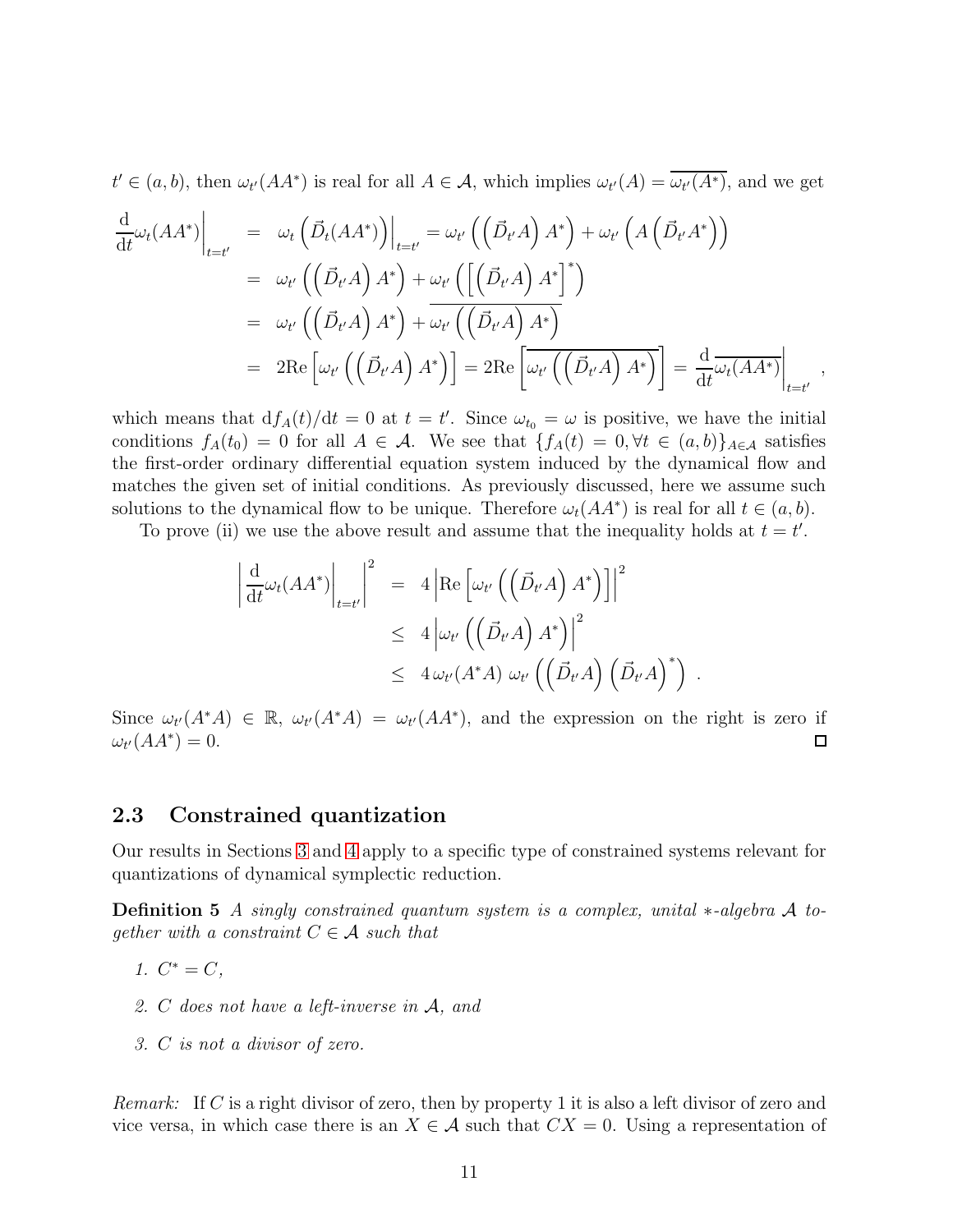$\mathcal A$  on the kinematical Hilbert space, any vector in the image of  $X$  is then a zero eigenvector of C in the discrete spectrum, and one can simply solve the constraint  $C = 0$  by restriction to the zero eigenspace. Here we are primarily concerned with the more complicated case of zero in the continuous part of the spectrum of  $C$ , which is also most relevant for dynamical symplectic reduction of examples discussed in Section [2.1.](#page-5-2)

Definition 6 The algebra of Dirac observables of a singly constrained quantum system  $(\mathcal{A}, C)$  is the commutant of C in A:

$$
\mathcal{A}_{\text{obs}} = C' = \{ A \in \mathcal{A} : [A, C] = 0 \}.
$$

The space of physical states of a singly constrained quantum system is given by the space  $\Gamma(\mathcal{A}_{obs})$  of normalizaed positive linear functionals on  $\mathcal{A}_{obs}$ .

<span id="page-11-0"></span>**Lemma 3**  $A_{obs}$  is a unital  $*$ -subalgebra of  $A$ .

*Proof:* Defined as the commutant of C,  $A_{obs}$  is a subalgebra. Since  $[1, C] = 0$  and  $[A^*, C] = -[A, C^*]^* = -[A, C]^* = 0$  if  $A \in \mathcal{A}_{obs}$ , using  $C^* = C$ , it is a unital \*-subalgebra.

**Definition 7** A kinematical state  $\omega \in \Gamma$  is a solution of the constraint C if  $\omega (AC) = 0$ for all  $A \in \mathcal{A}$ . The constraint surface  $\Gamma_C \subset \Gamma$  is the subset of all solutions of C, closed with respect to normalized sums.

Remark: Since we have assumed that C is without left-inverse in A,  $AC \subset A$  is a strict subalgebra without unit. The condition  $\omega(AC) = 0$  is therefore consistent with normalization of kinematical states. If zero is in the continuous spectrum, no normalized positive states exist in  $\Gamma_C$ . In such a case it is common to drop the normalization condition and work with distributions instead of state vectors in a Hilbert space. Here, we instead retain the normalizability condition and relax positivity. Our results (such as Corollary [2](#page-24-0) in Section [3.3\)](#page-24-1) imply the existence of kinematical states in  $\Gamma_C$  for singly constrained systems.

The constraint  $C$  in a singly constrained quantum system induces a gauge flow:

**Definition 8** Two kinematical states  $\psi, \omega \in \Gamma$  are C-equivalent,  $\omega \sim_C \psi$ , if there exist a positive integer M together with  $A_1, A_2, \ldots, A_M \in \mathcal{A}$  and  $\lambda_1, \lambda_2, \ldots, \lambda_M \in \mathbb{R}$ , such that

<span id="page-11-1"></span>
$$
\psi = S_{A_1C}(\lambda_1) S_{A_2C}(\lambda_2) \dots S_{A_MC}(\lambda_M) \omega
$$

where for  $A \in \mathcal{A}$  and  $\lambda \in \mathbb{R}$ , the flow  $S_A(\lambda) \colon \Gamma \to \Gamma$  is defined by  $S_A(0) = id$  and

$$
i\hbar \frac{\mathrm{d}}{\mathrm{d}\lambda} \left( S_A(\lambda)\omega(B) \right) = S_A(\lambda)\omega([B, A]) .
$$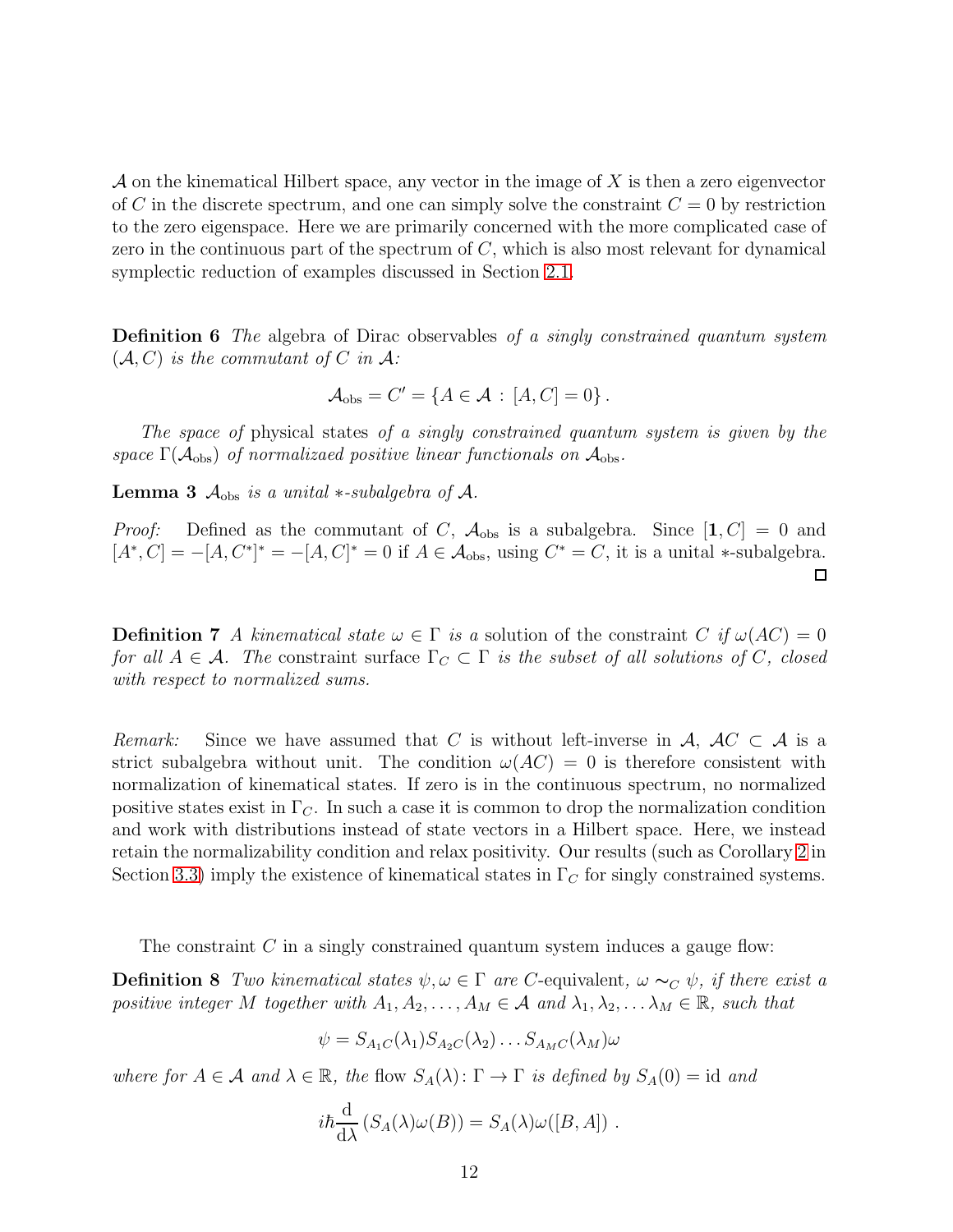Since  $B \mapsto [B, A]$  is a derivation,  $S_A(\lambda)$  is well-defined by Lemma [1.](#page-9-1) By analogy with classical reduction, we refer to flows generated by elements of  $AC$  as gauge. In the classical case, the constraint C and the function  $fC$ , where f is any phase-space function not equal to zero on the constraint surface, generate the same gauge flow on the constraint surface: For  $fC$ , the flow equations

$$
\frac{\mathrm{d}}{\mathrm{d}\lambda'} = \{\cdot, fC\} \approx f\{\cdot, C\}
$$

can be mapped to the flow equations generated by C by rescaling the gauge parameter  $\lambda'$ such that  $d\lambda = f d\lambda'$ . (For this reparameterization of the flow, the phase-space function f is considered to be a function of  $\lambda'$  on the space of solutions of the flow equations. The sign  $\approx$ " in the preceding equations refers to equality on the constraint surface, as usual in the theory of constrained systems following Dirac.) In singly constrained quantum systems, by contrast, the gauge flows generated by C and AC with some  $A \in \mathcal{A}$  are inequivalent: For  $\omega \in \Gamma_C$ , we have

$$
\omega([B, AC]) = \omega(A[B, C]) \neq \omega(A)\omega([B, C])
$$

in general.

Remark: If zero is in the discrete spectrum of C represented on the kinematical Hilbert space, the behavior of flows is rather different. Any quantum flow generated by  $AC$  is then equivalent to the flow generated by  $C$  when restricted to constrained *pure* states, given by vectors  $\psi$  in the Hilbert space such that  $C\psi = 0$ : on these states,  $S_{AC}(\lambda)\psi =$  $\exp(-i\lambda AC/\hbar)\psi$  such that

$$
S_{AC}(\lambda)\psi = \sum_{n=0}^{\infty} \frac{1}{n!} \left(\frac{-i\lambda}{\hbar}\right)^n (AC)^n \psi = 0
$$

for any A. The full gauge flow may nevertheless be non-trivial on general algebraic states of Definition [3.](#page-8-0)

<span id="page-12-0"></span>**Lemma 4** The constraint surface  $\Gamma_C$  is preserved by the flow induced by any algebra element AC.

*Proof:* For any fixed  $A \in \mathcal{A}$  and  $\omega \in \Gamma_C$ , following the same argument as in Lemma [2,](#page-9-2) define functions  $f_B(\lambda) = S_{AC}(\lambda)\omega(BC)$  on  $\Gamma$ , for  $B \in \mathcal{A}$ . Suppose all  $f_B(\lambda') = 0$  for some  $\lambda'$ , then

$$
i\hbar \frac{df_B}{d\lambda}\Big|_{\lambda=\lambda'} = i\hbar \frac{d}{d\lambda} (S_{AC}(\lambda)\omega(BC))\Big|_{\lambda=\lambda'}
$$
  
=  $S_{AC}(\lambda)\omega([BC, AC])|_{\lambda=\lambda'}$   
=  $S_{AC}(\lambda')\omega(((BC, A] + A[B, C])C) = f_{([BC, A] + A[B, C])}(\lambda') = 0$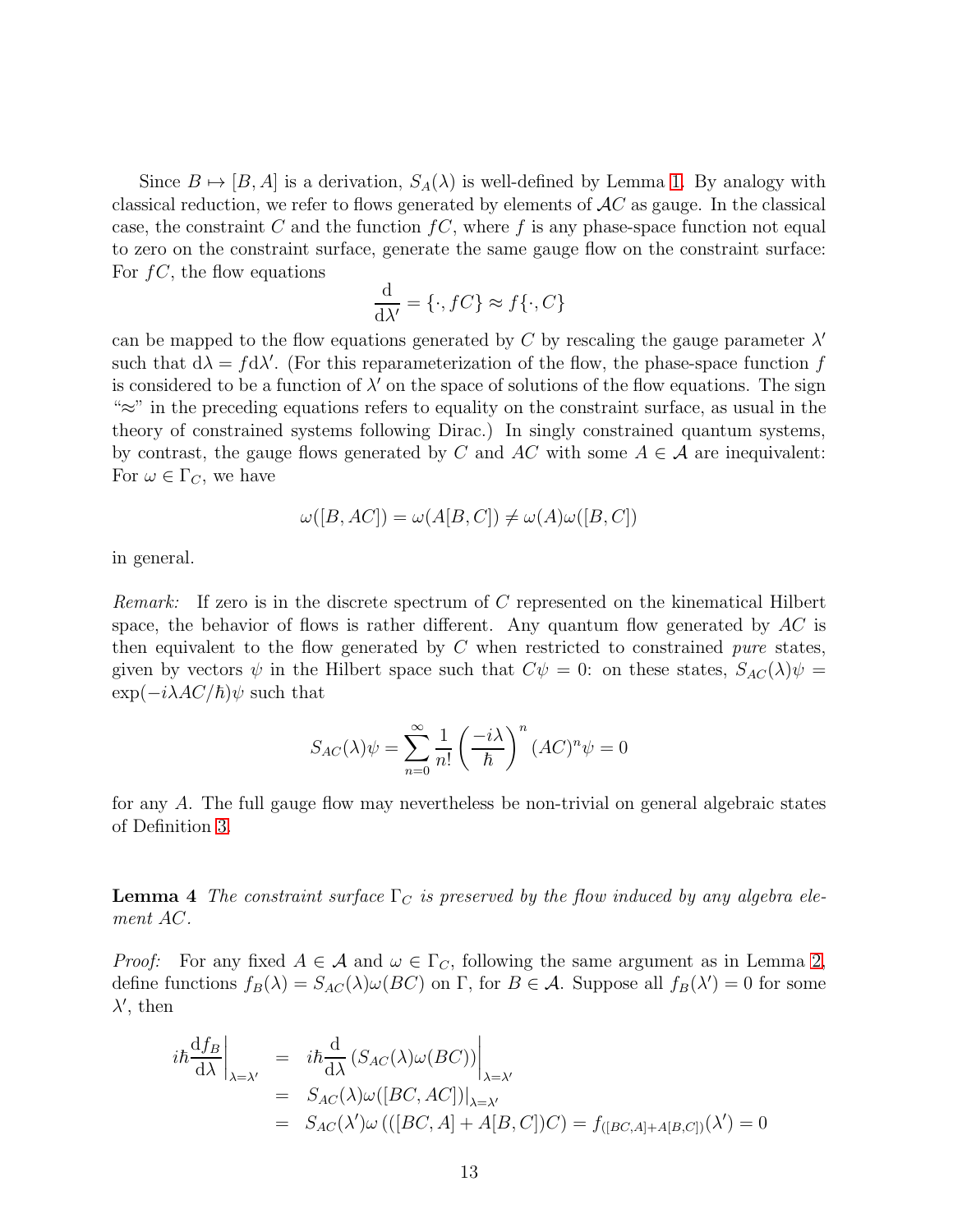for all  $B \in \mathcal{A}$ . Moreover, we have initial conditions  $f_B(0) = \omega(BC) = 0$  for all B. It follows that  $\{f_B(\lambda) = 0, \forall \lambda\}_{B \in \mathcal{A}}$  is the solution to the flow induced by any algebra element of the form AC that satisfies our initial conditions. Therefore,  $S_{AC}(\lambda)\omega(BC) = 0$  for all  $\lambda$ , and  $S_{AC}(\lambda)\omega \in \Gamma_C$ .  $\Box$ 

Any two C-equivalent states on  $\Gamma_C$  are indistinguishble by their evaluation in Dirac observables:

**Lemma 5** For any  $\omega, \psi \in \Gamma_C$ , if  $\omega \sim_C \psi$ , then  $\omega(O) = \psi(O)$  for any  $O \in \mathcal{A}_{obs}$ .

*Proof:* The two states  $\omega$  and  $\psi$  are related by a succession of gauge flows  $S_{AC}(\lambda)$ . By Lemma [4,](#page-12-0) each of these flows preservers  $\Gamma_C$ . Therefore, for any  $A \in \mathcal{A}$  and  $B \in \mathcal{A}_{obs}$ ,

<span id="page-13-0"></span>
$$
i\hbar \frac{d}{d\lambda} (S_{AC}(\lambda)\omega(B)) = S_{AC}(\lambda)\omega([B, AC])
$$
  
= 
$$
S_{AC}(\lambda)\omega(A[B, C] + [B, A]C)
$$
  
= 
$$
S_{AC}(\lambda)\omega([B, A]C) = 0,
$$

since  $S_{AC}(\lambda)\omega \in \Gamma_C$ . Therefore,  $S_{AC}(\lambda)\omega(B)$  is constant along any gauge flow  $S_{AC}(\lambda)$ .  $\Box$ 

Equivalence classes  $[\omega]_C \in \Gamma_C / \sim_C$  therefore define states on  $\mathcal{A}_{obs}$ .

**Corollary 1** The space of physical states  $\Gamma_{\text{phys}}$  is the convex subset of  $\Gamma_{C}/\sim_{C}$  containing all  $|\omega|_C$  with  $\omega$  positive on  $\mathcal{A}_{obs}$ .

The computation of a complete  $A_{obs}$  is usually very complicated in interesting models. Moreover, a sufficiently large  $A_{obs}$  containing observables that can describe all measurements of interest may not exist, in particular in chaotic systems [\[30,](#page-40-11) [31\]](#page-41-0). The result of Corollary [1](#page-13-0) partially avoids a direct reference to  $A_{obs}$  by formulating the space of physical states through an equivalence relation on the constrained states. However, one still needs access to  $\mathcal{A}_{obs}$  in order to implement the positivity condition. This reference to  $\mathcal{A}_{obs}$ cannot be avoided because it is generally impossible to extend positivity to all of A for any  $\omega \in \Gamma_C$ : for any  $A = A^* \in \mathcal{A}$  and a positive  $\omega \in \Gamma$ , we have  $\omega(AC + CA) \in \mathbb{R}$  and  $\omega([A, C]) \in i\mathbb{R}$ . However for  $\omega \in \Gamma_C$  we must have

$$
\omega(AC+CA) = \omega(2AC - [A, C]) = -\omega([A, C]),
$$

which, given the reality conditions, can be satisfied only if  $\omega(AC + CA) = \omega([A, C]) = 0$ . If C possesses a canonical conjugate  $Z = Z^* \in \mathcal{A}$  such that  $[Z, C] = i\hbar \mathbf{1}$  (as we will shortly demand for a "clock"), then for any normalized state  $\omega([Z, C]) = i\hbar \neq 0$ , so that no solution of the constraint is positive on all of  $A$ . Moreover, as in the classical case, there is no evolution for physical states in a dynamically constrained system, since the adjoint action of the constraint has been factored out.

In Section [3](#page-17-0) we will solve both problems — formulating positivity conditions without reference to  $\mathcal{A}_{obs}$  and obtaining a consistent evolution picture — by introducing a new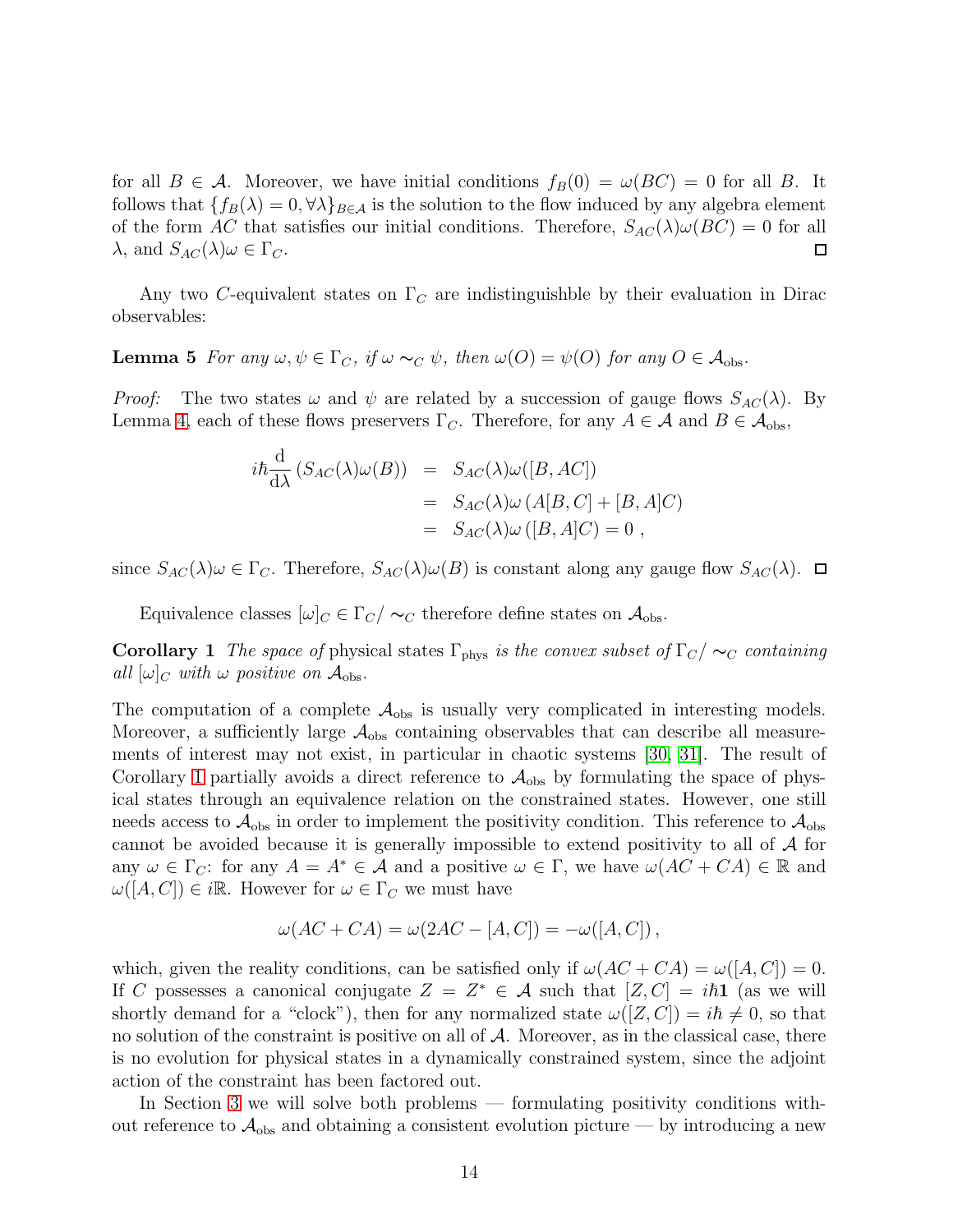notion of gauge sections. Our approach is motivated by the algebraic analogue of deparameterization discussed in Section [2.1.](#page-5-2) In an unconstrained quantum system the dynamical flow is usually driven by some self-adjoint Hamiltonian  $H = H^* \in \mathcal{B}$  via

<span id="page-14-1"></span>
$$
\frac{\mathrm{d}\omega_t(B)}{\mathrm{d}t} = \frac{1}{i\hbar}\omega_t([B, H]) + \omega_t\left(\frac{\mathrm{d}}{\mathrm{d}t}B\right),\tag{5}
$$

where the derivation  $\frac{1}{i\hbar}[\cdot, H] + \frac{d}{dt}(\cdot)$  clearly satisfies Definition [4.](#page-9-3) The above evolution of states can be formulated as a pure adjoint action of a constraint by extending the kinematical algebra  $\mathcal{B}$  by two new generators, "time"  $Z = Z^*$  and "energy"  $E = E^*$ , such that  $[Z, E] = i\hbar \mathbf{1}$  and  $[Z, B] = 0 = [E, B]$  for all B in B. On this extended algebra A, the constraint  $C := E + H \in \mathcal{A}$  generates a gauge flow

<span id="page-14-0"></span>
$$
\frac{\mathrm{d}}{\mathrm{d}\lambda}\omega_{\lambda}(A) = \frac{1}{i\hbar}\omega_{\lambda}\left([A,C]\right) = \frac{1}{i\hbar}\omega_{\lambda}\left([A,H] + [A,E]\right) = \frac{\omega_{\lambda}\left([A,H]\right)}{i\hbar} + \omega_{\lambda}\left(\frac{\mathrm{d}}{\mathrm{d}Z}A\right) \tag{6}
$$

resembling the original dynamical flow on  $\mathcal B$  for any A polynomial in Z. Explicit time dependence of  $B(t)$  in the Hamiltonian case corresponds to Z-dependence of  $A \in \mathcal{A}$  in the constrained case. This process is called parameterization of the dynamical flow: physical time t has been replaced by an arbitrary flow parameter  $\lambda$ .

One can follow this process in reverse: starting with the degrees of freedom described by the extended algebra  $A$  and given a Hamiltonian constraint one could attempt to *depa*rameterize the system, reducing it to a an unconstrained dynamical system on a subalgebra  $\mathcal{B} \subset \mathcal{A}$ . In the above parameterized theory, the gauge flow [\(6\)](#page-14-0) is equivalent to the dynami-cal flow [\(5\)](#page-14-1) if  $Z \in \mathcal{A}$  can be "demoted to a real number" t. The deparameterization process of passing from  $A$  back to the smaller algebra  $B$  can therefore be interpreted as finding the states on  $A$  for which "the value of Z is fixed" to equal t. For a general Hamiltonian constraint, this process requires finding a suitable clock  $Z = Z^*$ : its values will keep track of time, and an associated algebra (the fashionables of Definition [2\)](#page-3-0) will play the role of the smaller "unextended" algebra of evolving degrees of freedom.

#### <span id="page-14-2"></span>2.4 Quantum clocks

Any kinematical observable  $Z = Z^* \in \mathcal{A}$  can formally serve as a quantum reference system. In Section [3](#page-17-0) we will use such reference systems to track translations in time, where Z will serve as a "clock." (Reference systems can be used to track spatial translations as well [\[32,](#page-41-1) [33,](#page-41-2) [34,](#page-41-3) [35\]](#page-41-4).) Following Lemma [3](#page-11-0) the commutant  $Z' = \{A \in \mathcal{A} : [A, Z] = 0\}$  is a unital  $\ast$ -subalgebra of A. Furthermore, it is straightforward to verify that for any  $t \in \mathbb{R}$  the set  $(Z - t)Z'$  is a two-sided \*-ideal of Z'. It follows that the quotient  $Z'/(Z - t)Z'$  is unital and inherits a \*-structure under the canonical projection  $\pi_t: Z' \to Z'/(Z-t\mathbf{1})Z'.$ In order to be useful for keeping track of time, such a quantum reference system needs some additional structure.

<span id="page-14-3"></span>**Definition 9** A quantum clock  $(Z, \mathcal{F})$  is a reference observable  $Z = Z^* \in \mathcal{A}$  together with a compatible fashionable algebra: a unital \*-subalgebra  $\mathcal{F} \subset Z'$ , such that for all  $t \in \mathbb{R}$ , we have  $\mathcal{F} \cap \ker \pi_t = \{0\}$  and  $\pi_t(\mathcal{F}) = Z'/(Z - t\mathbf{1})Z'.$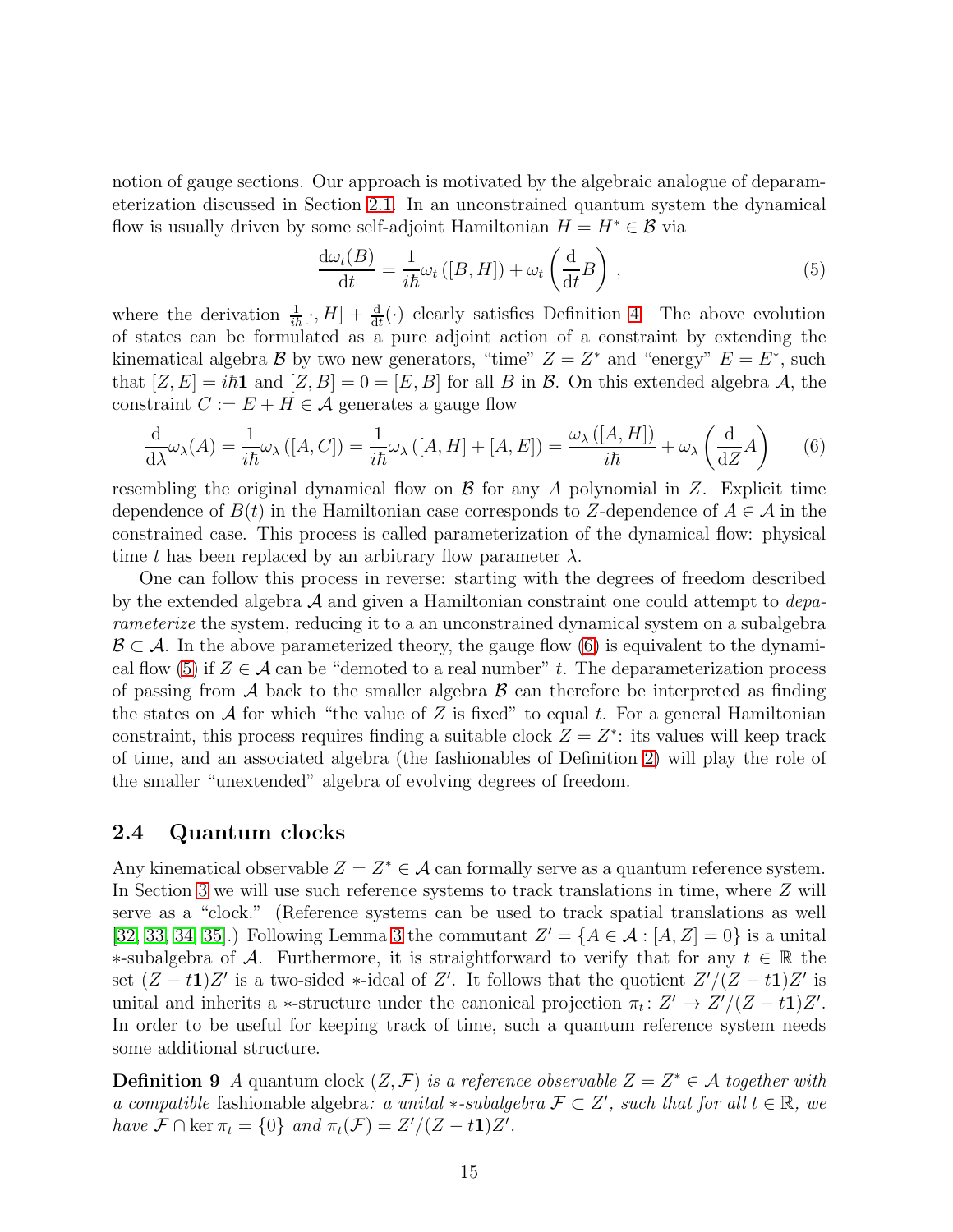Remark: Keeping with the commonsense physics usage, the term "clock" will also be used to refer to the reference observable  $Z$  itself, where it will be assumed that  $Z$  possesses a compatible fashionable algebra.

The two conditions on F guarantee that  $\pi_t$  restricted to F is a ∗-algebra isomorphism. The algebra of fashionables is therefore a realization of a family of quotient algebras  $Z'/(Z-t1)Z'$  as a single subalgebra of  $Z'$  (and hence of A). We denote the ∗-isomorphism  $\nu_t: Z'/(Z-t\mathbf{1})Z' \to \mathcal{F}$ , where for any  $X \in Z'/(Z-t\mathbf{1})Z'$ ,

<span id="page-15-1"></span><span id="page-15-0"></span>
$$
\nu_t(X) := \pi_t^{-1}(X) \cap \mathcal{F}
$$
\n<sup>(7)</sup>

yields a single element of F. This isomorphism inverts  $\pi_t$  when the latter is restricted to F, so that  $\pi_t \circ \nu_t = id$ . As a direct consequence, we note

**Lemma 6** For every  $t \in \mathbb{R}$ ,  $\mathcal{F} + (Z - t\mathbf{1})Z' = Z'$ .

Additionally, for each value of t we have a projection from  $Z'$  to its subalgebra  $\mathcal F$  via the composition of ∗-homomorphisms  $\nu_t \circ \pi_t$ .

Each quotient algebra  $Z'/(Z-t1)Z'$  possesses a natural relational interpretation:

**Definition 10** For any kinematical observable  $A = A^* \in \mathcal{A}$  that commutes with a clock Z, the relational observable for A when the value of Z is  $t \in \mathbb{R}$  is the image of A under the canonical projection,  $A_{Z=t} := \pi_t(A)$ .

It is straightforward to check that  $A_{Z=t} = A_{Z=t}^{*}$  under the inherited \*-operation.

Remark: Time read by a reference clock behaves differently from the time of ordinary quantum mechanics where it is an external parameter. In the latter case any observable can be evaluated at a fixed time, in the former case this can only be done for observables that commute with the clock.

We will use the notation  $\bar{\omega} \in \Gamma_{Z'}$  to denote normalized states on Z'. For each t, canonical projection  $\pi_t$  defines a "surface of constant time" within  $\Gamma_{Z'}$ , which will be used in Section [3.1](#page-18-0) to fix the gauge flow of a quantum Hamiltonian constraint.

<span id="page-15-2"></span>**Definition 11** For any  $t \in \mathbb{R}$  the surface of constant time t of a clock Z is

$$
\Gamma_{Z'}|_{\pi_t} = \left\{ \bar{\omega} \in \Gamma_{Z'} : \bar{\omega}(B) = 0 \text{ for all } B \in \ker \pi_t \right\}.
$$

<span id="page-15-3"></span>Each state on this surface is a pull-back  $\Gamma_{Z'}|_{\pi_t} \ni \bar{\omega} = \tilde{\omega} \circ \pi_t$  of a state  $\tilde{\omega}$  on the quotient algebra  $Z'/(Z-t1)Z'$ . The states belonging to such a surface that are positive on  $Z'$  can be interpreted as assigning a value to each  $A = A^* \in Z'$  "when clock Z shows time t". Not every positive state  $\bar{\omega}$  on the algebra Z' has a relational interpretation since this would require  $\bar{\omega}((Z-t1)A) = 0$  for any  $A \in Z'$  for some  $t \in \mathbb{R}$ . A sequence of relational states provides a notion of evolution over time in clock Z.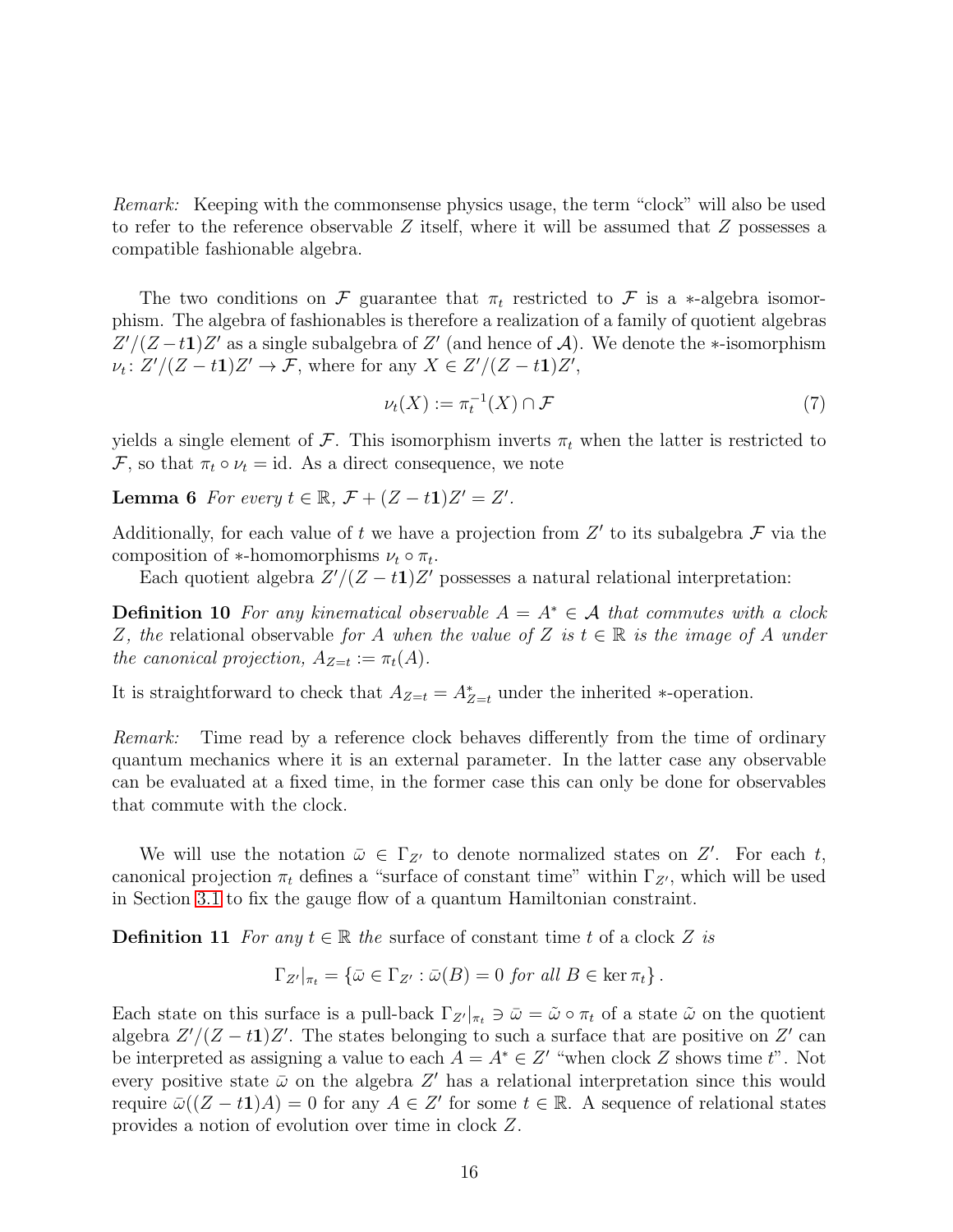**Definition 12** A one-parameter family of states  $\bar{\omega}_t \in \Gamma_{Z'}$  for  $t \in (a, b) \subset \mathbb{R}$  is a time evolution of  $\bar{\omega} \in \Gamma_{Z'}$  relative to Z if  $\bar{\omega} = \bar{\omega}_{t_0}$  for some  $t_0 \in (a, b)$ , and if for each  $t \in (a, b)$  $\bar{\omega}_t$  is positive on Z' and  $\bar{\omega}_t \in \Gamma_{Z'}|_{\pi_t}$ .

While any positive state on a quotient  $Z'/(Z-t1)Z'$  does have a relational interpretation, these quotients give distinct algebras for different values of  $t$ . So a time evolution in Z corresponds to a sequence of states on different disconnected algebras. The fashionable algebra is needed precisely to "sew together" constant time degrees of freedom at different values of the clock and to define clock-value-dependent states that can be freely specified over a fixed algebra  $\mathcal F$ . We define a one-parameter family of invertible linear maps  $\psi_t : \Gamma_{Z'}|_{\pi_t} \to \Gamma_{\mathcal{F}}$  with the forward map given simply by restriction, for  $\bar{\omega} \in \Gamma_{Z'}|_{\pi_t}$ 

<span id="page-16-0"></span>
$$
\psi_t(\bar{\omega})(F) = \bar{\omega}(F) , \text{ for all } F \in \mathcal{F} . \tag{8}
$$

We define its inverse using [\(7\)](#page-15-0), for  $\tilde{\omega} \in \Gamma_{\mathcal{F}}$ 

$$
\psi_t^{-1}(\tilde{\omega})(A) = \tilde{\omega} \left( \nu_t(\pi_t(A)) \right) , \text{ for all } A \in Z' . \tag{9}
$$

Clearly, because it involves  $\pi_t$ , the resultant state  $\psi_t^{-1}(\tilde{\omega}) \in \Gamma_{Z'}|_{\pi_t}$ . It is also not difficult to verify that  $\psi$  and  $\psi^{-1}$  invert each other on their domains of definition. The fashionable algebra gives us the structure necessary to define time translation of a state from  $Z = t_1$  to  $Z = t_2$ :  $\bar{\omega}_1 \in \Gamma_{Z'}|_{\pi_{t_1}}$  and  $\bar{\omega}_2 \in \Gamma_{Z'}|_{\pi_{t_2}}$  represent the same unevolved state at two different times  $t_1$  and  $t_2$  if  $\bar{\omega}_1(F) = \bar{\omega}_2(F)$  for all  $F \in \mathcal{F}$ , that is, if  $\bar{\omega}_1 = \psi_{t_1}^{-1}(\tilde{\omega})$  and  $\bar{\omega}_2 = \psi_{t_2}^{-1}(\tilde{\omega})$ for some  $\tilde{\omega} \in \Gamma_{\mathcal{F}}$ .

A time evolution maps to a one-parameter family of positive states on the fashionable algebra via  $\tilde{\omega}_t = \psi_t(\bar{\omega}_t)$ . Conversely, any one-parameter family of positive states  $\tilde{\omega}_t \in \Gamma_{\mathcal{F}}$ maps to a time evolution with respect to Z via  $\bar{\omega}_t = \psi_t^{-1}(\tilde{\omega}_t)$ . The maps  $\psi_t$  and  $\psi_t^{-1}$  preserve positivity of states, because the underlying algebra maps that they utilize,  $i: \mathcal{F} \hookrightarrow Z'$ ,  $\pi_t$ , and  $\nu_t$  are all  $*$ -homomorphisms. This can be stated somewhat more broadly.

**Lemma 7** If  $\bar{\omega} \in \Gamma_{Z'}|_{\pi_t}$  for some  $t \in \mathbb{R}$  and  $\bar{\omega}$  is positive on  $\mathcal{F} \subset Z'$ , then  $\bar{\omega}$  is positive on the whole of  $Z'$ .

*Proof:* Since  $\bar{\omega} \in \Gamma_{Z'}|_{\pi_t}$ , we have  $\bar{\omega}((Z-t1)A) = 0$  for all  $A \in Z'$ . According to Lemma [6,](#page-15-1) for any  $B \in Z'$  there are  $F \in \mathcal{F} \subset Z'$  and  $B_0 \in Z'$  such that  $B = F + (Z - t\mathbf{1})B_0$ . Thus

$$
\bar{\omega}(BB^*) = \bar{\omega}\Big(FF^* + F(Z - t\mathbf{1})B_0^* + (Z - t\mathbf{1})B_0F^* + (Z - t\mathbf{1})B_0(Z - t\mathbf{1})B_0^*\Big) \n= \bar{\omega}(FF^*) + \bar{\omega}\Big((Z - t\mathbf{1})(FB_0^* + B_0F^* + (Z - t\mathbf{1})B_0B_0^*)\Big) \n= \bar{\omega}(FF^*) \ge 0.
$$

In what follows we use a clock as the basis for a new method of deparameterization by (i) using the commutant  $Z' \subset \mathcal{A}$  as a go-between of the kinematical algebra  $\mathcal{A}$  and the algebra

<span id="page-16-1"></span> $\Box$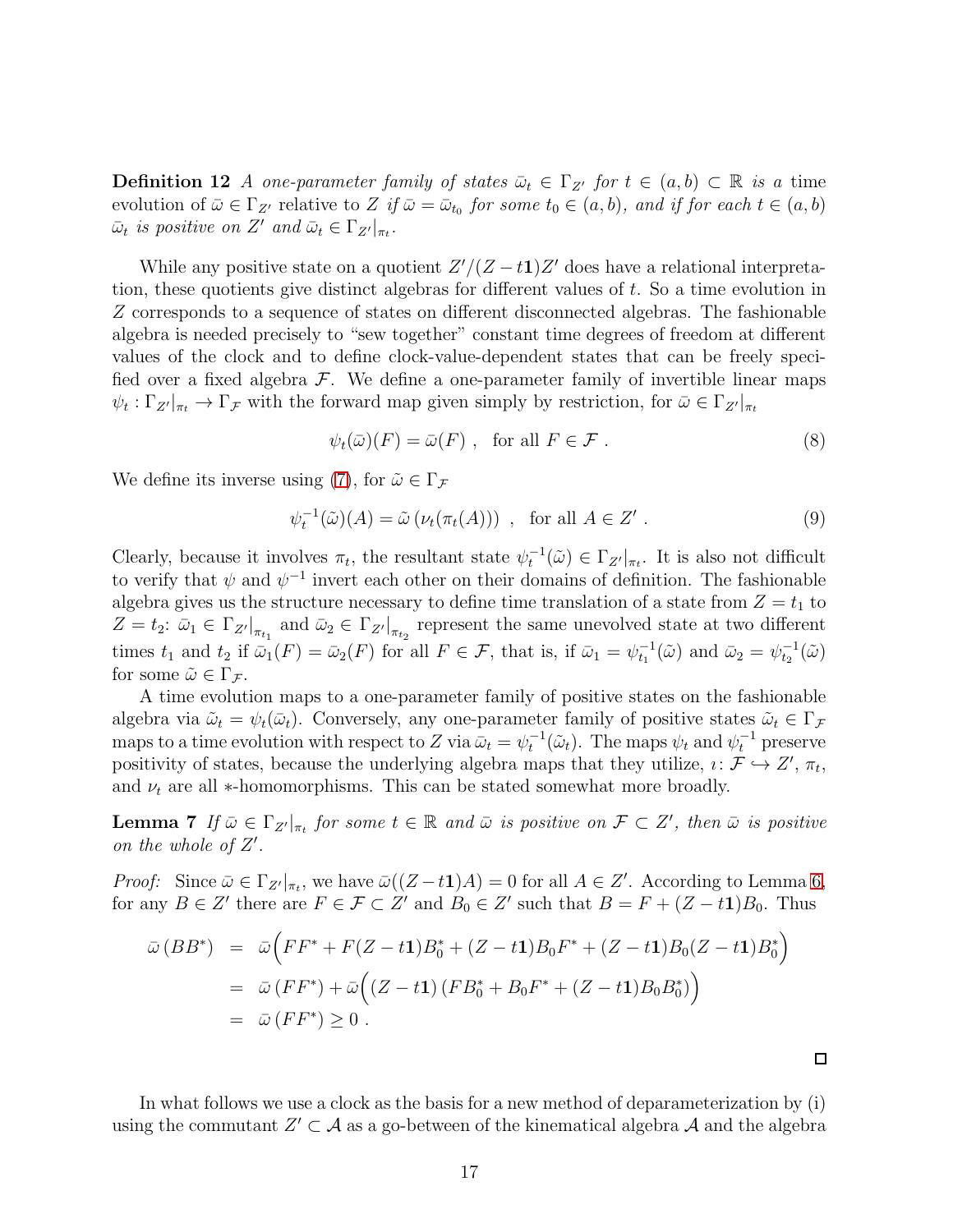of observables,  $\mathcal{A}_{obs}$ , (ii) fixing gauge degrees of freedom using constant time surfaces  $\Gamma_{Z'}|_{\pi_t}$ , and (iii) demoting the clock observable  $Z$  to a real-valued time parameter  $t$ . The constanttime surfaces are analogous to fixing an initial  $\lambda$ -time in standard deparameterization discussed in Section [2.1,](#page-5-2) but they are introduced in a subalgebra of  $A$  and do not require the transition to an unrelated space such as  $\mathcal{H}_{\text{phys}}$ . Moreover, Dirac observables will be replaced by the more accessible fashionables  $\mathcal{F}$ . (Since their definition depends on the choice of time  $Z$ , and not just on the constraint  $C$ , they are "in fashion" only as long as  $Z$ is used as time. This need to introduce fashionables has first been identified in semiclassical calculations [\[27,](#page-40-12) [28,](#page-40-13) [29\]](#page-40-14).)

## <span id="page-17-0"></span>3 Quantum dynamical reduction: Linear case

In this section, we assume that the constraint is of a form  $C = C_H$  such that  $[Z, C_H] = i\hbar \mathbf{1}$ for some  $Z \in \mathcal{A}$ . This case is close to standard deparameterization, as shown by [\(6\)](#page-14-0). (As we will discuss in more detail in Section [4,](#page-29-0) a constraint should, in general, be factorized in order to make it deparameterizable, in the sense that  $C = NC_H$  with suitable  $C_H = C_H^*$ ,  $N \in \mathcal{A}$ .)

<span id="page-17-3"></span><span id="page-17-1"></span>**Definition 13** A quantum constraint  $C_H \in \mathcal{A}$  is deparameterized by the clock  $(Z, \mathcal{F})$  if  $[Z, C_H] = i\hbar \mathbf{1}$  and the commutant of Z has the following properties:

- <span id="page-17-2"></span>1.  $Z' + \mathcal{A}C_H = \mathcal{A}$ ;
- <span id="page-17-4"></span>2.  $Z' \cap AC_H = \{0\};$
- <span id="page-17-6"></span>3. the set  $Z' \cup \{C_H\}$  algebraically generates A.

The main result of this section is that deparameterization of a constraint  $C_H$  by a clock  $(Z, \mathcal{F})$  is a realization of the constrained quantization of  $C_H$  as an unconstrained quantum mechanical system with degrees of freedom given by the fashionable algebra  $\mathcal F$  evolving in time. The consistency of this construction is shown by

**Proposition 2** If  $C_H \in \mathcal{A}$  is deparameterized by  $(Z, \mathcal{F})$ , then there is a bijection between the constraint surface and the space of states on  $Z', \phi \colon \Gamma_{C_H} \to \Gamma_{Z'}$  such that:

- 1. All gauge flows mapped to  $\Gamma_{Z'}$  by  $\phi$  are transversal to the constant time surfaces  $\Gamma_{Z'}|_{\pi_t},\ t\in\mathbb{R}.$
- <span id="page-17-5"></span>2. The flow generated by  $C_H$  itself is mapped to a dynamical flow on  $\mathcal{F}$ .
- 3. Each positive state on F specifies a positive physical state  $[\omega]_{C_H} \in \Gamma_{C_H}/\sim_{C_H}$ .

Existence of  $\phi$  follows immediately from conditions [1](#page-17-1) and [2](#page-17-2) of Definition [13.](#page-17-3) Since  $Z' + \mathcal{A}C_H = \mathcal{A}$ , any linear functional on  $\mathcal{A}$  is completely defined by its restrictions to  $\mathcal{A}C_H$ and Z'. Since  $Z' \cap AC_H = \{0\}$  these two restrictions can be specified independently. Any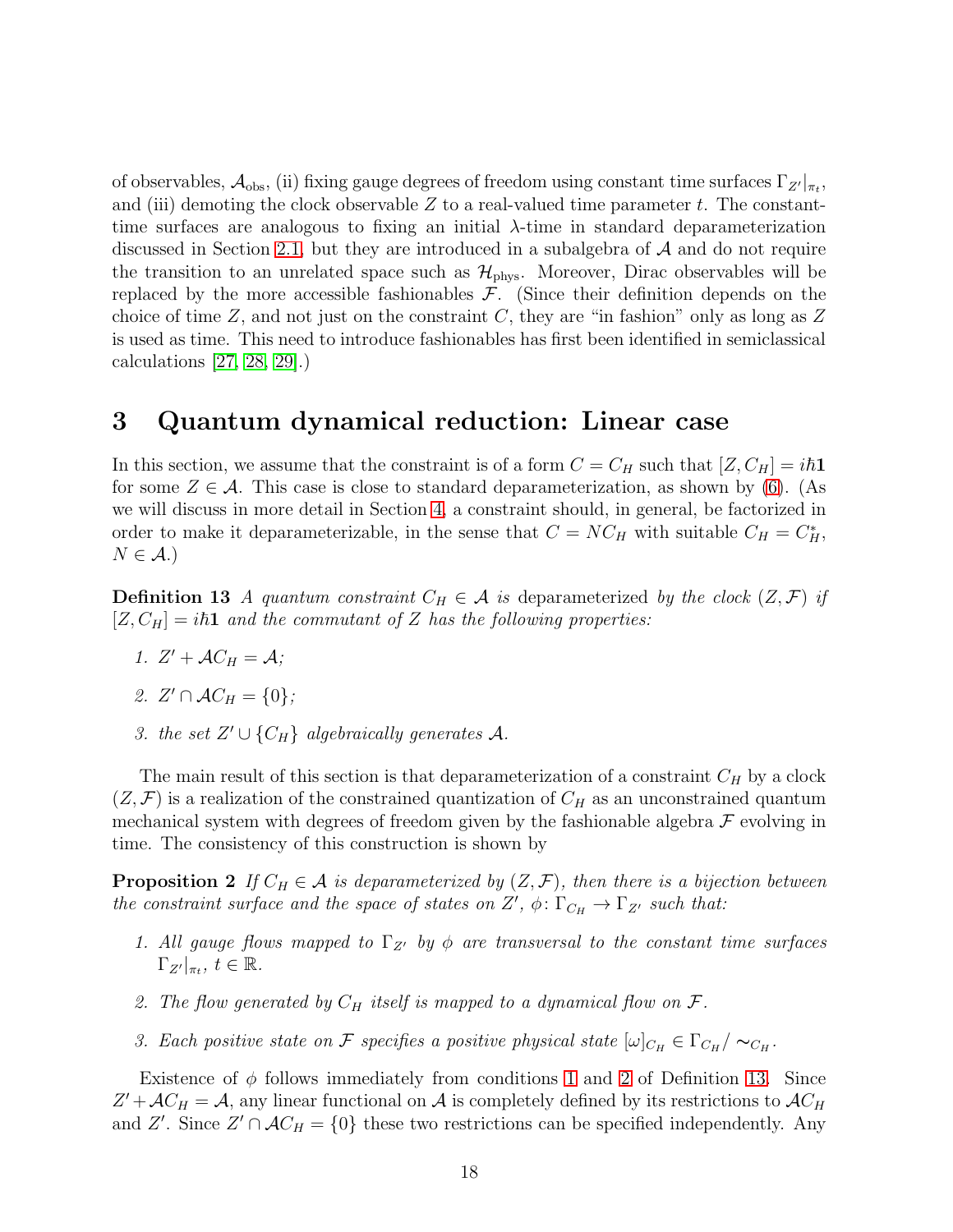state in  $\Gamma_{C_H}$  vanishes on  $AC_H$  and defines a state on  $\Gamma_{Z'}$  by restriction to Z'. Conversely any state on  $Z'$  can be uniquely extended to the entirety of  $A$  by setting the extension to vanish on  $AC_H$  (see equations [\(11\)](#page-19-0) and [\(12\)](#page-19-1) below). Deparameterization provides sections of the quantum gauge flow (Definition [8\)](#page-11-1) through constant-time surfaces  $\Gamma_{Z'}|_{\pi_t}$ . Transversality of these sections, defined and proven in Section [3.1,](#page-18-0) is the local quantum analog of incisiveness of a classical gauge section of Definition [1.](#page-1-0) Potential issues arising from the weaker local nature of transversality are discussed in Section [3.5.](#page-28-0) We prove properties 2 and 3 of the proposition in Sections [3.2](#page-22-0) and [3.3,](#page-24-1) respectively, and provide an explicit example of a deparameterizable constraint in Section [3.4.](#page-26-0)

Remark: As shown in our discussion of cosmological models, condition [3](#page-17-4) of Definition [13](#page-17-3) is satisfied by the algebras of many physical examples of interest where  $C_H$  and kinematical observables are polynomial in an "energy"  $E \in \mathcal{A}$ . This property is only used in Section [3.1](#page-18-0) specifically to ensure that all gauge flow generators can be projected to  $Z'$  using finite power series. In other situations it may be possible to replace this condition with sufficiently strong assumptions on the topology of A.

### <span id="page-18-0"></span>3.1 Proof of transversality

Let a quantum constraint  $C_H$  be deparameterized by a clock  $(Z, \mathcal{F})$ . In this subsection we prove that all of the flows generated by constraint elements  $AC_H \in AC_H$  can be mapped to  $\Gamma_{Z'}$ , and are separated by the constant-time surfaces of Z. According to Definition [11,](#page-15-2) a constant-time surface  $\Gamma_{Z'}|_{\pi_t}$  in  $\Gamma_{Z'}$  contains precisely those states on  $Z'$  that vanish on ker  $\pi_t$ . A non-vanishing gauge flow that preserves the values assigned by states to ker  $\pi_t$ is therefore tangent to  $\Gamma_{Z'}|_{\pi_t}$  and hence remains unresolved by fixing the value of the clock. By contrast, a flow that is separated by the  $\Gamma_{Z'}|_{\pi_t}$  either pierces the surface or vanishes at each of its points. The corresponding geometrical picture suggests a notion of transversality.

- <span id="page-18-2"></span>**Definition 14** 1. A one-parameter family of states  $\bar{\omega}_{\lambda} \in \Gamma_{Z'}$  is transversal to a constant time surface  $\Gamma_{Z'}|_{\pi_t}$  if for all  $\lambda'$  such that  $\bar{\omega}_{\lambda'} \in \Gamma_{Z'}|_{\pi_t}$  either  $\frac{d}{d\lambda} \bar{\omega}_{\lambda}(A)|_{\lambda = \lambda'} =$  $0, \ \forall A \in Z' \ \text{or there is some } B \in \ker \pi_t \ \text{such that } \frac{d}{d\lambda} \bar{\omega}_{\lambda}(B)|_{\lambda = \lambda'} \neq 0.$ 
	- 2. A flow on Z' is transversal to  $\Gamma_{Z'}|_{\pi_t}$  if every one-parameter family of states generated by it is transversal to  $\Gamma_{Z'}|_{\pi_t}$ .

To map gauge flows onto  $\Gamma_{Z'}$ , let us first explicitly define the bijection between  $\Gamma_{C_H}$ and  $\Gamma_{Z'}$ . Taken together, the two conditions of deparameterization  $Z' \cap AC_H = \{0\}$  and  $Z' + \mathcal{A}C_H = \mathcal{A}$  imply that every A can be written as

<span id="page-18-1"></span>
$$
A = B + GC_H , \t\t(10)
$$

where  $B \in \mathbb{Z}'$  is unique and  $G \in \mathcal{A}$  is unique up to adding terms that are annihilated by  $C_H$  multiplied on their right because  $C_H$  is not a divisor of zero in a single constrained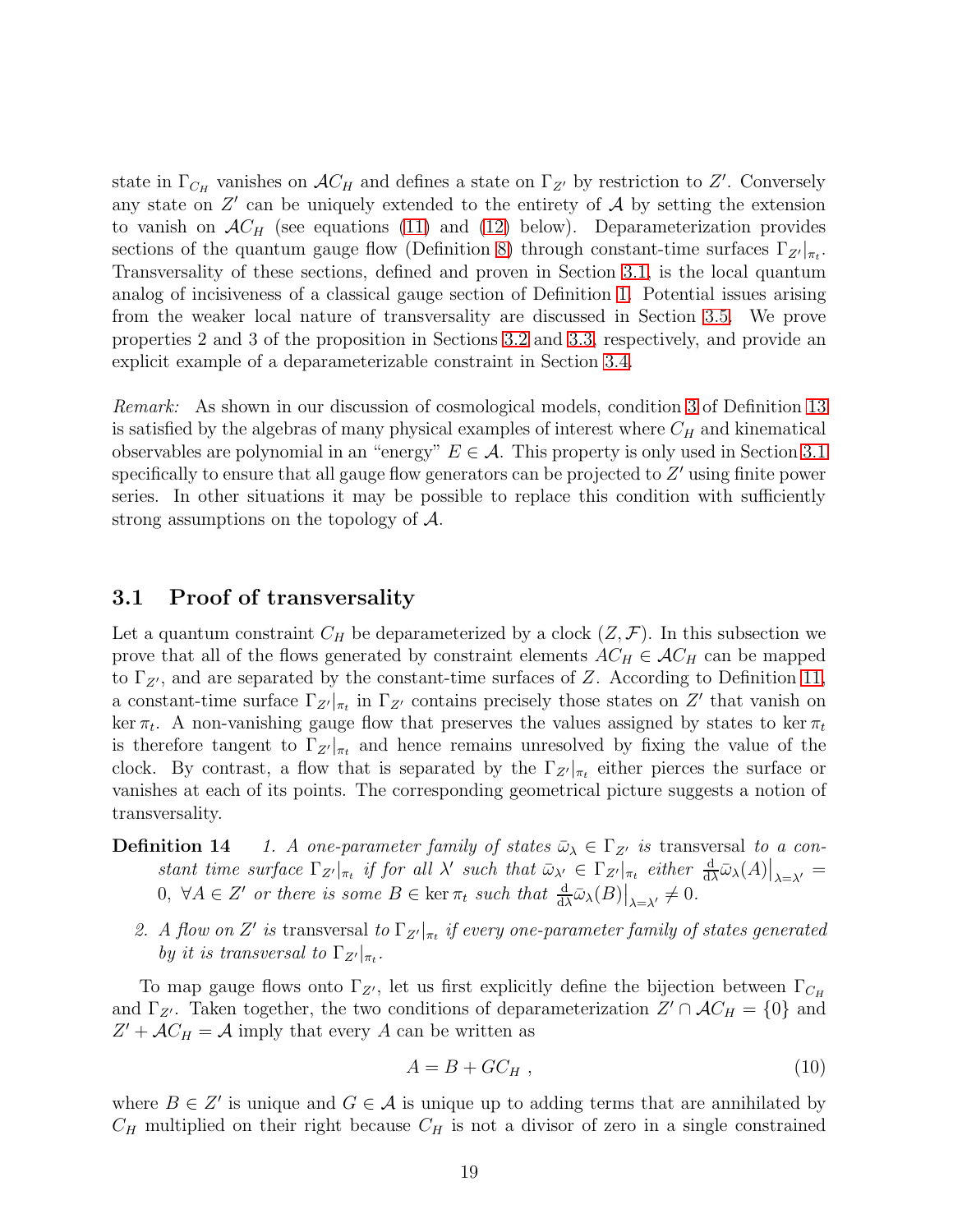system. We define the forward map  $\phi \colon \Gamma_{C_H} \to \Gamma_{Z'}$  by restriction: for any  $\omega \in \Gamma_{C_H}$  and  $A \in Z'$ 

<span id="page-19-0"></span>
$$
\phi(\omega)(A) = \omega(A) \tag{11}
$$

We use decomposition [\(10\)](#page-18-1) to define the inverse map: for any  $A \in \mathcal{A}$  and  $\bar{\omega} \in \Gamma_{Z'}$ , we have  $A = B + GC_H$ , and define

<span id="page-19-1"></span>
$$
\phi^{-1}(\bar{\omega})(A) = \bar{\omega}(B) . \tag{12}
$$

Since  $B = 0$  for any  $A \in \mathcal{A}C_H$  by condition [2](#page-17-2) of Definition [13,](#page-17-3) clearly  $\phi^{-1}(\bar{\omega}) \in \Gamma_{C_H} \subset \Gamma$ . A flow is mapped from  $\Gamma_{C_H}$  to  $\Gamma_{Z'}$  by mapping the one-parameter families of states it generates:  $\bar{\omega}_{\lambda} = \phi(\omega_{\lambda}).$ 

We can further iterate relation  $(10)$  expressing G as a sum of elements from  $Z'$  and  $AC_H$  to get a second-order expression  $A = B + \tilde{B}C_H + \tilde{G}C_H^2$  with  $B, \tilde{B} \in \mathbb{Z}'$  and  $\tilde{G} \in \mathcal{A}$ , and so on. In fact, since by condition [3](#page-17-4) of Definition [13](#page-17-3) the set  $Z' \cup \{C_H\}$  algebraically generates A, every  $A \in \mathcal{A}$  can be written as a finite-order polynomial in  $C_H$ 

<span id="page-19-2"></span>
$$
A = B_0 + B_1 C_H + B_2 C_H^2 + \dots B_M C_H^M , \qquad (13)
$$

with  $B_i \in Z'$  and  $M \in \mathbb{N}$ .

Further, the adjoint action of  $C_H$  preserves the commutant of Z, since for any  $A \in Z'$ 

<span id="page-19-4"></span>
$$
[[A, C_H], Z] = [[Z, C_H], A] + [[A, Z], C_H] = 0 , \qquad (14)
$$

since  $[Z, C_H] = i\hbar \mathbf{1}$  according to Definition [13,](#page-17-3) and  $[A, Z] = 0$ ; therefore  $[A, C_H] \in Z'$ .

**Lemma 8** For a constraint  $C_H$  deparameterized by a clock  $(Z, \mathcal{F})$ , every gauge flow mapped to  $\Gamma_{Z'}$  from  $\Gamma_{C_H}$  is determined by the derivation  $\vec{D}_H F = \frac{1}{i\hbar} [F, C_H]$  on  $Z'$ .

*Proof:* First, we note that for  $F, B \in \mathcal{A}$ 

$$
[F, BC_H] = B(i\hbar \vec{D}_H F) + [F, B]C_H
$$

Iterating by replacing B with  $BC_H$ , we get for any integer  $n \geq 1$ ,

$$
[F, BC_H^n] = \sum_{i=1}^n \binom{n}{i} (-1)^{i-1} B((i\hbar)^i \vec{D}_H^i F) C_H^{n-i} + [F, B] C_H^n = (-1)^{n-1} B((i\hbar)^n \vec{D}_H^n F) + G C_H.
$$

We have combined the terms proportional to  $C_H$  using

$$
G = \sum_{i=1}^{n-1} {n \choose i} (-1)^{i-1} B((i\hbar)^i \vec{D}_H^i F) C_H^{n-i-1} + [F, B] C_H^{n-1}.
$$

They all vanish when evaluated on states in  $\Gamma_{C_H}$ . Using the above result and writing  $A \in \mathcal{A}$  as a polynomial in  $C_H$  as in equation [\(13\)](#page-19-2), we have

<span id="page-19-3"></span>
$$
[F, AC_H] = \sum_{n=1}^{M+1} (-1)^{n-1} B_{n-1}((i\hbar)^n \vec{D}_H^n F) + GC_H
$$
\n(15)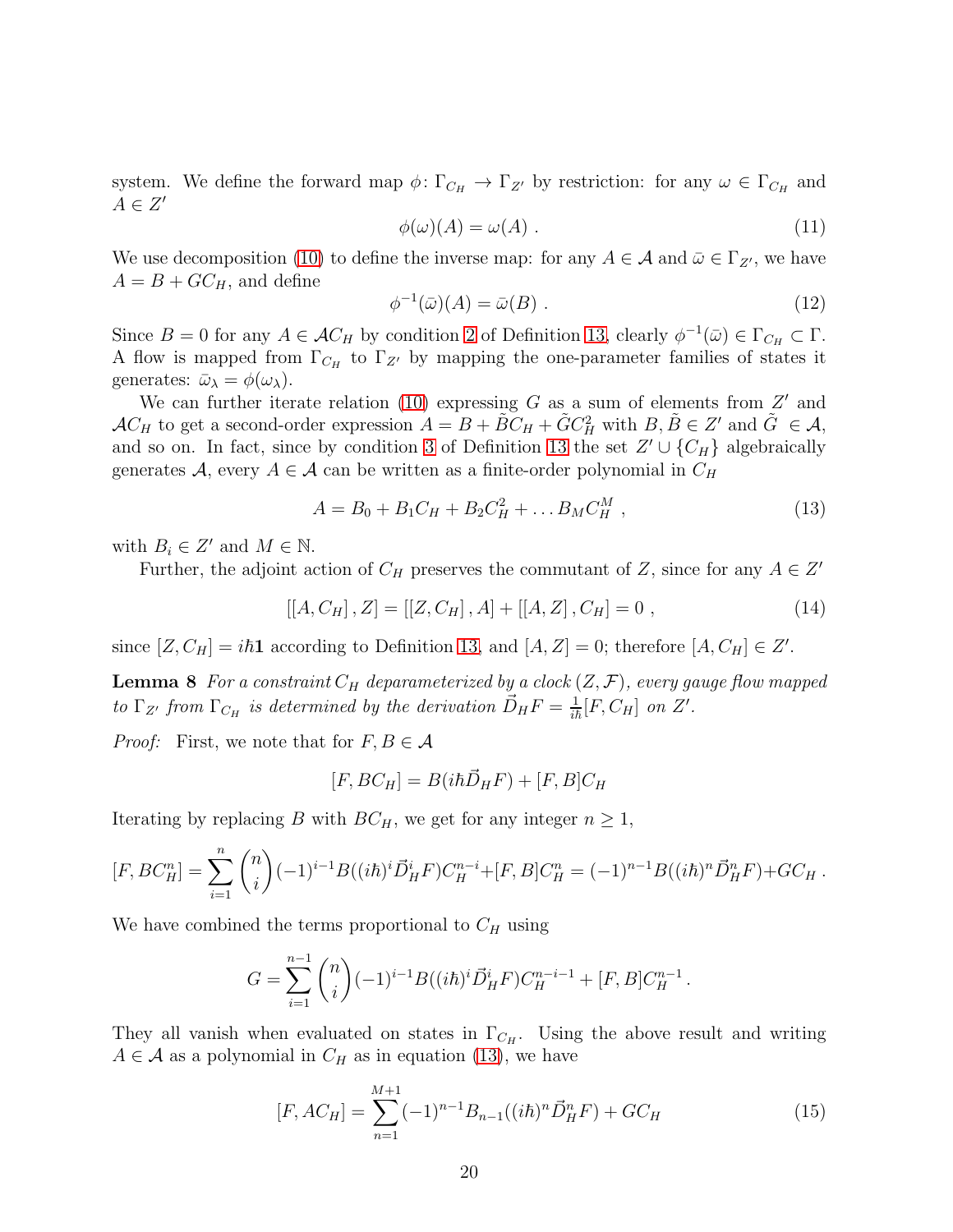for some  $G \in \mathcal{A}$  and  $B_i \in \mathbb{Z}'$ . For any state  $\omega \in \Gamma_{C_H}$ , we have  $\omega(GC_H) = 0$ , and hence the flows induced by constraint elements  $AC_H$  satisfy

$$
i\hbar \frac{\mathrm{d}}{\mathrm{d}\lambda}\omega_{\lambda}(F) = \omega_{\lambda}\left([F, AC_H]\right) = \sum_{n=1}^{M+1} (-1)^{n-1} \omega_{\lambda}\left(B_{n-1}((i\hbar)^n \vec{D}_H^n F)\right) ,
$$

For  $F \in Z'$  we also have  $\vec{D}_{H}^{n} F \in Z'$ , and the above expression can be computed entirely through the states' restriction to Z', and the action of  $\vec{D}_H$  on Z'. Hence, for  $\bar{\omega}_{\lambda} = \phi(\omega_{\lambda})$ 

<span id="page-20-0"></span>
$$
i\hbar \frac{\mathrm{d}}{\mathrm{d}\lambda} \bar{\omega}_{\lambda}(F) = \bar{\omega}_{\lambda} \left( \sum_{n=1}^{M+1} (-1)^{n-1} (i\hbar)^n B_{n-1} \vec{D}_H^n(F) \right) . \tag{16}
$$

For the flow generated on  $\Gamma_{Z'}$  by  $C_H$  itself,  $B_0 = 1$  and  $B_n = 0$  for  $n > 1$  in [\(15\)](#page-19-3). For  $F = 1$  equation [\(16\)](#page-20-0) implies that along the flow,  $d\bar{\omega}_{\lambda} ((Z - t1)) / d\lambda = 1 \neq 0$  for any  $t \in \mathbb{R}$ . Therefore this particular flow is transversal to all constant time surfaces  $\Gamma_{Z'}|_{\pi_t}$ . In fact, the property

$$
\bar{\omega}(\left(\vec{D}_H Z\right)F) = \bar{\omega}(\mathbf{1}F) = \bar{\omega}(F) \;, \tag{17}
$$

 $\Box$ 

is sufficient to ensure that all gauge flows mapped to  $\Gamma_{Z'}$  are transversal to constant time surfaces. To show this, we first establish a useful result that holds for any  $\vec{D}_H Z \in Z'$  that commutes with all elements of  $Z'$ , and a pair of non-negative integers  $i \leq n$ :

$$
\begin{split} \vec{D}^i_H (Z - t\mathbf{1})^n &= \vec{D}^{i-1}_H \left( n(Z - t\mathbf{1})^{n-1} (\vec{D}_H Z) \right) \\ &= \vec{D}^{i-2}_H \left( n(n-1)(Z - t\mathbf{1})^{n-2} (\vec{D}_H Z)^2 + n(Z - t\mathbf{1})^{n-1} (\vec{D}_H^2 Z) \right) \\ &= \cdots \\ &= (Z - t\mathbf{1})^{n-i} \binom{n}{i} (\vec{D}_H Z)^i + (Z - t\mathbf{1})^{n-i+1} \left( \cdots \right) \,. \end{split}
$$

Therefore, for  $\bar{\omega} \in \Gamma_{Z'}|_{\pi_t}$ , and for any  $F_1, F_2 \in Z'$ 

<span id="page-20-1"></span>
$$
\bar{\omega}\left[F_1\left(\vec{D}_H^i\left(Z-t\mathbf{1}\right)^n\right)F_2\right] = \begin{cases} 0 & \text{for } i < n ;\\ \bar{\omega}\left((\vec{D}_H Z)^n F_1 F_2\right) & \text{for } i = n . \end{cases}
$$
(18)

**Lemma 9** If  $C_H$  is deparameterized by  $(Z, \mathcal{F})$ , the flow of every  $AC_H \in \mathcal{A}C_H$  mapped to  $\Gamma_{Z'}$  is transversal to every constant time surface  $\Gamma_{Z'}|_{\pi_t}$  of Z.

Proof: Using [\(13\)](#page-19-2) we write

$$
A=B_0+B_1C_H+B_2C_H^2+\ldots B_MC_H^M
$$

with  $B_i \in Z'$ . Suppose this flow is not transversal to  $\Gamma_{Z'}|_{\pi_t}$  for some  $t \in \mathbb{R}$ . Then, according to Definition [14,](#page-18-2) there is a one-parameter family of states  $\bar{\omega}_{\lambda} \in \Gamma_{Z'}$  generated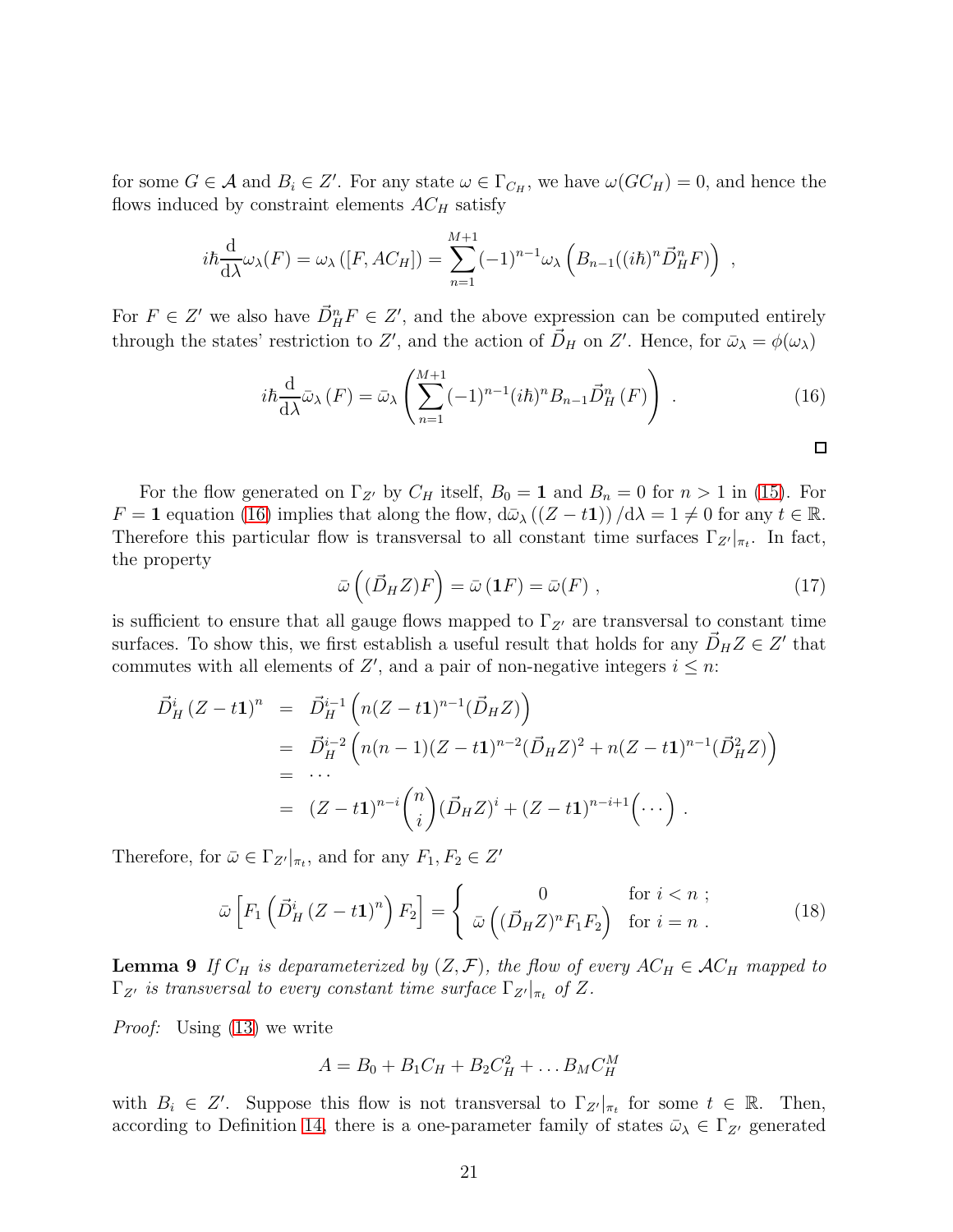by  $AC_H$  according to equation [\(16\)](#page-20-0) with  $\bar{\omega}_{\lambda_0} \in \Gamma_{Z'}|_{\pi_t}$  for some  $\lambda_0 \in \mathbb{R}$ , such that the flow of  $AC_H$  does not vanish at  $\bar{\omega}_{\lambda_0}$ , and for any  $F \in Z'$  using [\(16\)](#page-20-0),

<span id="page-21-0"></span>
$$
0 = i\hbar \frac{d}{d\lambda} \bar{\omega}_{\lambda} ((Z - t1)^{M+1} F) \Big|_{\lambda = \lambda_0}
$$
  
\n
$$
= \bar{\omega}_{\lambda_0} \left( \sum_{n=1}^{M+1} (-1)^{n-1} (i\hbar)^n B_{n-1} \bar{D}_H^n ((Z - t1)^{M+1} F) \right)
$$
  
\n
$$
= \sum_{n=1}^{M+1} (-1)^{n-1} (i\hbar)^n \bar{\omega}_{\lambda_0} \left( B_{n-1} \sum_{m=1}^n {n \choose m} \left( \bar{D}_H^m (Z - t1)^{M+1} \right) \left( \bar{D}_H^{n-m} F \right) \right)
$$
  
\n
$$
= \sum_{n=1}^{M+1} (-1)^{n-1} (i\hbar)^n \sum_{m=1}^n {n \choose m} \bar{\omega}_{\lambda_0} \left( B_{n-1} \left( \bar{D}_H^m (Z - t1)^{M+1} \right) \left( \bar{D}_H^{n-m} F \right) \right)
$$
  
\n
$$
= \sum_{n=1}^{M+1} (-1)^{n-1} (i\hbar)^n \sum_{m=1}^n {n \choose m} \delta_{m,M+1} \bar{\omega}_{\lambda_0} \left( B_{n-1} (\bar{D}_H Z)^{M+1} \left( \bar{D}_H^{n-m} F \right) \right)
$$
  
\n
$$
= (-1)^M (i\hbar)^{M+1} \bar{\omega}_{\lambda_0} \left( B_M 1^{M+1} F \right) = (-1)^M (i\hbar)^{M+1} \bar{\omega}_{\lambda_0} \left( B_M F \right) , \qquad (19)
$$

where the Kronecker delta comes directly from [\(18\)](#page-20-1). This implies that  $\bar{\omega}_{\lambda_0}(B_M F) = 0$  for all  $F \in Z'$ . Iterating the argument, [\(16\)](#page-20-0) also implies

$$
0 = i\hbar \frac{d}{d\lambda} \bar{\omega}_{\lambda} ((Z - t\mathbf{1})^M F) \Big|_{\lambda = \lambda_0}
$$
  
\n
$$
= \bar{\omega}_{\lambda_0} \left( \sum_{n=1}^{M+1} (-1)^{n-1} (i\hbar)^n B_{n-1} \bar{D}_H^n ((Z - t\mathbf{1})^M F) \right)
$$
  
\n
$$
= \bar{\omega}_{\lambda_0} \left( \sum_{n=1}^M (-1)^{n-1} (i\hbar)^n B_{n-1} \bar{D}_H^n ((Z - t\mathbf{1})^M F) \right)
$$
  
\n
$$
+ (-1)^M (i\hbar)^{M+1} \bar{\omega}_{\lambda_0} \left( B_M \left[ \bar{D}_H^{M+1} ((Z - t\mathbf{1})^M F) \right] \right) .
$$

By [\(19\)](#page-21-0), the second term in the final expression is zero for any  $F \in Z'$ , giving

$$
0 = \bar{\omega}_{\lambda_0} \left( \sum_{n=1}^{M} (-1)^{n-1} (i\hbar)^n B_{n-1} \vec{D}_H^n ((Z - t\mathbf{1})^M F) \right)
$$
  
\n
$$
= \sum_{n=1}^{M} (-1)^{n-1} (i\hbar)^n \sum_{m=1}^{n} {n \choose m} \bar{\omega}_{\lambda_0} \left( B_{n-1} \left( \vec{D}_H^m (Z - t\mathbf{1})^M \right) \left( \vec{D}_H^{n-m} F \right) \right)
$$
  
\n
$$
= (-1)^{M-1} (i\hbar)^M \bar{\omega}_{\lambda_0} \left( B_{M-1} (\vec{D}_H Z)^M F \right) = (-1)^{M-1} (i\hbar)^M \bar{\omega}_{\lambda_0} \left( B_{M-1} F \right) ,
$$

which implies  $\bar{\omega}_{\lambda_0}(B_{M-1}F) = 0$  for all  $F \in Z'$ . Continuing in this way, we establish that  $\bar{\omega}_{\lambda_0}(B_n F) = 0$  for all *n*. Therefore the flow must completely vanish at  $\bar{\omega}_{\lambda_0}$  since

$$
i\hbar \frac{\mathrm{d}}{\mathrm{d}\lambda}\bar{\omega}_{\lambda}(F)\bigg|_{\lambda=\lambda_0} = \sum_{n=1}^{M+1} (-1)^{n-1} (i\hbar)^n \bar{\omega}\left(B_{n-1}(\vec{D}_H^n F)\right) = 0,
$$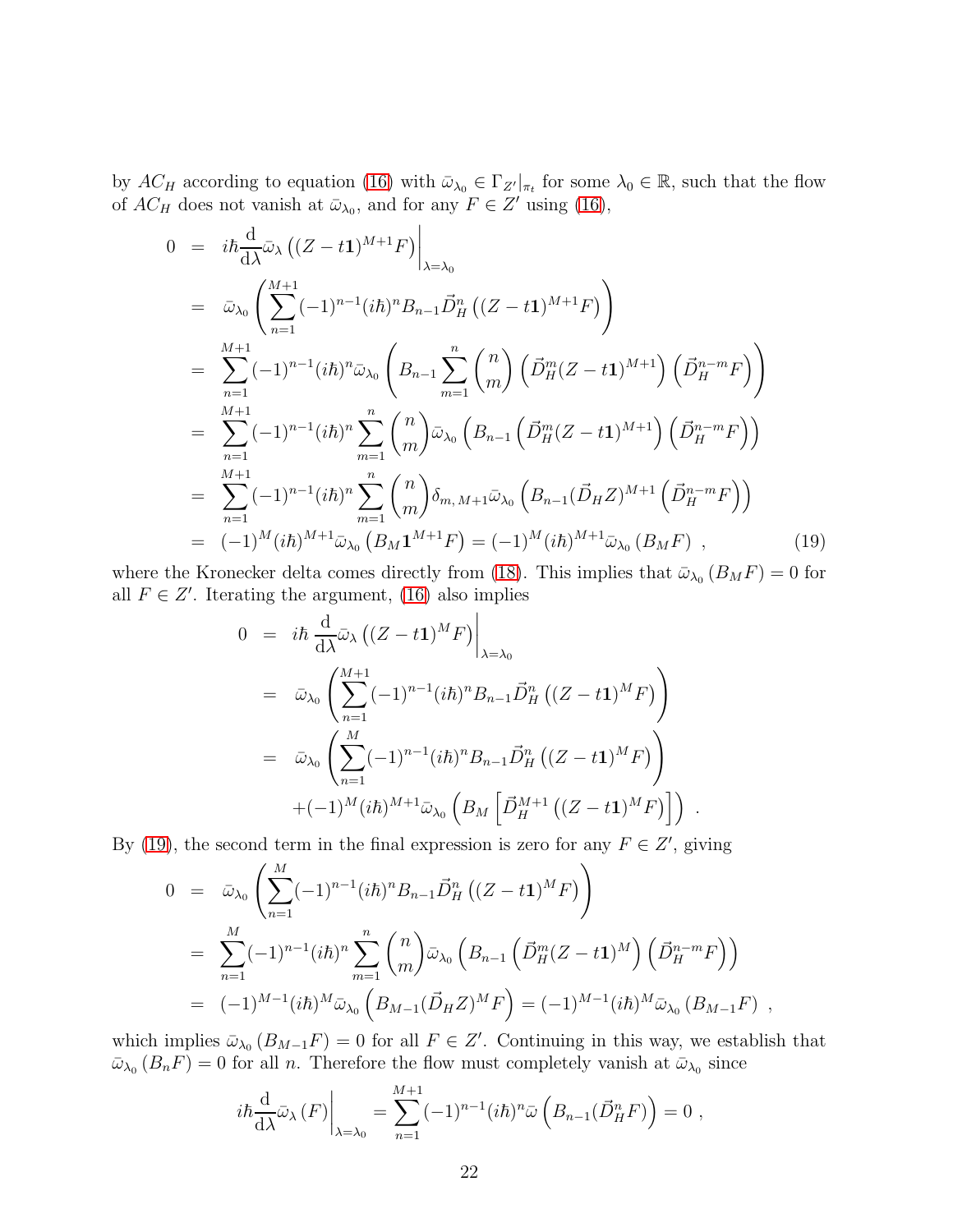proving our claim by contradiction.

#### <span id="page-22-0"></span>3.2 Deparameterized time evolution

In this subsection we prove that for a constraint  $C_H$  that is deparameterized by  $(Z, \mathcal{F})$ , the adjoint action of  $C_H$  projects to a dynamical flow on the fashionable algebra  $\mathcal F$ . Later on, in Section [3.3](#page-24-1) we will link deparameterized dynamics to the physical states and the Dirac observables of the constrained system.

Let  $S_{C_H}(\lambda)$  denote the flow induced on  $\Gamma$  by the adjoint action of  $C_H$  on  $\mathcal{A}$ , which by Lemma [4](#page-12-0) preserves the constraint surface  $\Gamma_{C_H}$ . Using the map defined in [\(11\)](#page-19-0) and [\(12\)](#page-19-1) we can transfer this flow from  $\Gamma_C$  to a flow on  $\Gamma_{Z'}$  via  $\bar{S}_{C_H}(\lambda) = \phi \circ S_{C_H}(\lambda) \circ \phi^{-1}$ . Explicitly,  $\bar{S}_{C_H}(\lambda)\phi(\omega) = \phi(S_{C_H}(\lambda)\omega)$  for any  $\omega \in \Gamma_{C_H}$ . Using this relation, for any  $\bar{\omega} \in \Gamma_{Z'}$  and any  $A \in Z'$ 

<span id="page-22-1"></span>
$$
i\hbar \frac{\mathrm{d}}{\mathrm{d}\lambda} \left( \bar{S}_{C_H}(\lambda)\bar{\omega}(A) \right) = \bar{S}_{C_H}(\lambda)\bar{\omega} \left( [A, C_H] \right) , \qquad (20)
$$

where we implicitly use the fact that  $[A, C_H] \in Z'$ , which follows from equation [\(14\)](#page-19-4). Therefore,  $\bar{S}_{CH}(\lambda)$  is generated simply by the adjoint action of  $C_H$  on the subalgebra  $Z'$ . Referring back to Definition [12](#page-15-3) from Section [2.4](#page-14-2) we have the following result.

<span id="page-22-2"></span>**Lemma 10** Let  $C_H$  be deparameterized by  $(Z, \mathcal{F})$ , then the flow  $\bar{S}_{C_H}(\lambda) = \phi \circ S_{C_H}(\lambda) \circ \phi^{-1}$ generates time evolution of states relative to Z on  $\Gamma_{Z'}$ .

*Proof:* Since  $[\cdot, C_H]$  is a  $\ast$ -compatible derivation on A, it is  $\ast$ -compatible also on Z'. All that needs to be shown is that the gauge flow  $\bar{S}_{C_H}(\lambda)$  maps states from  $\Gamma_{Z'}|_{\pi_t}$  to  $\Gamma_{Z'}|_{\pi_{t+\lambda}}$ .

For convenience let us denote the one-parameter family of states  $\bar{\omega}_{\lambda} := \bar{S}_{C_H}(\lambda)\bar{\omega}$ , where  $\bar{\omega} \in \Gamma_{Z'}|_{\pi_t}$  for some fixed t. Following the method of Lemma [2,](#page-9-2) for each  $A \in Z'$  we define a function that varies along the flow  $f_A(\lambda) = \bar{\omega}_{\lambda} ((Z - (t + \lambda) \mathbf{1})A)$ . The state  $\bar{\omega}_{\lambda}$  belongs to  $\Gamma_{Z'}|_{\pi_{t+\lambda}}$  if and only if  $f_A(\lambda) = \bar{\omega}_{\lambda} ((Z - (t + \lambda) \mathbf{1})A) = 0$  for all  $A \in Z'$ . Suppose all of the functions  $f_A(\lambda') = 0$  for some  $\lambda'$ . We can compute their derivatives along the flow using equation [\(20\)](#page-22-1):

$$
\frac{df_A}{d\lambda}\Big|_{\lambda=\lambda'} = \frac{d}{d\lambda}\bar{\omega}_{\lambda}\left((Z - (t + \lambda)\mathbf{1})A\right)\Big|_{\lambda=\lambda'}
$$
  
\n
$$
= \frac{d}{d\lambda}\left(\bar{\omega}_{\lambda}\left((Z - t\mathbf{1})A\right) - \lambda\bar{\omega}_{\lambda}(A)\right)\Big|_{\lambda=\lambda'}
$$
  
\n
$$
= \frac{1}{i\hbar}\bar{\omega}_{\lambda'}\left(\left[(Z - t\mathbf{1})A, C_H\right] - \frac{\lambda'}{i\hbar}\bar{\omega}_{\lambda'}\left(\left[A, C_H\right] - \bar{\omega}_{\lambda'}(A)\right)\right)
$$
  
\n
$$
= \frac{1}{i\hbar}\bar{\omega}_{\lambda'}\left((Z - t\mathbf{1})[A, C_H]\right) - \frac{\lambda'}{i\hbar}\bar{\omega}_{\lambda'}\left(\left[A, C_H\right]\right)
$$
  
\n
$$
= \frac{1}{i\hbar}\bar{\omega}_{\lambda'}\left((Z - (t + \lambda')\mathbf{1})[A, C_H]\right) = \frac{1}{i\hbar}f_{[A, C_H]}(\lambda') = 0.
$$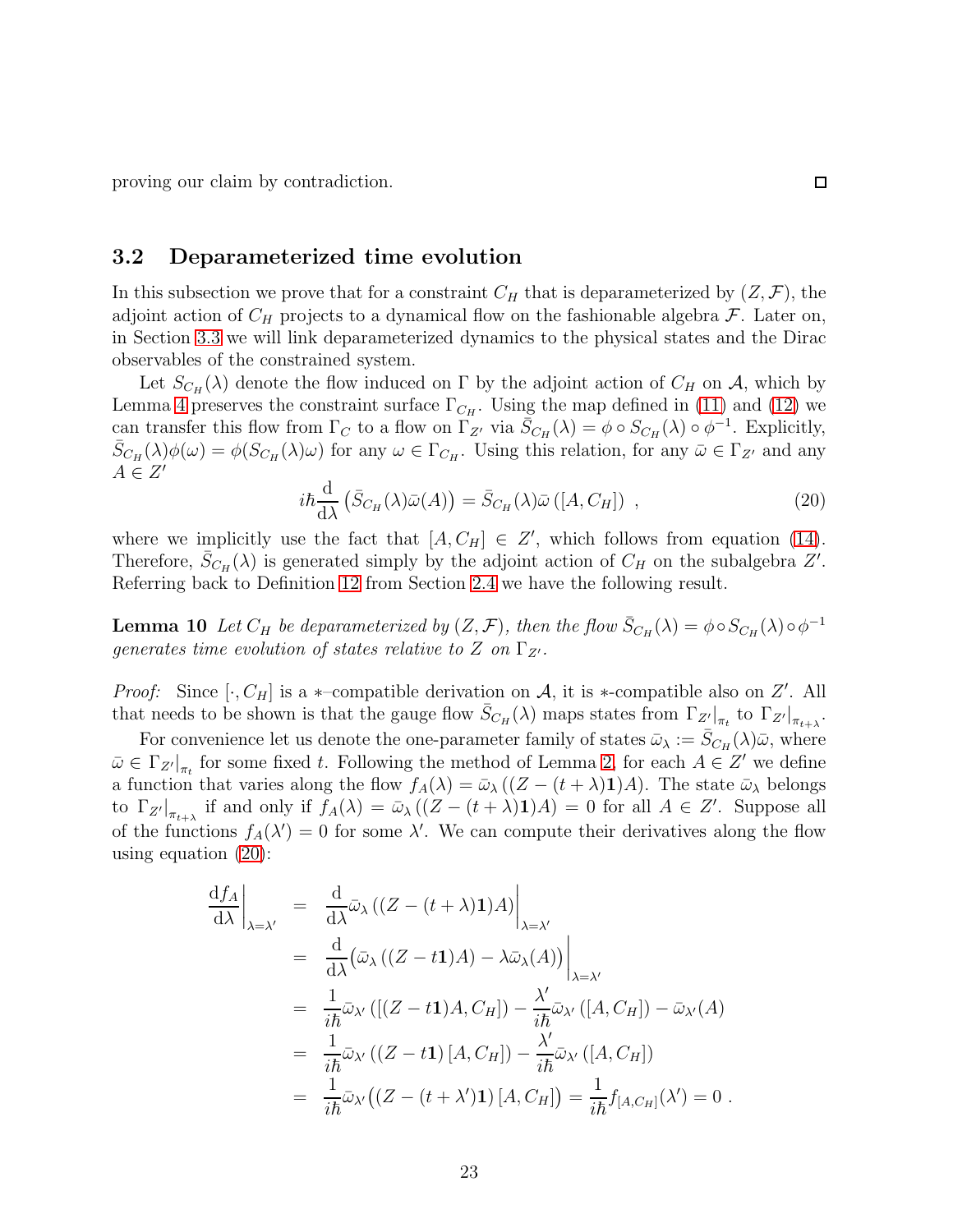The last equality follows since  $[A, C_H] \in Z'$ . Furthermore, by our initial conditions  $f_A(0) =$ 0 for all  $A \in \mathcal{A}$  since  $\bar{\omega}_0 = \bar{\omega} \in \Gamma_{Z'}|_{\pi_{t+0}}$ . It follows that  $\{f_A(\lambda) = 0$ , for all  $\lambda\}_{A \in \mathcal{A}}$  is the solution to the flow given by equation [\(20\)](#page-22-1) with  $\bar{\omega} \in \Gamma_{Z'}|_{\pi_t}$ . Thus at any point along the flow

$$
\bar{\omega}_{\lambda} ((Z - (t + \lambda) \mathbf{1}) A) = 0, \text{ for all } A \in Z' .
$$

Therefore  $\bar{S}_{C_H}(\lambda)\bar{\omega} \in \Gamma_{Z'}|_{\pi_{t+\lambda}},$  as required.

Remark: The above lemma does not guarantee that for an arbitrary  $\omega \in \Gamma_{C_H}$  the family  $\phi(S_{C_H}(\lambda)\omega)$  is a time evolution relative to Z; we also need  $\phi(\omega) \in \Gamma_{Z'}|_{\pi_t}$  for some  $t \in \mathbb{R}$ .

As discussed in Section [2.4,](#page-14-2) time evolution of states  $\bar{\omega}_t \in \Gamma_{Z'}$  relative to Z maps to a one-parameter family of states on the fashionable algebra  $\tilde{\omega}_t = \psi_t(\bar{\omega}_t)$ , by restriction of  $\bar{\omega}_t$ to F: we have  $\tilde{\omega}_t(F) = \bar{\omega}_t(F)$  for all  $F \in \mathcal{F}$ . Furthermore, at each value  $t \in \mathbb{R}$  of the clock the adjoint action of  $C_H$  can be projected from  $Z'$  to  $\mathcal F$  using the map of equation [\(7\)](#page-15-0)

<span id="page-23-0"></span>
$$
\vec{D}'_H(t)F := \nu_t \circ \pi_t \left(\vec{D}_H F\right) \;, \tag{21}
$$

which is a ∗-compatible derivation on F thanks to the fact that  $\nu_t$  and  $\pi_t$  are ∗-homomorphisms.  $\vec{D}'_H(t)$  is therefore a dynamical flow on  $\mathcal F$  according to Definition [4.](#page-9-3)

**Lemma 11** Let  $\bar{\omega}_t = \bar{S}_{C_H}(t-t_0)\bar{\omega}$  for some  $t_0 \in \mathbb{R}$  and  $\bar{\omega} \in \Gamma_{Z'}|_{\pi_{t_0}},$  then the image  $\tilde{\omega}_t = \psi_t(\bar{\omega}_t) \in \Gamma_{\mathcal{F}}$ , where  $\psi_t$  is defined in [\(8\)](#page-16-0) is generated by the dynamical flow  $\vec{D}'_H(t)$ . That is

<span id="page-23-1"></span>
$$
\frac{\mathrm{d}}{\mathrm{d}t}\tilde{\omega}_t(F) = \tilde{\omega}_t(\vec{D}'_H(t)F) \ . \tag{22}
$$

*Proof:* By Lemma [10,](#page-22-2)  $\bar{\omega}_t \in \Gamma_{Z'}|_{\pi_t}$  for all t. Using equation [\(20\)](#page-22-1), for any  $A \in Z'$ 

$$
\frac{\mathrm{d}}{\mathrm{d}t}\bar{\omega}_t(A) = \bar{\omega}_t\left(\frac{1}{i\hbar}[A,C_H]\right) = \bar{\omega}_t(\vec{D}_H F) .
$$

Since  $\tilde{\omega}_t(F) = \psi_t(\bar{\omega}_t)(F) = \bar{\omega}_t(F)$  for any  $F \in \mathcal{F}$ , we also have

$$
\frac{\mathrm{d}}{\mathrm{d}t}\tilde{\omega}_t(F) = \frac{\mathrm{d}}{\mathrm{d}t}\bar{\omega}_t(F) = \bar{\omega}_t(\vec{D}_H F) .
$$

Because  $\bar{\omega}_t \in \Gamma_{Z'}|_{\pi_t}$ , it assigns the same value to all elements that belong to a given coset generated by the ideal  $(Z - t1)Z'$ . By definition in equation [\(21\)](#page-23-0), for any value of  $t, \vec{D}'_H(t)F$  and  $\vec{D}_H F$  are in the same coset relative to the ideal  $(Z - t1)Z'$ . Hence  $\bar{\omega}_t(\vec{D}_H F) = \bar{\omega}_t(\vec{D}_H'(t)F)$ , from which [\(22\)](#page-23-1) follows. □

As demanded by property [2](#page-17-5) of Proposition [2,](#page-17-6) the gauge flow of  $C_H$  deparameterized by  $(Z, \mathcal{F})$  projects to a dynamical flow on the unconstrained system defined by the fashionable algebra  $\mathcal F$ . The unconstrained dynamics on  $\mathcal F$  can then be analyzed by the methods of conventional quantum mechanics.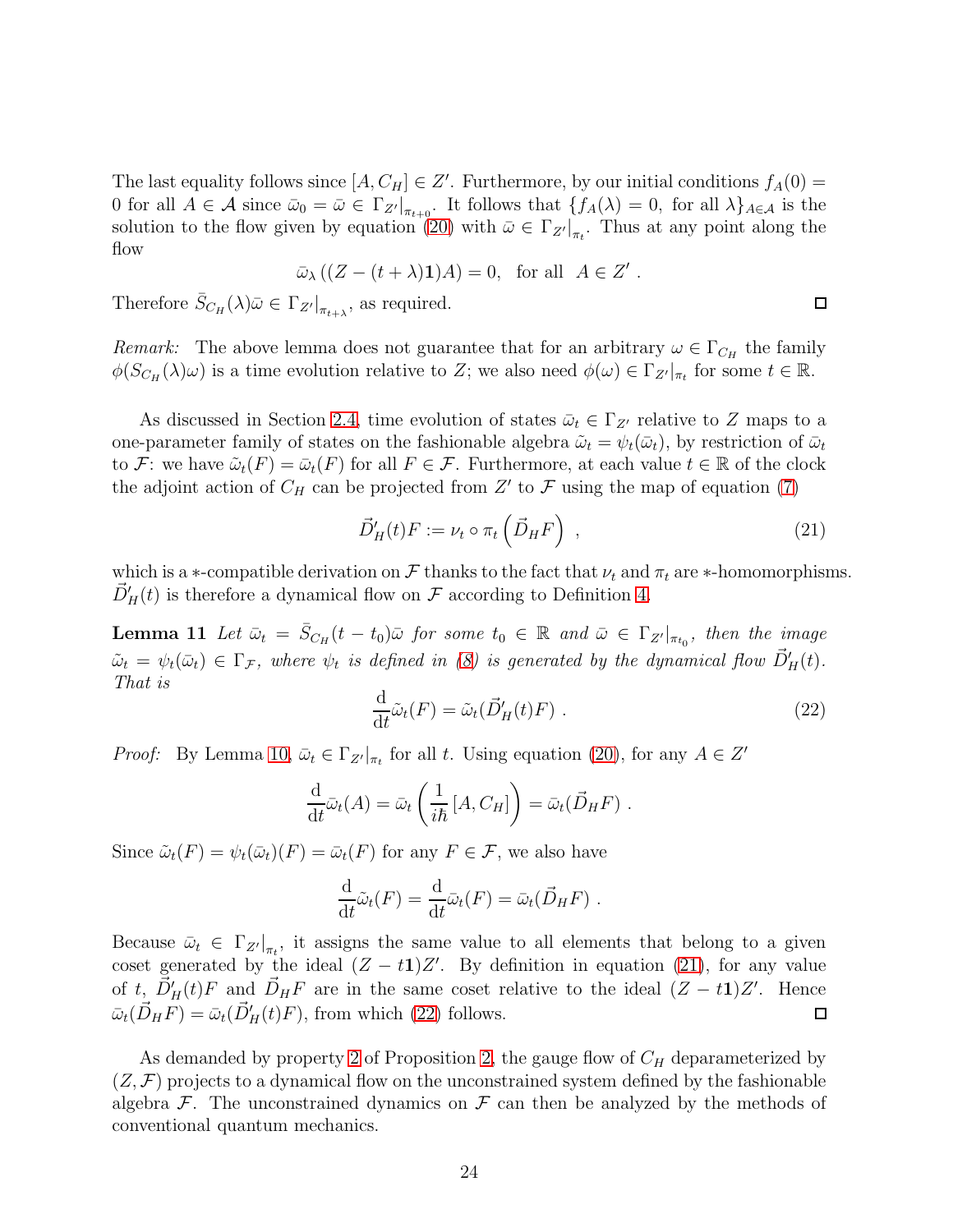#### <span id="page-24-1"></span>3.3 Positivity

For many applications it is also important to be able to reverse this process, linking positive states on a fashionable algebra at a given value of the clock with kinematical solutions to the constraint in  $\Gamma$  and ultimately with physical states in  $\Gamma_{C_H}/\sim_{C_H}$ . Combining Definition [13](#page-17-3) and Lemma [6,](#page-15-1) deparameterization is accomplished by finding a clock such that  $[Z, C_H] = i\hbar \mathbf{1}$ , and by splitting the kinematical algebra into subalgebras that share only the null element,

$$
\mathcal{A} = \mathcal{A}C_H + (Z - t\mathbf{1})Z' + \mathcal{F},
$$

where  $\mathcal F$  is a  $*$ -subalgebra of  $Z'$  isomorphic to  $Z'/(Z-t\mathbf{1})Z'$  at each t.

Specifically, given a positive state  $\tilde{\omega}$  on F and a value of the clock  $t \in \mathbb{R}$ , the corresponding relational state is  $\bar{\omega} = \psi_t^{-1}(\tilde{\omega}) \in \Gamma_{Z'}|_{\pi_t}$ , which by Lemma [7](#page-16-1) is positive on Z'. The corresponding solution of the constraint on A is  $\omega = \phi^{-1}(\psi_t^{-1}(\tilde{\omega})) \in \Gamma_{C_H}$ , which for any  $B \in Z'$  yields

$$
\omega((Z-t1)B) = \bar{\omega}((Z-t1)B) = 0
$$

because  $\bar{\omega} \in \Gamma_{Z'}|_{\pi_t}$ . This, in turn, implies that

$$
\omega(Z) = t
$$
 and  $\omega(ZB) = t \omega(B) = \omega(Z) \omega(B)$ .

We find that this relation extends beyond  $Z'$  to the whole of A: Given any  $A \in \mathcal{A}$ , and any state  $\omega \in \Gamma_{C_H}$ , that satisfies  $\omega(ZB) = \omega(Z) \omega(B)$  for all  $B \in Z'$ , there are  $B \in Z'$  and  $G \in \mathcal{A}$  such that

<span id="page-24-2"></span>
$$
\omega(ZA) = \omega (ZB + ZGC_H)
$$
  
=  $\omega(ZB)$   
=  $\omega(Z)\omega(B)$   
=  $\omega(Z)\omega (B + GC_H) = \omega(Z)\omega(A)$ .

The following definition is therefore meaningful:

**Definition 15** A state  $\omega \in \Gamma$  is almost-positive with respect to a deparameterization of  $C_H$  by Z if

- 1. it annihilates the left ideal generated by  $C_H$ :  $\omega(AC_H) = 0$  for all  $A \in \mathcal{A}$ ;
- 2. it is positive on the commutant of  $Z: \omega(BB^*) \geq 0$  for all  $B \in Z'$ ;
- 3. it parameterizes left multiplication by Z: for all  $A \in \mathcal{A}$ ,  $\omega(ZA) = \omega(Z)\omega(A)$ .

<span id="page-24-0"></span>The first condition ensures that  $\omega \in \Gamma_{C_H}$  solves the constraint. The second condition ensures that  $\omega$  restricts to some positive state on  $Z'$ , and hence also on  $\mathcal{F}$ . The third condition ensures that this restriction belongs to the constant clock surface  $\Gamma_{Z'}|_{\pi_{\omega(Z)}}$ . In other words,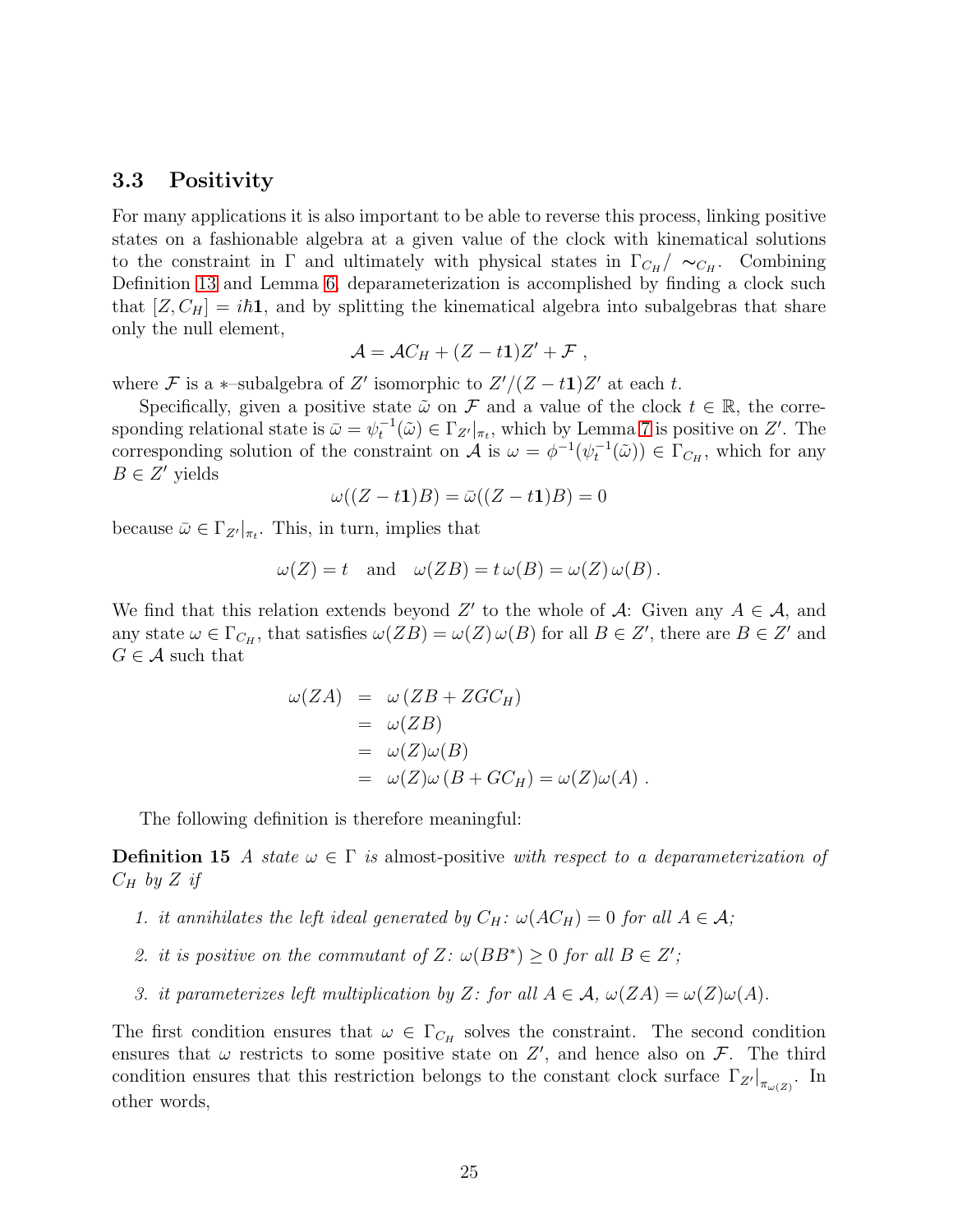Corollary 2 Every positive state on  $\mathcal F$  has a unique extension to an almost-positive state  $\omega$ , for any given value of the clock  $\omega(Z) = t \in \mathbb{R}$ . Conversely, every almost positive state  $\omega$ restricts to a positive relational state on  $Z'$  and hence a positive state on  $\mathcal F$  at time  $\omega(Z)$ .

Remark: One way to interpret the last condition in Definition [15](#page-24-2) is to notice that it requires fluctuations of Z to vanish. For example, we have  $(\Delta_{\omega}Z)^2 := \omega(Z^2) - \omega(Z)^2 = 0$ . Just like a time parameter in ordinary quantum mechanics, Z is sharply defined in such a state, but it does not correspond to an evolving observable since Z is not an element of  $F$ . As already noted in Section [2.4,](#page-14-2) the combination of almost-positivity and conditions required for deparameterization prevent  $\omega$  from being positive on the whole of A. The new notion of an almost-positive state, introduced here, may therefore be considered a maximal implementation of positivity in an internal-time setting, in which evolution is defined with respect to an algebra element. According to Lemma [7,](#page-16-1) positivity of states can be extended from observables (realized here by  $\mathcal{F}$ ) to time  $(Z \in Z')$ , but not to the full algebra  $\mathcal{A}$ .

According to Lemma [10,](#page-22-2) the gauge flow  $\bar{S}_{C_H}(\lambda)$  generated by  $C_H$  and mapped to  $\Gamma_{Z'}$ drags states from the subspace  $\Gamma_{Z'}|_{\pi_t}$  to the subspace  $\Gamma_{Z'}|_{\pi_{t+\lambda}}$  of gauge-fixed states.

**Lemma 12** The gauge flow  $S_{C_H}$  on  $\Gamma$  drags an almost-positive state  $\omega$  to another almostpositive state  $S_{C_H}(\lambda)\omega$ , such that  $S_{C_H}(\lambda)\omega(Z) = \omega(Z) + \lambda$ .

*Proof:* Lemma [4](#page-12-0) guarantees that the flow remains on  $\Gamma_{C_H}$ . Since the adjoint action of  $C_H$  is a ∗-compatible derivation on  $Z'$ , according to Lemma [2](#page-9-2) the corresponding flow maps states that are positive on  $Z'$  to other states that are positive on  $Z'$ . For any almost-positive  $\omega$ , along the flow  $\omega_{\lambda} := S_{C_H}(\lambda)\omega$  we have

$$
\frac{\mathrm{d}}{\mathrm{d}\lambda}\omega_{\lambda}(Z) = \omega_{\lambda}(\vec{D}_H Z) = 1.
$$

Therefore,  $\omega_{\lambda}(Z) = \omega(Z) + \lambda$ .

To prove that parameterization of  $Z$  is preserved along the flow, we follow the method of Lemma [2](#page-9-2) and define a function  $f_A(\lambda) = \omega_\lambda(ZA) - \omega_\lambda(Z)\omega_\lambda(A)$  for each  $A \in \mathcal{A}$ . Condition 3 of Definition [15](#page-24-2) holds for  $\omega_{\lambda}$  if and only if  $f_A(\lambda) = 0$  for all  $A \in \mathcal{A}$ . Suppose all of the functions  $f_A(\lambda') = 0$  for some  $\lambda'$ . Taking an arbitrary  $A \in \mathcal{A}$ 

$$
\frac{\mathrm{d}}{\mathrm{d}\lambda}\omega_{\lambda}(ZA)\Big|_{\lambda=\lambda'} = \left. \left( \omega_{\lambda} \left( Z\vec{D}_{H}A \right) + \omega_{\lambda}(A) \right) \right|_{\lambda=\lambda'} \n= \left. \omega_{\lambda'}(Z) \left. \frac{\mathrm{d}}{\mathrm{d}\lambda}\omega_{\lambda}(A) \right|_{\lambda=\lambda'} + \left. \frac{\mathrm{d}}{\mathrm{d}\lambda}\omega_{\lambda}(Z) \right|_{\lambda=\lambda'} \omega_{\lambda'}(A) \n= \left. \frac{\mathrm{d}}{\mathrm{d}\lambda} \left( \omega_{\lambda}(Z)\omega_{\lambda}(A) \right) \right|_{\lambda=\lambda'}.
$$

Consequently,  $df_A(\lambda)/d\lambda = 0$  at  $\lambda = \lambda'$  for all  $f_A(\lambda)$ . Since  $f_A(0) = \omega(ZA) - \omega(Z)\omega(A) = 0$ for all  $A \in \mathcal{A}$ , it follows that  $\{f_A(\lambda) = 0, \forall \lambda\}_{A \in \mathcal{A}}$  is the solution to the flow generated by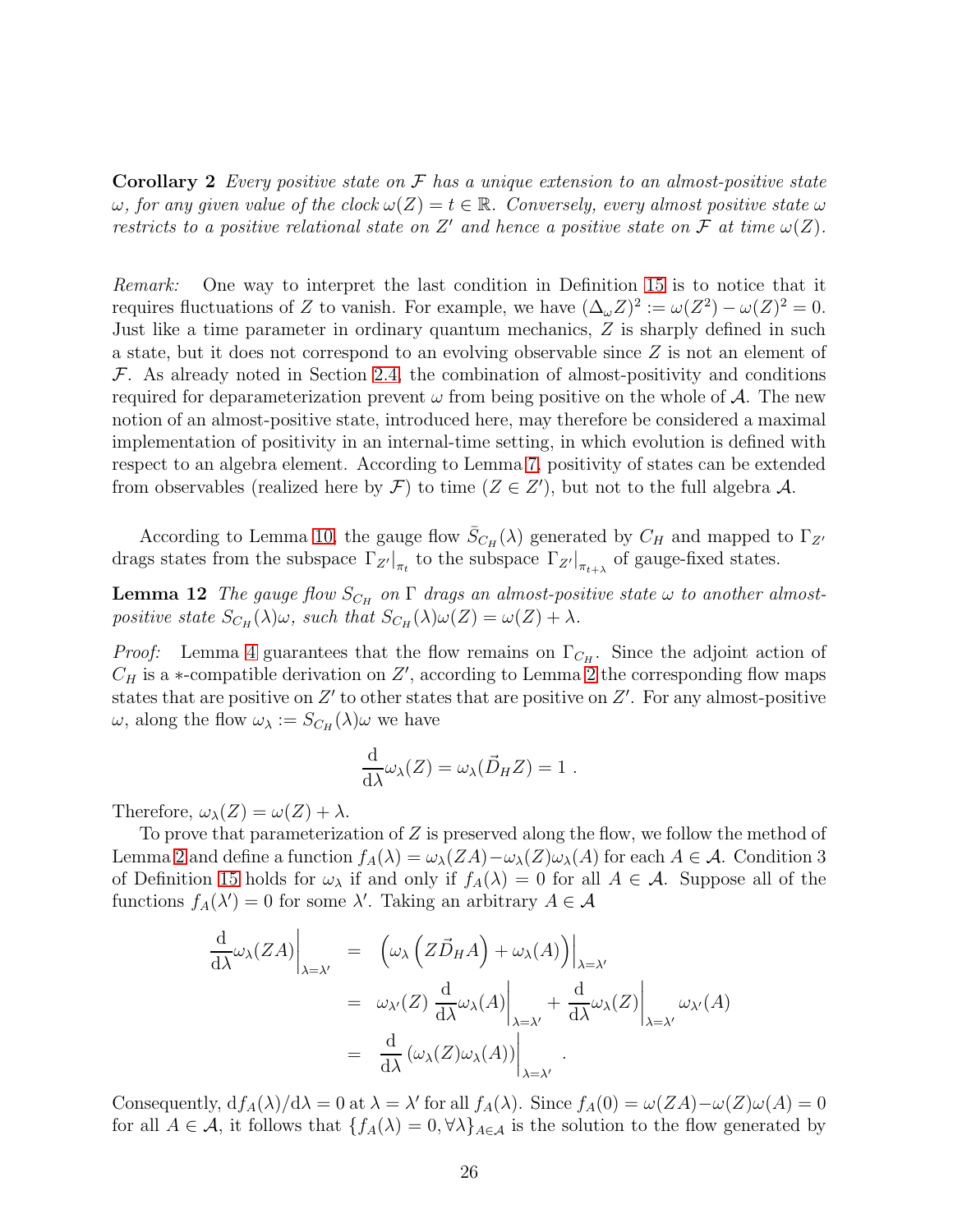$C_H$ . Hence  $\omega_{\lambda}(ZA) = \omega_{\lambda}(Z)\omega_{\lambda}(A)$  remains true everywhere along the flow.

<span id="page-26-1"></span>Since  $\mathcal{A}_{\text{obs}}$  is not available in general, there is no full quantum analog of Proposition [1.](#page-2-0) But any available Dirac observable  $O \in \mathcal{A}_{obs}$  is a valid observable with respect to any almost-positive state:

**Lemma 13** If  $O \in \mathcal{A}_{obs}$ ,  $\omega(OO^*) \geq 0$  for any almost-positive functional  $\omega$  with respect to a deparameterization of  $C_H$  by some  $(Z, \mathcal{F})$ .

*Proof:* Since  $O \in \mathcal{A}_{obs} \subset \mathcal{A}$  is also an element of  $\mathcal{A}$ , the decomposition induced according to Definition [13](#page-17-3) by deparameterization implies that we can write it as  $O = AC_H + B$ for some  $A \in \mathcal{A}$  and  $B \in \mathbb{Z}'$ . The fact that O is in the commutant of  $C_H$  implies  $[O, C_H] = [B, C_H] + [A, C_H]C_H = 0$ . The second term on the left-hand side is in  $AC_H$ , while equation  $(14)$  implies that the first term is in  $Z'$ . Since the two subalgebras are linearly independent, the two terms must vanish separately, implying that  $[B, C_H] = 0$ . Because  $C_H$  is not a divisor of zero in a single constrained system, for  $A \in \mathcal{A}$  we have that  $AC_H = 0$  implies  $A = 0$ , and therefore  $[A, C_H] = 0$ . These results also imply that  $A^*$  and  $B^*$  commute with  $C_H$ . Now suppose that  $\omega$  is almost-positive with respect to deparameterization of  $C_H$  by  $Z$ , then

$$
\omega(OO^*) = \omega (AC_H C_H A^* + BC_H A^* + AC_H B^* + BB^*)
$$
  
=  $\omega ((AA^* C_H + BA^* + AB^*) C_H) + \omega (BB^*)$   
=  $\omega (BB^*) \ge 0$ 

because  $B \in Z'$ , using  $\omega(\mathcal{A}C) = 0$ .

<span id="page-26-0"></span>This completes the proof of Proposition [2.](#page-17-6)

#### 3.4 Example: Parameterized Particle

Let  $A$  be the polynomial algebra, generated by complex polynomials in the basic elements Z, E,  $A_i$ , with  $i = 1, 2, ..., M$ , and  $\mathbf{1} (= A_0)$ . The generating elements are  $*$ -invariant,  $Z = Z^*, E = E^*$  and  $A_i = A_i^*$ , and are subject to commutation relations  $[Z, E] = i\hbar \mathbf{1}$ ,  $[Z, A_i] = 0 = [E, A_i]$  and  $[A_i, A_j] = i\hbar \sum_{k=0}^M \alpha_{ij}^k A_k$  for some  $\alpha_{ij}^k \in \mathbb{C}$ . This algebra is an example of an enveloping algebra of a Lie algebra, which we equip with the  $\rho$ -topology of [\[24\]](#page-40-8).

For any M-tuple of integers  $\vec{n} = (n_1, n_2, \ldots n_M)$ , we define  $A_{\vec{n}} = A_1^{n_1} A_2^{n_2} \ldots A_M^{n_M}$ , with  $A_{\vec{0}} := 1$ . The set of monomials  $\{A_{\vec{n}}Z^mE^l\}$  is linearly independent and forms a linear basis on A. Let this system be subject to a single constraint of the form

$$
C_H = E + h(Z, A_i) ,
$$

where h is a polynomial with an ordering such that  $h = h^*$  and therefore  $C_H = C_H^*$ .

Consider the clock  $(Z, \mathcal{F})$ , where  $\mathcal F$  is the algebra generated by all complex polynomials in just the elements  $A_i$ , and is therefore spanned by the linear basis of monomials  $\{A_{\vec{n}}\}$ .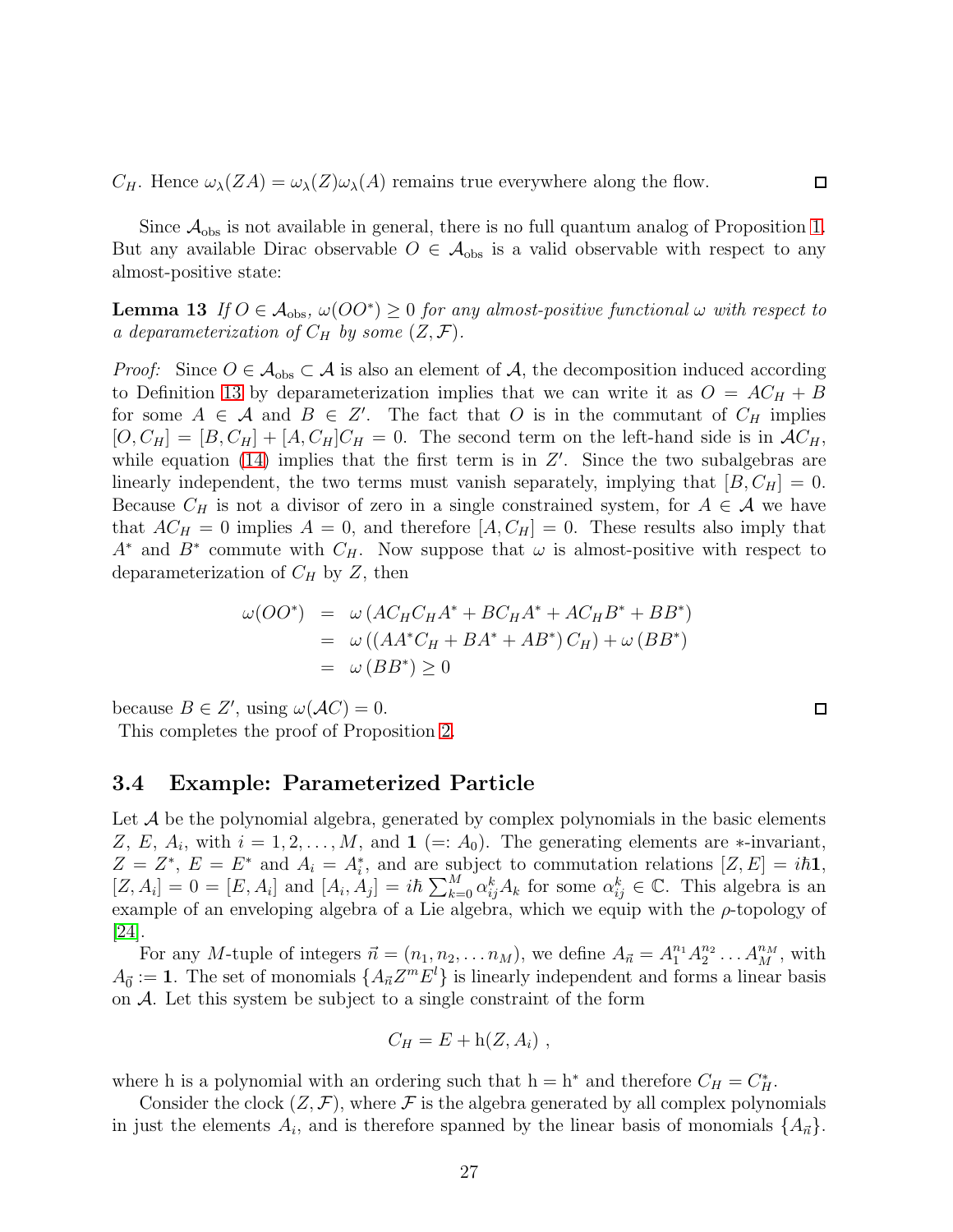$Z = Z^*$  is given, and, since Z commutes with itself and generators  $A_i$ , any element of Z' can be written as a linear combination of monomials of the form  $A_{\vec{n}}Z^m$ . The relational observables of this clock are given by the projection  $\pi_t(A) \in Z'/(Z-t\mathbf{1})Z'$  for any  $A \in Z'$ , interpreted as "A when  $Z = t$ ." Here ker  $\pi_t = (Z - t\mathbf{1})Z'$ , and it is easy to see that no nonzero elements of  $(Z-t1)Z'$  are polynomials in generators  $A_i$  alone, therefore  $\mathcal{F} \cap \ker \pi_t = \{0\}$ as required by Definition [9.](#page-14-3) For a basis monomial of  $Z'$  and any  $t \in \mathbb{R}$ 

$$
A_{\vec{n}} Z^m = A_{\vec{n}} ((Z - t\mathbf{1}) + t\mathbf{1})^m
$$
  
=  $A_{\vec{n}} \sum_{k=0}^m {m \choose k} (Z - t\mathbf{1})^k t^{m-k}$   
=  $A_{\vec{n}} t^m + A_{\vec{n}} \sum_{k=1}^m {m \choose k} (Z - t\mathbf{1})^k t^{m-k}$ 

.

The last sum lies in the ideal  $(Z - t1)Z'$ , and, therefore, in the kernel of  $\pi_t$ ; hence,

$$
\pi_t(A_{\vec{n}}Z^m)=\pi_t(A_{\vec{n}}t^m)=t^m\pi_t(A_{\vec{n}}).
$$

Clearly,  $\{\pi_t(A_{\vec{n}})\}\$ linearly spans  $Z'/(Z-t\mathbf{1})Z'$  for any  $t \in \mathbb{R}$ , so that  $\pi_t(\mathcal{F}) = Z'/(Z-t\mathbf{1})Z'.$ The pair  $(Z, \mathcal{F})$  satisfy all requirements for a quantum clock given in Definition [9.](#page-14-3)

We now confirm that  $(Z, \mathcal{F})$  deparameterizes  $C_H$  according to Definition [13.](#page-17-3) We immediately see that  $[Z, C_H] = [Z, E] = i\hbar \mathbf{1}$  as required. Since the expression for any non-zero element of  $AC_H$  in terms of the basis monomials of A includes at least one term of the form  $A_{\vec{n}}Z^mE^l$  with  $l \neq 0$ , we infer  $Z' \cap AC_H = \{0\}$ . By substituting  $E = C_H - h(Z, A_i)$ , we can write any element of  $A$  as a polynomial in  $Z$ ,  $C_H$ , and  $A_i$ . Using the commutation relations, a factor of  $C_H$  can be iteratively moved to the right whenever present, so that any  $A \in \mathcal{A}$  can be written as

$$
A = p_0(Z, A_i) + p(Z, C_H, A_i)C_H,
$$

for some polynomials  $p_0$  and p. The first term is in Z', while the second is in  $AC_H$ , the two sets therefore linearly generate the whole of A. It is also immediately clear here that  $Z' \cup \{C_H\}$  algebraically generates A: iteratively moving every factor of  $C_H$  to the right we can write

$$
A = p_1(Z, A_i) + p_2(Z, A_i)C_H + \ldots + p_N(Z, A_i)C_H^N.
$$

According to Proposition [2](#page-17-6) the flow generated by  $C_H$  gives rise to a dynamical flow on the fashionables. To see this explicitly, we note that any  $B \in \mathbb{Z}'$  can be written as a polynomial  $p(Z, A_i)$ , so that the adjoint action of  $C_H$  on  $Z'$  is given by

$$
[B, C_H] = [B, E] + [B, h] = i\hbar \left. \frac{\partial p(s, A_i)}{\partial s} \right|_{s = Z} + [p(Z, A_i), h(Z, A_i)],
$$

both terms in the final expression are in Z'. Since  $[A_{\vec{n}}, E] = 0$ , restricting this to  $F \in \mathcal{F}$ we have

$$
\vec{D}_H F = \frac{1}{i\hbar} [F, C_H] = \frac{1}{i\hbar} [F, h(Z, A_{\vec{n}})].
$$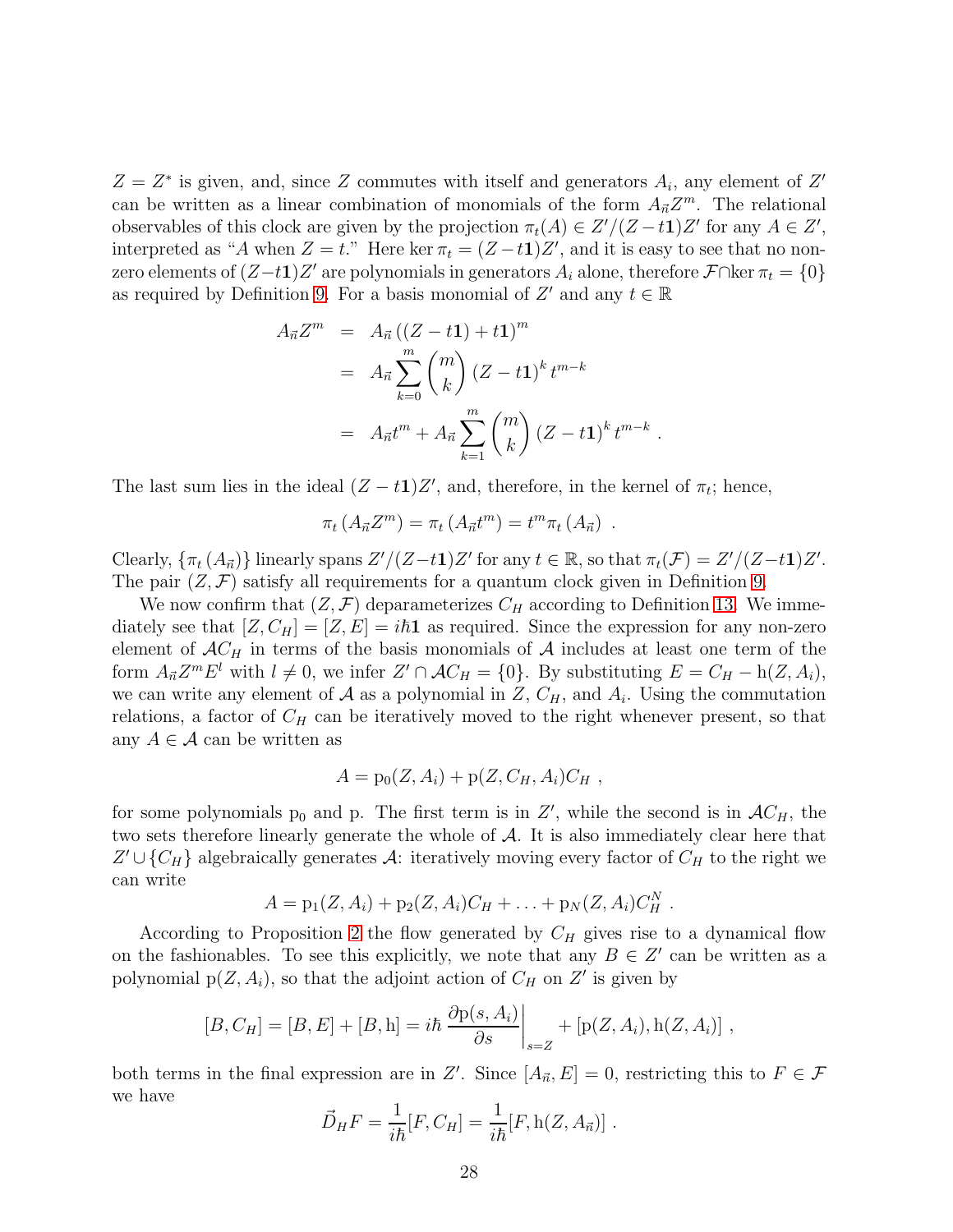The projection from  $Z'$  to  $\mathcal F$  here has the explicit form

$$
\nu_t \circ \pi_t (A_{\vec{n}} Z^m) = \nu_t (t^m \pi_t (A_{\vec{n}})) = A_{\vec{n}} t^m ,
$$

so that the commutator of two basis monomials projects as

$$
\nu_t \circ \pi_t ([A_{\vec{n}_1}, A_{\vec{n}_2} Z^m]) = [A_{\vec{n}_1}, A_{\vec{n}_2}] t^m.
$$

It follows that

$$
\vec{D}'_H(t)F = \frac{1}{i\hbar}[F, \mathbf{h}(t, A_{\vec{n}})].
$$

Therefore, this deparameterized example reduces the original constrained quantum system to an unconstrained quantum system with degrees of freedom generated by the basis  $\{A_{\vec{n}}\},\$ driven by the time-dependent Hamiltonian  $h(t, A_{\vec{n}})$ .

In this example,  $A_{obs} = C_H'$  contains  $C_H$  itself and the identity element 1. Any element of  $\mathcal{A}_{obs}$  which is not a linear combination of a power of  $C_H$  and 1 is a constant of motion of the (possibly time-dependent) Hamiltonian h. For most choices of a classical polynomial h<sub>class</sub>, constants of motion which are E-independent and fulfill  $\{O, h_{\text{class}}\} = 0$ , are generically non-polynomial, if they even exist in closed form [\[30,](#page-40-11) [31\]](#page-41-0). (The system may be non-integrable.) No quantization of such an observable can exist in our  $A$ , and the available  $\mathcal{A}_{\text{obs}}$  is incomplete. Even if one extends  $\mathcal{A}$ , for instance by using deformation quantization, in most cases of physical interest it is impossible to find a complete set of Dirac observables. Nevertheless, we have shown that it is possible to fix the gauge relative to Z in any such system and uniquely specify physical states by relational observables, with the only requirement on h that  $h \in Z'$  and  $h^* = h$ .

#### <span id="page-28-0"></span>3.5 Physical vs. relational states

In Section [2.3](#page-10-0) we defined physical states as orbits on  $\Gamma_{C_H}$  of the entire collection of gauge flows generated by  $AC_H$ , such that they are positive on the Dirac observables  $A_{obs}$ . In Section [3.3](#page-24-1) we established that relational states associated with a deparameterization of a constraint  $C_H$  by a clock  $(Z, \mathcal{F})$  are represented on  $\Gamma_{C_H}$  by almost positive states of Definition [15.](#page-24-2) According to Lemma [13](#page-26-1) each almost positive state is in the orbit corresponding to some physical state of the constraint. Furthermore, since time-evolution in  $Z$  is generated by  $C_H$ , it is tangential to the gauge orbit so that all almost positive states along a time-evolution correspond to the same physical state. Deparameterization of Definition [13](#page-17-3) interprets orbits of physical states (or, more accurately, a single preferred flow along these orbits) as time evolution relative to a physical clock. This relation leaves room for two important concerns.

First, some physical states may not be sampled by the deparameterization relative to a given clock Z: It may happen that a physical orbit  $[\omega]_{C_H}$  does not contain any state that parameterizes Z as in the third condition of Definition [15.](#page-24-2) Stated differently, there is no guarantee that  $\phi([\omega]_{C_H}) \cap \Gamma_{Z'}|_{\pi_t} \neq \emptyset$  for some  $t \in \mathbb{R}$ . While this concern warrants further investigation, it does not immediately appear to be physically problematic: since a clock is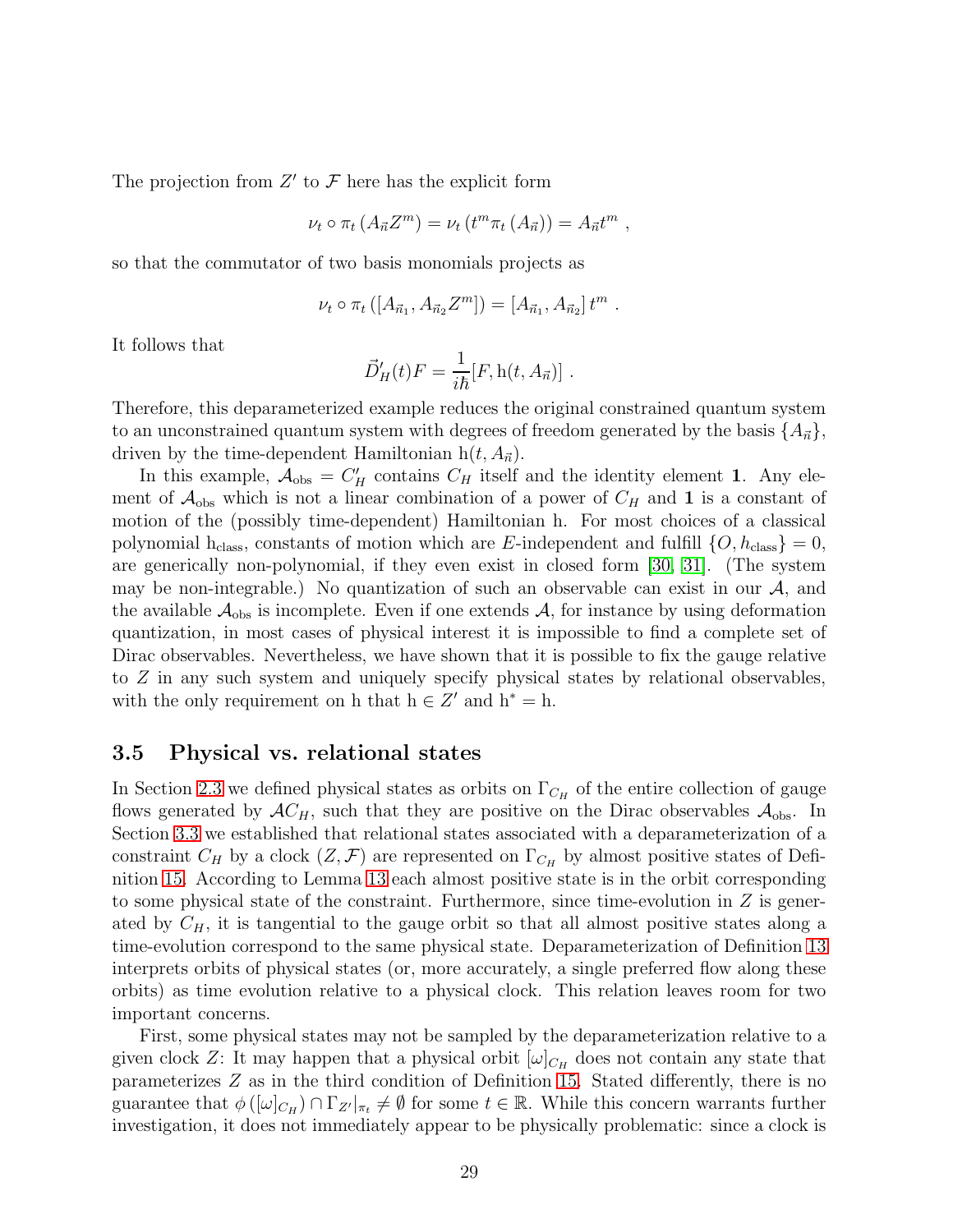a physical part of the constrained system, the ability to assign simultaneous definite values to the clock and its commutant should in general require special states. At present, we do not claim that every physical state can be captured by deparameterization relative to a given clock.

Second, a given deparameterization may suffer from the analog of Gribov problems in gauge theories if a physical state is sampled by multiple relational states, in other words, if  $\phi([\omega]_{C_H}) \cap \Gamma_{Z'}|_{\pi_t}$  contains more than one state for some  $t \in \mathbb{R}$ . If this happens, each of those states will give rise to a time-evolution relative to  $Z$ , and a single physical state will be associated with multiple inequivalent evolving states on  $\mathcal F$ . However only the states that are *positive* on Z' have a physically useful relational interpretation (see discussion in Section [2.4](#page-14-2) and [3.3\)](#page-24-1). Therefore this possibility constitutes an ambiguity of physical relational states only if  $\phi([\omega]_{C_H}) \cap \Gamma_{Z'}|_{\pi_t}$  contains more than one state that is positive on Z ′ . An indication that such physical ambiguity is avoided by deparameterization comes from the following consideration. One would expect that multiple intersections of two  $\Gamma_{Z'}|_{\pi_t}$  by the orbit  $\phi([\omega]_{C_H})$  would be generated by following a Z'-positivity-preserving gauge flow. From equation [\(16\)](#page-20-0) (together with [\(13\)](#page-19-2)), we see that the only gauge flow that, when mapped onto  $\Gamma_{Z'}$ , is generated by a  $\ast$ -compatible derivation, and therefore preserves positivity on  $Z'$ , is the one generated by  $C_H$  itself. For this particular flow we note the following result.

**Lemma 14** Let  $C_H$  be deparameterized by a clock  $(Z, \mathcal{F})$ . Then, each one-parameter family of states in  $\Gamma_{Z'}$  along the constraint flow generated by  $C_H$  intersects each constant time surface at most once.

*Proof:* Along the flow of  $C_H$  we have  $d\bar{\omega}_{\lambda}(Z)/d\lambda = \bar{\omega}_{\lambda}(\vec{D}_H Z) = 1 \neq 0$ . Therefore,  $\bar{\omega}_{\lambda}(Z)$ is monotonic in  $\lambda$ , and any two states  $\bar{\omega}_{\lambda_1}$  and  $\bar{\omega}_{\lambda_2}$  with  $\lambda_1 \neq \lambda_2$  along this flow assign different values to  $Z - t\mathbf{1} \in \text{ker } \pi_t$  for any given  $t \in \mathbb{R}$ . It is, therefore, not possible for both states to belong to the same constant time surface  $\Gamma_{Z'}|_{\pi_t}$ .

## <span id="page-29-0"></span>4 General polynomial constraints

A general constraint element C is not immediately of the form required for deparameterization to exist. While the kinematical algebraic structure of most model theories that are of interest to quantum gravity and quantum cosmology possesses clocks Z that are not constant along the constraint flow, that is,  $[Z, C] \neq 0$ , the condition  $[Z, C] = i\hbar \mathbf{1}$  (or  $[Z, C] = a1$  with  $a \in \mathbb{C}$  is not usually satisfied. For instance, most Hamiltonian constraints in such systems are quadratic in momenta, resulting in  $[Z, [Z, C]] \neq 0$  for a clock Z, as in the scalar example of cosmological models with energy density [\(2\)](#page-7-0). There are also examples of constraints for which  $[Z, C] \in Z'$  but not a multiple of the unit.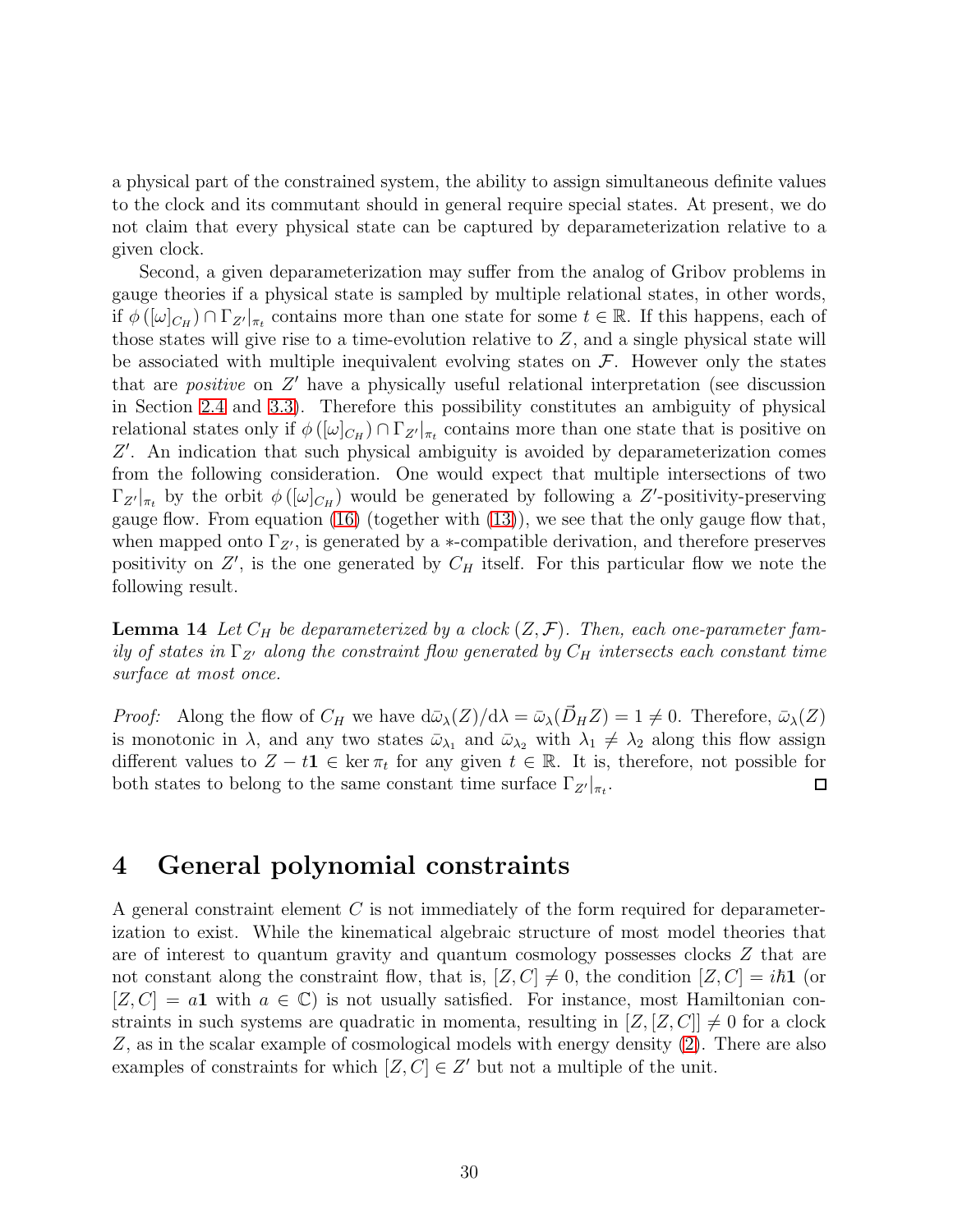#### 4.1 Linearization and cancellation

In some of these cases, it may be possible to "linearize" the constraint by finding a suitable  $C_H \in \mathcal{A}$  which satisfies all three criteria of a deparameterization with respect to Z and has a gauge flow and a constraint surface related to those of C: If  $N \in \mathcal{A}$  is such that  $C = NC_H$  and  $C_H$  as in Definition [13,](#page-17-3) we have  $\mathcal{A}_C \subset \mathcal{A}_{C_H}$  and therefore  $\Gamma_{C_H} \subset \Gamma_C$ . Moreover,  $\omega \sim_C \psi$  if  $\omega \sim_{C_H} \psi$ . If N is invertible in A,  $\Gamma_{C_H} = \Gamma_C$  and  $\sim_{C_H} = \sim_C$ , but this case is too restrictive for most practical purposes.

Example: The constraint  $C = E^2 - h(A_i)^2$  with Z-independent  $h = h^*$  can be factorized as  $C = (E - h)(E + h) = NC_H$  with  $N = E - h$  and  $C_H = E + h$ . We have  $[N, C_H] = 0$ , but N does not have an inverse. However, if  $\omega \in \Gamma_{C_H}$  and  $\omega(E) \neq 0$  it follows that  $\omega(N) \neq 0$ , in which case it may be of interest to study evolution of the state with respect to  $C_H$ . More generally, we define  $C_{\pm} = E \pm h(A_i)$  such that

$$
C = C_{+}C_{-} = C_{-}C_{+} .
$$

Since either  $\omega(AC_+) = 0$  or  $\omega(AC_-) = 0$  also imply  $\omega(AC) = 0$ , every left solution of  $C_{\pm}$ is also a left solution of C. Therefore both constraint surfaces  $\Gamma_{C\pm}$  are contained within the constraint surface  $\Gamma_C$ . Furthermore, normalized combinations of states from  $\Gamma_{C+}$  and  $\Gamma_{C-}$  also give us solutions to C. In particular, for any  $a_i^{(+)}$  $a_i^{(+)}, a_i^{(-)} \in \mathbb{C}, \omega_i^{(+)} \in \Gamma_{C+}, \text{ and}$  $\omega_i^{(-)} \in \Gamma_{C-}$ 

$$
\omega = \sum_i a_i^{(+)} \omega_i^{(+)} + \sum_i a_i^{(-)} \omega_i^{(-)}
$$

is a left solution of C, which is normalized provided that  $\left(\sum_i a_i^{(+)} + \sum_i a_i^{(-)}\right)$  $\binom{(-)}{i} = 1.$ 

In this example the two subsets  $\Gamma_{C\pm}$  are not disjoint. A solution to both constraint factors must satisfy  $\omega(AC_+) = 0$  and  $\omega(AC_-) = 0$  for any  $A \in \mathcal{A}$ . These conditions are equivalent to requiring that both  $\omega(AE) = 0$  and  $\omega(Ah) = 0$  for all  $A \in \mathcal{A}$ , since

$$
\omega(AE) = \omega \left( A \frac{1}{2} (C_+ + C_-) \right) = \frac{1}{2} \left( \omega (AC_+) + \omega (AC_-) \right) = 0,
$$

and similarly

$$
\omega(Ah) = \omega \left( A \frac{1}{2} (C_+ - C_-) \right) = \frac{1}{2} \left( \omega (AC_+) - \omega (AC_-) \right) = 0.
$$

Conversely,  $\omega(AE) = 0$  and  $\omega(Ah) = 0$  imply  $\omega(AC_+) = 0$  and  $\omega(AC_-) = 0$ . The only restriction on the values assigned by a kinematical state  $\omega \in \Gamma$ , in addition to continuity, is normalization  $\omega(1) = 1$ . It is therefore possible to satisfy both  $\omega(AE) = 0$  and  $\omega(Ah) = 0$ for all A, unless  $AE + Bh = 1$  for some  $A, B \in \mathcal{A}$ . No such A and B exist within our polynomial A, hence the intersection  $\Gamma_{C+} \cap \Gamma_{C-}$  is non-empty. However if we consider only the states that are positive on  $Z'$ , as required by Definition [15,](#page-24-2) there may be additional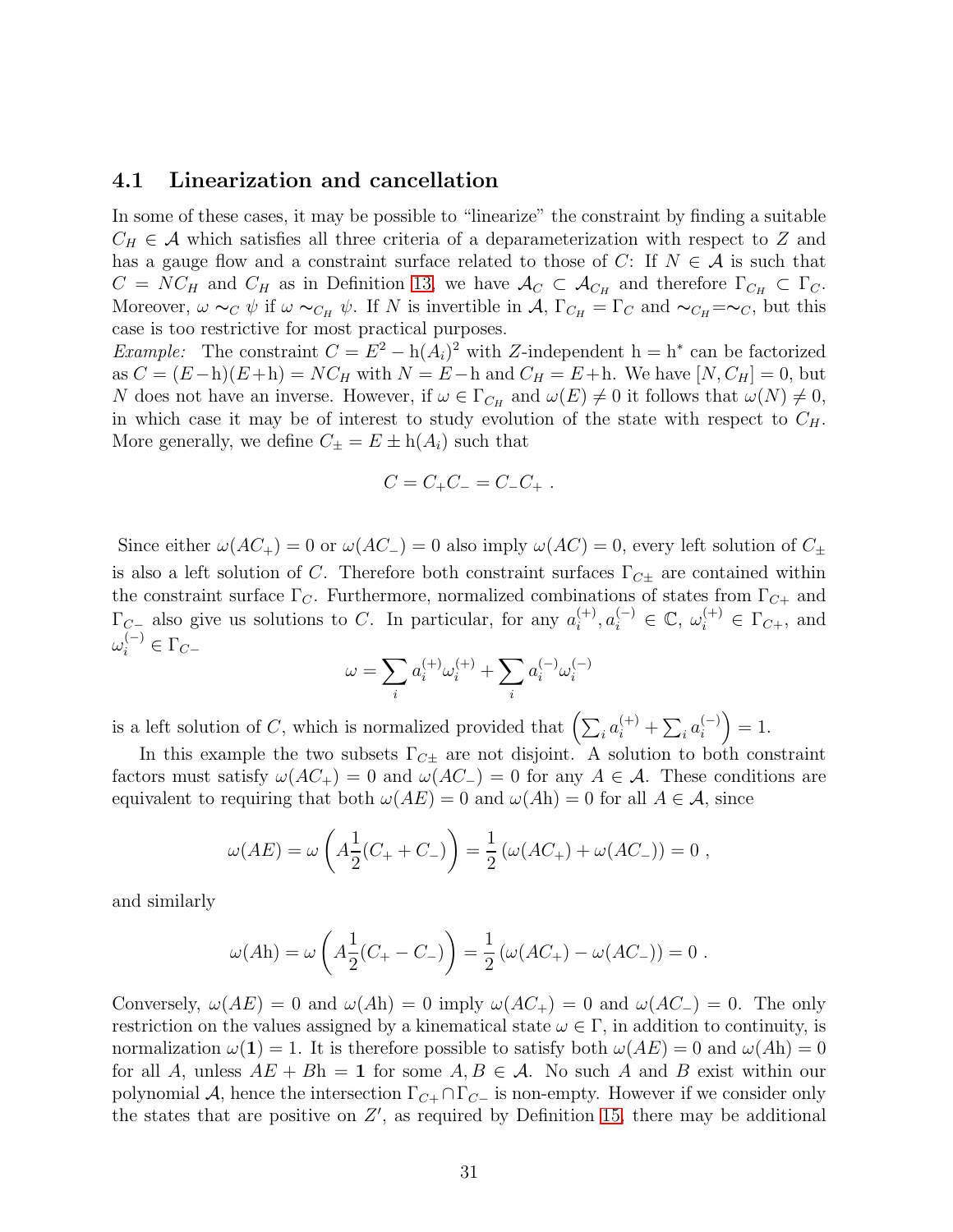restrictions: suppose  $h = FF^* + \epsilon_0 \mathbf{1}$  for some  $F \in \mathcal{F}$  and real  $\epsilon_0 > 0$ . Then, for any normalized state that is positive on  $\mathcal F$ 

$$
\omega(h) = \omega \left( FF^*\right) + \epsilon_0 \ge \epsilon_0 > 0 ,
$$

which means  $\omega(h) = 0$  cannot be satisfied. Hence depending on h the sets of almostpositive states with respect to internal clock Z defined by the two constraint factors may be disjoint.

Using the original constraint C, the orbits are generated by the subalgebra  $AC$ , as opposed to  $AC_{\pm}$  if we use one of the factors instead. Neither of the two factors has an inverse already contained within  $\mathcal A$  (the only element with an explicit inverse in  $\mathcal A$  here is 1). Thus AC is a proper subset of  $AC_{\pm}$ , and hence the original orbits of C are contained within the larger orbits of  $C_{\pm}$ . This guarantees, via Lemma [4,](#page-12-0) that a physical state of the original constraint C is either entirely inside  $\Gamma_{C\pm}$  or entirely outside of it. However, some gauge flows generated by the factor constraints  $C_{\pm}$  are not gauge orbits of C and can potentially link distinct gauge orbits of the original constraint C. Therefore, a physical state with respect to  $C_{\pm}$  generally corresponds to a region of the space of physical states with respect to the original constraint C.

This complication would not arise if N had an inverse in  $A$ . However, even if N is non-invertible there are in general some states on which its action can be "reversed" in the following sense.

**Definition 16** Left multiplication of  $A \in \mathcal{A}$  can be canceled in  $\omega \in \Gamma$  if for any  $B \in \mathcal{A}$ ,  $\omega(GAB) = 0$  for all  $G \in \mathcal{A}$  implies  $\omega(GB) = 0$  for all  $G \in \mathcal{A}$ .

This state-by-state condition differs from the algebraic cancellation property. In our concrete example, only the zero element is a divisor of zero in  $A$ . However, even though  $CB = 0$  implies  $B = 0$ , left multiplication by C cannot be canceled in any of its left solutions  $\omega \in \Gamma_C$ . Setting  $B = 1$ , we get  $\omega(GC1) = \omega(GC) = 0$  for all  $G \in \mathcal{A}$ , which is not equivalent to  $\omega(G_1) = 0$  for all  $G \in \mathcal{A}$ , since setting  $G = 1$  would violate normalization.

**Definition 17** A constraint C is deparameterized by factorization with respect to an internal clock Z, if there are  $N, C_H \in \mathcal{A}$ , such that (i)  $C = NC_H$ , (ii) there is at least one state  $\omega \in \Gamma_{C_H}$  in which left multiplication by N can be canceled, and (iii)  $C_H = C_H^*$  is deparameterized by  $(Z, \mathcal{F})$ .

In our concrete example, if we deparameterize our system using  $C_+$  as the constraint, we consider only the states  $\omega \in \Gamma_{C_+}$  in which the left multiplication of  $C_-\$  can be canceled. (In particular, this means that  $\omega \notin \Gamma_{C-}$ .)

**Lemma 15** For a constraint that is deparameterized by factorization as  $C = NC_H$ , for any  $A \in \mathcal{A}_{obs}$  of C and  $\omega \in \Gamma_{C_H}$  such that left multiplication by N can be canceled in  $\omega$ , the value  $\omega(A)$  is invariant along all of the gauge flows generated by  $C_H$ .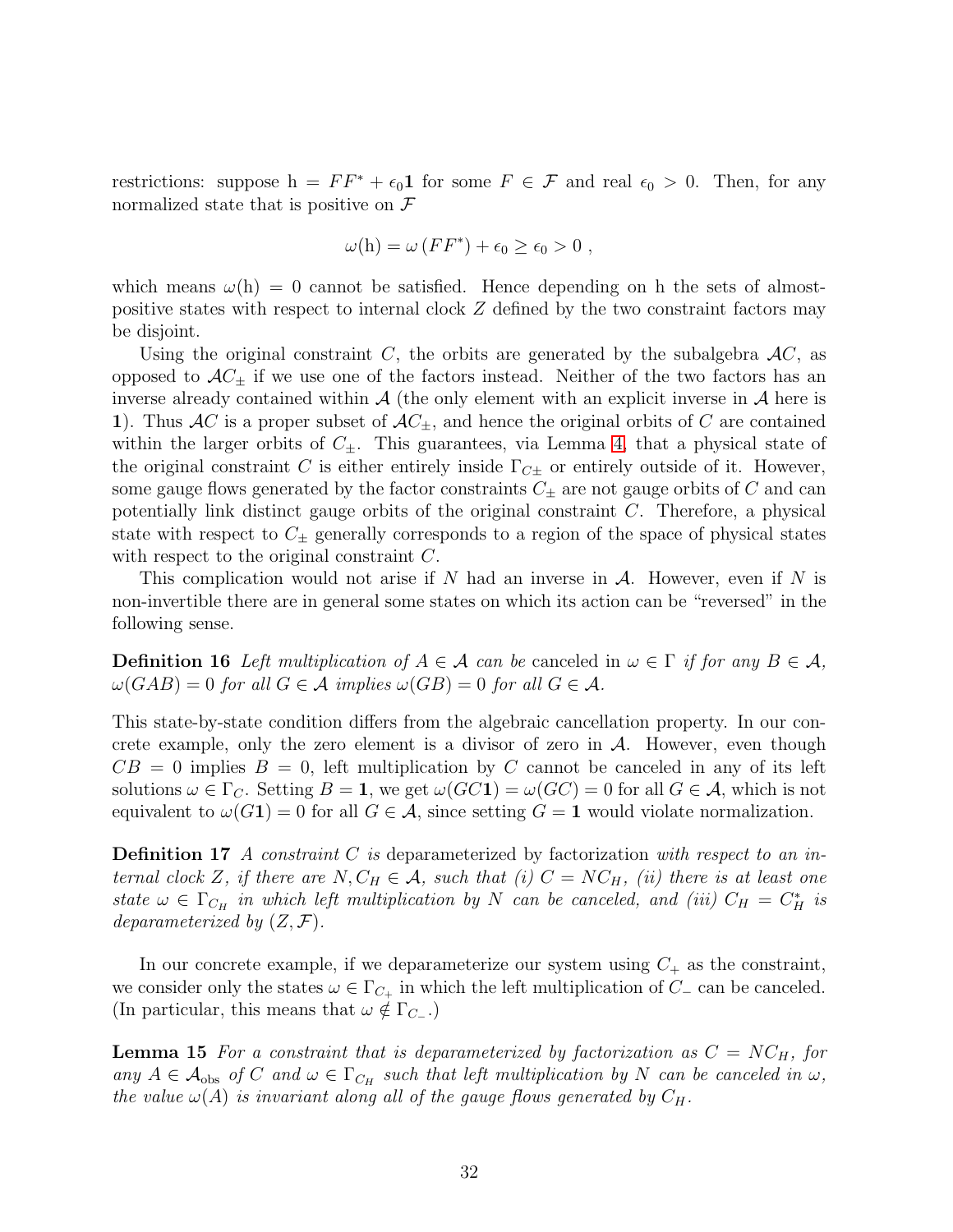*Proof:* We first observe that, since  $[A, C] = 0$ , in particular  $\omega(B[A, C]) = 0$  for any  $B \in \mathcal{A}$ . Which means

$$
0 = \omega (B[A, NC_H])
$$
  
=  $\omega (BN[A, C_H]) + \omega (B[A, N]C_H) = \omega (BN[A, C_H])$ .

Since this holds for any B, cancellation of left multiplication by N in  $\omega$  implies that

$$
\omega(B[A, C_H]) = 0 , \text{ for all } B \in \mathcal{A} .
$$

The above property holds along all of the gauge flows generated by  $C_H$ . To see this let us fix an arbitrary  $G \in \mathcal{A}$  and, following the method of Lemma [2,](#page-9-2) define functions  $f_B(\lambda) = S_{GC_H} \omega (B[A, C_H])$  for each  $B \in \mathcal{A}$ . Clearly,  $f_B(0) = 0$  for all  $B \in \mathcal{A}$ . Suppose all functions  $f_B(\lambda') = 0$  for some  $\lambda'$ , then

$$
i\hbar \frac{df_B}{d\lambda}\Big|_{\lambda=\lambda'} = i\hbar \frac{d}{d\lambda} \left(S_{GC_H}(\lambda)\omega \left(B[A, C_H]\right)\right)\Big|_{\lambda=\lambda'}
$$
  
= 
$$
S_{GC_H}(\lambda')\omega \left(B[A, C_H]GC_H - GC_HB[A, C_H]\right)
$$
  
= 
$$
S_{GC_H}(\lambda')\omega \left(B[A, C_H]GC_H\right) - f_{GC_HB}(\lambda') = 0,
$$

where we used the fact that  $S_{GC_H}(\lambda')\omega \in \Gamma_{C_H}$  according to Lemma [4.](#page-12-0) We see that  ${f_B(\lambda) = 0, \forall \lambda}$  is the solution of the dynamical flow generated by  $GC_H$  that agrees with our initial conditions. Since G was arbitrary,  $S_{GC_H}(\lambda) \omega (B[A, C_H]) = 0$  for all  $B, G \in \mathcal{A}$ and  $\lambda \in \mathbb{R}$ .

Using the above result, the value of  $\omega(A)$  along the gauge flow generated by  $BC_H$ , with arbitrary  $B \in \mathcal{A}$ , varies according to

$$
i\hbar \frac{d}{d\lambda} (S_{BC_H}(\lambda)\omega(A)) = S_{BC_H}(\lambda)\omega([A, BC_H])
$$
  
= 
$$
S_{BC_H}(\lambda)\omega(B[A, C_H]) + S_{BC_H}(\lambda)\omega([A, B]C_H) = 0
$$
, for all  $\lambda$ .

 $\Box$ 

Therefore, using gauge flows generated by  $C_H$  does not affect the values assigned to the set of Dirac observables of the original constraint  $C$ , so long as we use states on which left multiplication of the factor N can be canceled. In this section's example, the roles of  $C_+$ and C<sup>−</sup> can be reversed since the two factors commute.

In principle this construction also applies to a constraint that can be written as a product of non-commuting factors, as one would expect in the case of time-dependent Hamiltonians  $h(A_i, Z)$ . However, factorizing such a constraint is much more complicated. Example: If we factorize a constraint of the form  $C = E^2 - H^2$  with  $[E, H] \neq 0$ , we have  $C \neq (E-H)(E+H)$ , but we can try to find  $X \in Z'$  such that  $C = (E-H+X)(E+H-X)$ . Multiplying the two factors, we have

$$
C = E2 - H2 - X2 + [E, H] - [E, X] + [X, H] + 2HX
$$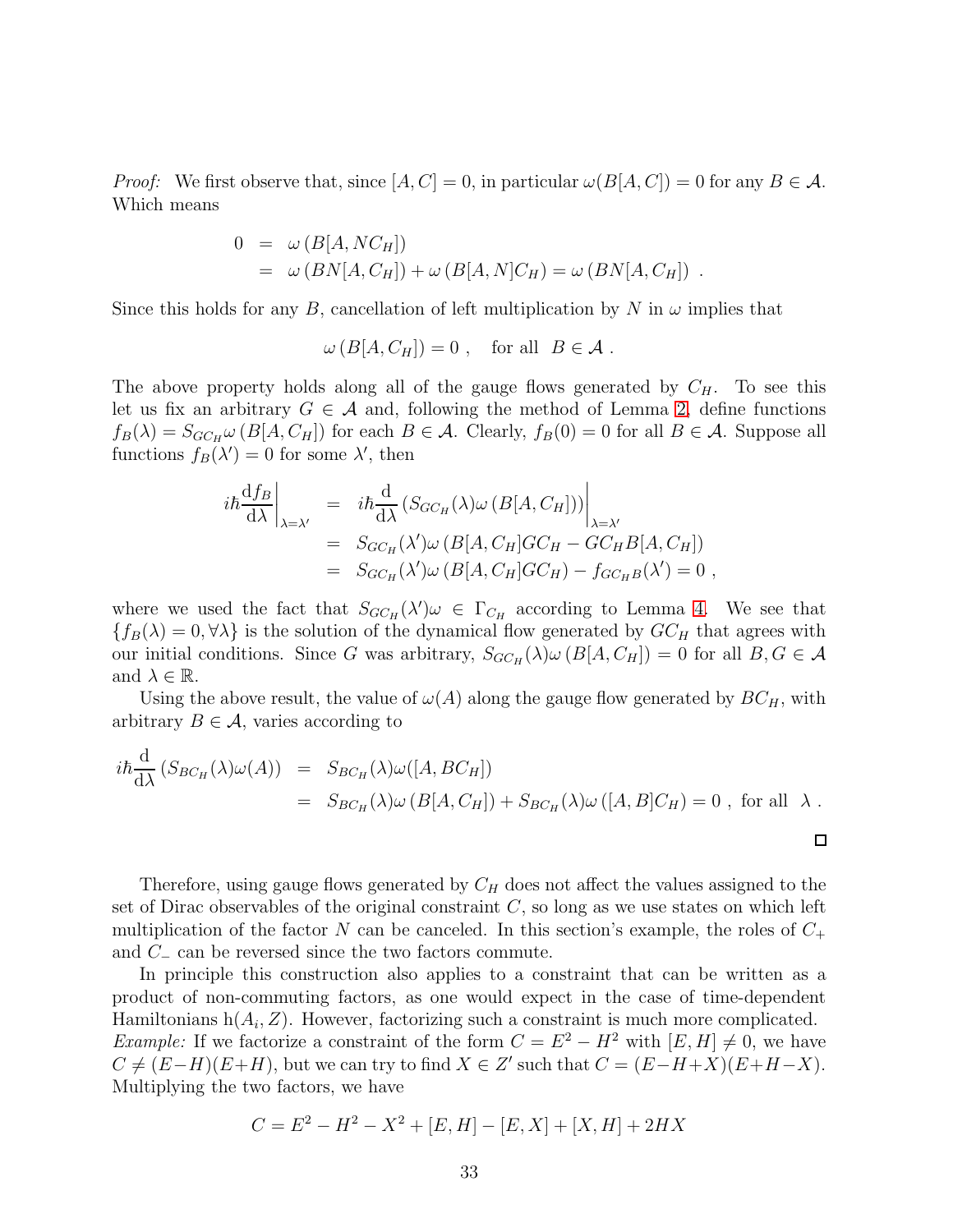provided that

$$
2HX = [H, E] + [H, X] + [E, X] + X^2.
$$

This equation has a formal power-series solution  $X = \sum_{n=1}^{\infty} (i\hbar)^n X_n$  with

$$
2HX_1 = \frac{[H, E]}{i\hbar}
$$

and

$$
2HX_n = \frac{[H, X_{n-1}]}{i\hbar} + \frac{[E, X_{n-1}]}{i\hbar} + \sum_{a=1}^{n-1} X_{n-a}X_a.
$$

We can split  $X = \frac{1}{2}$  $\frac{1}{2}(X_+ + X_-)$  into its \*-invariant and anti-\*-invariant contributions,  $X_{+}=\frac{1}{2}$  $\frac{1}{2}(X + X^*)$  and  $X_-=\frac{1}{2}$  $\frac{1}{2}(X - X^*)$ , and define

$$
H' = H - X_+
$$
 and  $E' = E - X_-$ .

As in the example with commuting factors,  $H^{\prime*} = H'$  and  $[Z, E'] = [Z, E] = i\hbar \mathbf{1}$  but  $E'^{*} \neq E'$ . There are therefore almost-positive states, but the gauge flow of  $C_H = E' + H'$ does not induce a ∗-compatible derivation, unless it so happens that  $X_ = 0$ .

For a systematic analysis of suitable factorizations, we need to carefully consider the adjointness conditions imposed on the factors of the constraint.

### 4.2 Adjointness relations

The adjointness relation  $C^* = C$  imposed on constraints guarantees that  $\mathcal{A}_{obs} \subset \mathcal{A}$  inherits a ∗-relation, which in turn makes it possible to define physical states as positive linear functionals on  $A_{obs}$ . This condition also restricts possible factorization choices that could be applied to linearize constraints. Suppose a constraint  $C = C^*$  can be written as  $C = NC_H$ , where N can be algebraically canceled within  $A$  and  $C_H = C_H^*$  allows a deparameterization with respect to  $Z^* = Z \in \mathcal{A}$ . Then C can be deparameterized with respect to Z by factorization, using the same method as we applied to  $C = C_1 C_+$  to cast a subset of its physical states as dynamical evolution in  $Z$ . Under these conditions,  $C_H$  uniformizes the flow generated by C: Since  $[Z, C] = i\hbar N$ , we may consider N as the "non-constant rate" of evolution determined by C, while evolution with respect to  $C_H$  has constant rate.

In order to satisfy  $C = C^*$  we need  $NC_H = C_H N^*$ , which can be rewritten as

<span id="page-33-0"></span>
$$
[N, C_H] = C_H (N^* - N) . \t\t(23)
$$

If the non-constant rate is required to be real when evaluated in a positive state  $\omega$ , we need  $N^* = N$ . In this case, [\(23\)](#page-33-0) implies  $[N, C_H] = 0$ , such that the rate is, in fact, constant on solutions of the constraint because N is a constant of motion with respect to  $C_H$ . Conversely, if  $[N, C_H] = 0$  we obtain  $(N - N^*)C_H = 0$ , and if  $C_H$  can be algebraically canceled within A, we get  $N = N^*$ . These cases constitute two *sufficient* conditions for factorization to result in a deparameterization.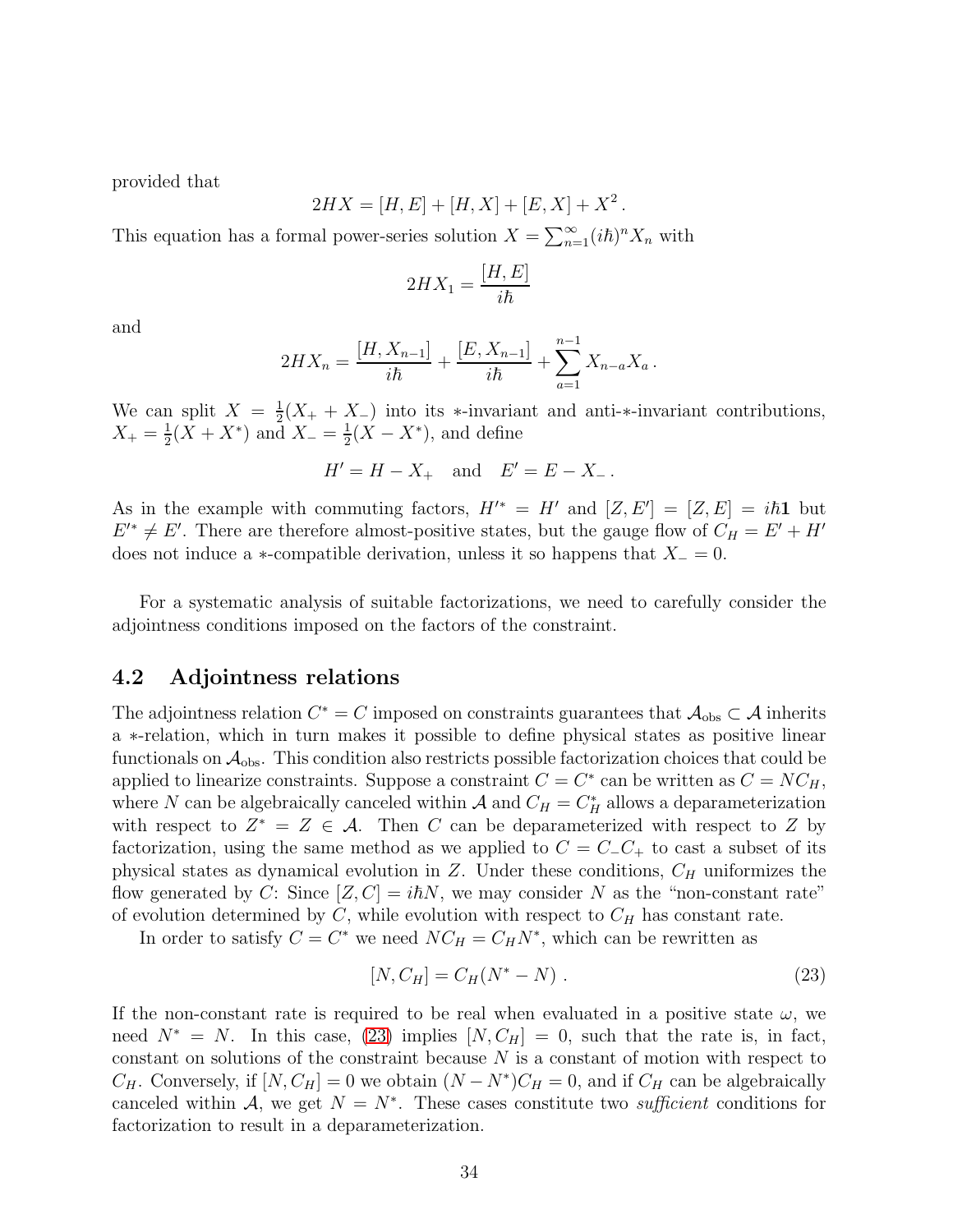Provided that the clock is part of a canonical pair,  $[Z, E] = i\hbar \mathbf{1}$ , as in the example from the previous subsection, the most general form of a factorizable constraint is  $C = N(E+H)$ , where  $H = H^*$  commutes with Z, and condition [\(23\)](#page-33-0) holds for  $C_H = E + H$ . Further properties depend on the E-dependence of C.

#### 4.2.1 Non-relativistic constraints

**Definition 18** A constraint  $C \in \mathcal{A}$  is non-relativistic of rate  $N \in \mathcal{A}$  if there is a canonical generator  $E \in \mathcal{A}$  conjugate to  $Z \in \mathcal{A}$ ,  $[Z, E] = i\hbar \mathbf{1}$ , such that  $[Z, C] = i\hbar N \in Z'$ .

**Definition 19** A non-relativistic constraint  $C \in \mathcal{A}$  is of constant flow rate  $N \in \mathcal{A}$  if there is a  $C_H \in \mathcal{A}$  such that  $C = NC_H$  and  $[N, C_H] = 0$ .

<span id="page-34-0"></span>Lemma 16 *Every deparameterizable non-relativistic constraint is of constant flow rate.* 

*Proof:* Since  $C^* = C$  and  $Z^* = Z$  imply  $[Z, C]^* = -[Z, C]$ , we immediately obtain  $N^* = N$  from  $N = [Z, C]/(i\hbar)$ . Using this in [\(23\)](#page-33-0), we have  $[N, C_H] = 0$ .

*Remark:* The condition  $[N, C_H] = 0$  of constant flow rate shows the restrictive nature of adjointness conditions: Only constants of motion with respect to  $C_H$  are allowed as factors of E in non-relativistic constraints. Written as  $[N, E] = -[N, H]$  if  $C_H = E + H$ , the condition amounts to a partial differential equation for  $N$  as a function of  $Z$  and the remaining canonical variables.

**Lemma 17** If a non-relativistic constraint C is deparameterizable, it is of the form  $C =$  $A_1E + A_0$  such that  $A_1 = A_1^*$  and  $[A_0, A_1] = A_1[A_1, E]$ .

*Proof:* Since the constraint is non-relativistic, it is linear in  $E$  and can be written as  $C = A_1E + A_0$  with  $A_1$  and  $A_0$  such that  $[Z, A_1] = [Z, A_0] = 0$ . The conditions  $C = C^*$ and  $Z = Z^*$  imply that  $[Z, C]^* = -[Z, C]$ , and thus  $A_1 = A_1^*$ . Since  $A_1$  plays the role of the factor N, it must be a left factor of  $A_0$ : There must exist  $H \in \mathcal{A}$  such that  $A_0 = A_1 H$ and

$$
C=A_1(E+H)\ .
$$

In order for C to be deparameterizable, according to Lemma [16,](#page-34-0) the flow rate  $A_1 = N$ must be constant with respect to  $C_H = E + H$ . Therefore,  $[A_1, E] = -[A_1, H]$ , which, upon left multiplication with  $A_1$ , implies  $A_1[A_1, E] = -[A_1, A_0]$  because  $A_0 = A_1H$ .  $\Box$ 

Remark: The condition  $H = H^*$ , obtained from  $C_H^* = C_H$  for a deparameterizable constraint, implies

$$
A_0^* = HA_1 = A_0 + [A_1, H].
$$

Therefore,  $A_0$  in  $C = A_1E + A_0$  is not self-adoint unless  $A_1$  commutes with H.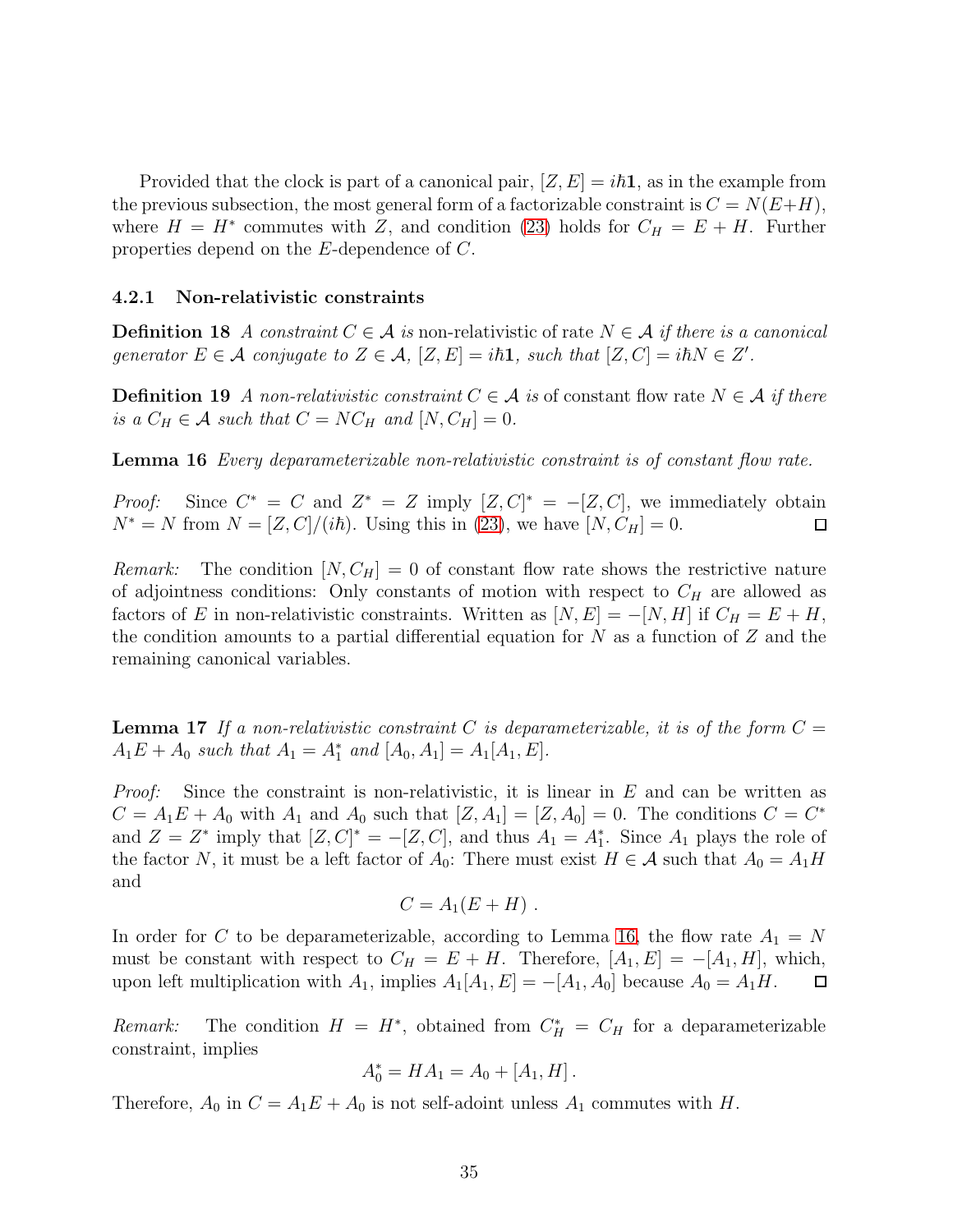Remark: If, in spite of Lemma [16,](#page-34-0) we try to factorize a constraint of non-constant flow rate, we end up with a non-self-adjoint  $C_H$ . To see this, consider a non-relativistic constraint of the form  $C=\frac{1}{2}$  $\frac{1}{2}(B_1E + EB_1) + B_0$  with  $B_0 = B_0^*$  and invertible  $B_1 = B_1^*$ , we can write

$$
C = B_1 E + B_0 - \frac{1}{2}[B_1, E] = B_1 \left( E + \frac{1}{2}(B_1^{-1}B_0 + B_0B_1^{-1}) + \frac{1}{2}[B_1^{-1}, B_0] - \frac{1}{2}B_1^{-1}[B_1, E] \right).
$$

Defining  $N = B_1$ ,

$$
H = \frac{1}{2}(B_1^{-1}B_0 + B_0B_1^{-1})
$$

and

$$
E' = E + \frac{1}{2}[B_1^{-1}, B_0] - \frac{1}{2}B_1^{-1}[B_1, E],
$$

we can write  $C = NC_H$  with  $C_H = E' + H$ . It follows that  $H = H^*$ , and  $[Z, E'] = [Z, E] =$  $i\hbar$  since  $[Z, B_1] = 0$  and  $[Z, B_0] = 0$  for a non-relativistic constraint. However,

$$
E'^* = E - \frac{1}{2}[B_1^{-1}, B_0] + \frac{1}{2}[B_1, E]B_1^{-1} \neq E'
$$

and therefore  $C_H^* \neq C_H$ . For  $\omega \in \Gamma_{C_H}$ , we have  $\omega(E') = -\omega(H) \in \mathbb{R}$ . If  $\omega$  is almostpositive, this equation is consistent even though  $E' \neq E'^*$  while  $H^* = H$ : because  $E' \notin Z'$ , an almost-positive state may take on a real value in a non-self-adjoint E′ . However, the gauge flow of  $C_H \neq C_H^*$  does not induce a ∗-preserving derivation on any fashionable algebra  $\mathcal{F} \subset Z'$  because, in general,  $[f, E'] \neq 0$  for  $f \in \mathcal{F}$  unless  $B_0$  and  $B_1$  are multiples of the unit.

#### 4.2.2 Relativistic constraints

**Definition 20** A constraint C is relativistic if there is a canonical generator E conjugate to Z,  $[Z, E] = i\hbar \mathbf{1}$ , such that  $0 \neq [Z, [Z, C]] \in Z'$ .

A relativistic constraint that is deparameterizable by factorization has the form

$$
C = (N_1E + N_0)(E + H) = N_1E^2 + (N_0 + N_1H)E + N_1[E, H] + N_0H
$$

where  $H^* = H$ , and  $[Z, N_1] = [Z, N_0] = [Z, H] = 0$ . Using  $C^* = C$  and  $Z = Z^*$ , we have

$$
\left(\frac{1}{i\hbar}\left[Z,\frac{1}{i\hbar}[Z,C]\right]\right) = \left(\frac{1}{i\hbar}\left[Z,\frac{1}{i\hbar}[Z,C]\right]\right)^*,
$$

<span id="page-35-0"></span>which quickly yields  $N_1 = N_1^*$ . The flow rate of C with respect to  $C_H = E + H$  is given by  $N_1E + N_0$ , such that  $C = NC_H$ . In contrast to linear or relativistic constraints, the flow rate depends on E.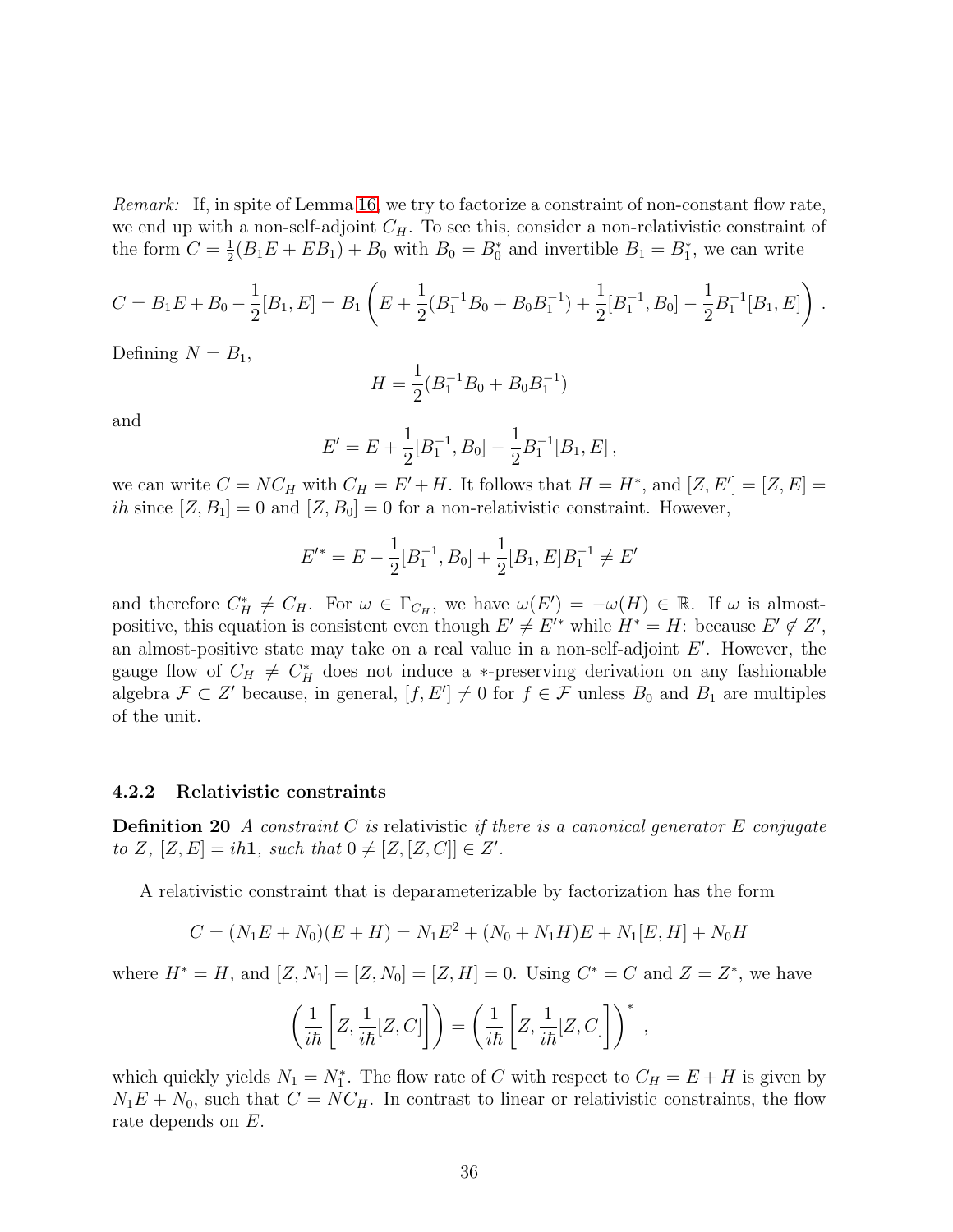**Lemma 18** If a relativistic constraint C that is deparameterizable by factorization is of constant real flow rate N, it is of the form  $C = NC_H$  with  $N = N_1E + N_0$  and  $C_H = E + H$ such that

<span id="page-36-0"></span>
$$
N_0^* = N_0 + [N_1, E], \qquad (24)
$$

<span id="page-36-1"></span>
$$
[N_1, E] + [N_1, H] = 0 \t\t(25)
$$

and

<span id="page-36-3"></span>
$$
N_1[H, E] = [N_0, E] + [N_0, H]
$$
\n(26)

*Proof:* For real flow rate,  $N = N^*$  implies  $N^* = EN_1 + N_0^* = N$  and therefore [\(24\)](#page-36-0). Constant flow rate,  $[N, C_H] = 0$ , results in

<span id="page-36-2"></span>
$$
0 = ([N_1, E] + [N_1, H]) E + N_1[E, H] + [N_0, E] + [N_0, H]. \qquad (27)
$$

Taking a commutator with  $Z$  on both sides, only the term proportional to  $E$  survives giving us [\(25\)](#page-36-1). Substituting this back into [\(27\)](#page-36-2) results in [\(26\)](#page-36-3). □

The three conditions of Lemma [18](#page-35-0) together are sufficient to make the quadratic constraint deparameterizable by factorization.

**Lemma 19** A relativistic constraint with real constant flow rate  $N = E + N_0$  is of the form  $C = \tilde{E}^2 - h$  such that  $\tilde{E}^* = \tilde{E}$  and  $h^* = h$  as well as  $[Z, \tilde{E}] = i\hbar \mathbf{1}$  and  $[Z, h] = 0$ .

*Proof:* A relativistic constraint with flow rate  $N = E + N_0$ , using  $N_1 = 1$  in terms Lemma [18,](#page-35-0) can be written as  $C = E^2 + A_1 E + A_0$ , where  $[A_i, Z] = 0$ . Using the notation of Lemma [18,](#page-35-0)

<span id="page-36-4"></span>
$$
A_1 = N_0 + H \quad \text{and} \quad A_0 = [E, H] + N_0 H. \tag{28}
$$

We have  $A_1^* = A_1$  because  $N_0^* = N_0$  from equation [\(24\)](#page-36-0). Equation [\(25\)](#page-36-1) is trivially satisfied, while [\(26\)](#page-36-3) becomes

<span id="page-36-5"></span>
$$
[H, E] = [N_0, E] + [N_0, H]. \tag{29}
$$

We rewrite

$$
C = \left(E^2 + \frac{1}{2}(A_1E + EA_1) + \frac{1}{4}A_1^2\right) - \frac{1}{4}A_1^2 + \frac{1}{2}[A_1, E] + A_0
$$
  
=  $\left(E + \frac{1}{2}A_1\right)^2 - \left(\frac{1}{4}A_1^2 - \frac{1}{2}[A_1, E] - A_0\right)$   
=  $\tilde{E}^2 - h$ 

setting  $h = \frac{1}{4}A_1^2 - \frac{1}{2}$  $\frac{1}{2}[A_1, E] - A_0$  and  $\tilde{E} = E + \frac{1}{2}A_1$ . Using [\(28\)](#page-36-4) and [\(29\)](#page-36-5), we compute

$$
h = \frac{1}{4}A_1^2 - \frac{1}{2}[N_0, E] + \frac{1}{2}[H, E] - N_0H
$$
  
=  $\frac{1}{4}A_1^2 - \frac{1}{2}[N_0, E] + \frac{1}{2}([N_0, E] + [N_0, H]) - N_0H$   
=  $\frac{1}{4}A_1^2 - \frac{1}{2}(N_0H + HN_0)$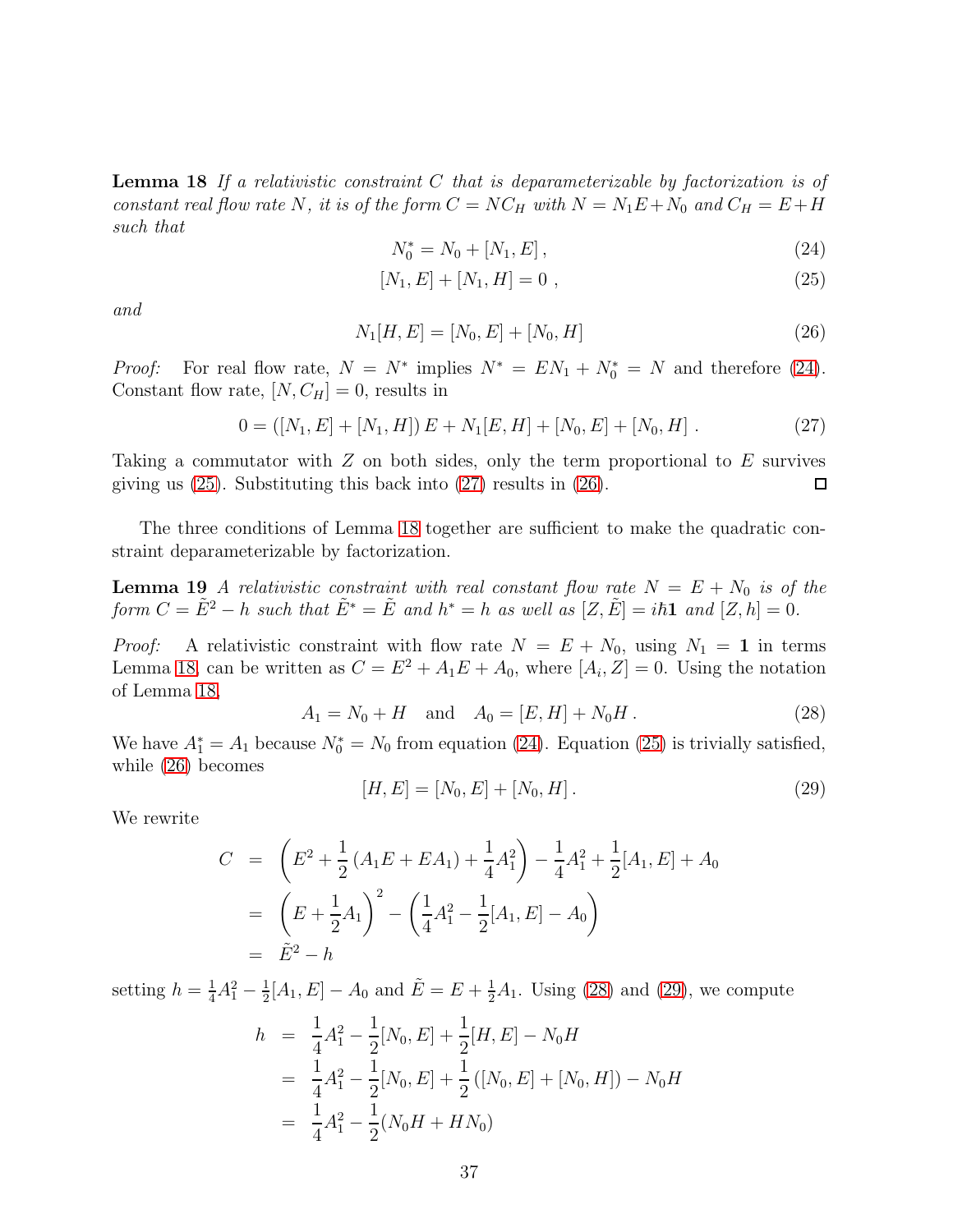<span id="page-37-0"></span>such that  $[Z, h] = 0$ . By inspection,  $h^* = h$  as well as  $\tilde{E}^* = \tilde{E}$ . Moreover, since  $[Z, A_1] = 0$ , we have  $[Z, \tilde{E}] = [Z, E] = i\hbar \mathbf{1}.$  $\Box$ 

**Lemma 20** A relativistic constraint of the form  $C = (E + g)^2 - h$ , such that  $g^* = g$ ,  $h^* = h$ , and  $[Z, g] = [Z, h] = 0$ , is deparameterizable by factorization only if  $[E + g, h] = 0$ .

Proof: The factorized version of such a constraint must be of the form

$$
C = (E + N_0)(E + H) = E^2 + (N_0 + H)E + [E, H] + N_0H,
$$

which we compare with

$$
(E+g)^2 - h = E^2 + g^2 + 2gE + [E, g] - h.
$$

Taking a commutator with Z and equating the two expressions yields  $g = \frac{1}{2}$  $\frac{1}{2}(N_0 + H).$ Using this result to eliminate  $g$  and setting the two expressions equal gives

$$
[E, H] + N_0 H = \frac{1}{4}(N_0 + H)^2 + \frac{1}{2}[E, N_0] + \frac{1}{2}[E, H] - h.
$$

This expression can be rearranged to solve for h in terms of  $H$ ,  $N_0$ , and their commutators with  $E$ 

$$
h = \frac{1}{2} ([H, E] + [E, N_0]) + \frac{1}{2} (N_0^2 + H^2 + 2N_0H - [N_0, H]) - N_0H.
$$

We combine the first two terms using equation [\(26\)](#page-36-3) (with  $N_1 = 1$ ):

$$
h = \frac{1}{2}[N_0, H] + \frac{1}{4}N_0^2 + \frac{1}{4}H^2 - \frac{1}{2}N_0H - \frac{1}{4}[N_0, H]
$$
  
=  $\frac{1}{4}(N_0^2 + H^2 - 2N_0H + [N_0, H]) = \frac{1}{4}(N_0 - H)^2$ .

Now consider the commutator

$$
[E+g, N_0 - H] = [E + \frac{1}{2}(N_0 + H), N_0 - H]
$$
  
= [H, E] + [E, N\_0] -  $\frac{1}{2}$ [N\_0, H] +  $\frac{1}{2}$ [H, N\_0]  
= [N\_0, H] + [H, N\_0] = 0,

where in the final equality we once again used  $(26)$ . This result immediately implies

$$
[E+g,h] = [E+g, \frac{1}{4}(N_0 - H)^2] = 0
$$

as a necessary condition for our constraint to be deparameterizable by factorization.  $\Box$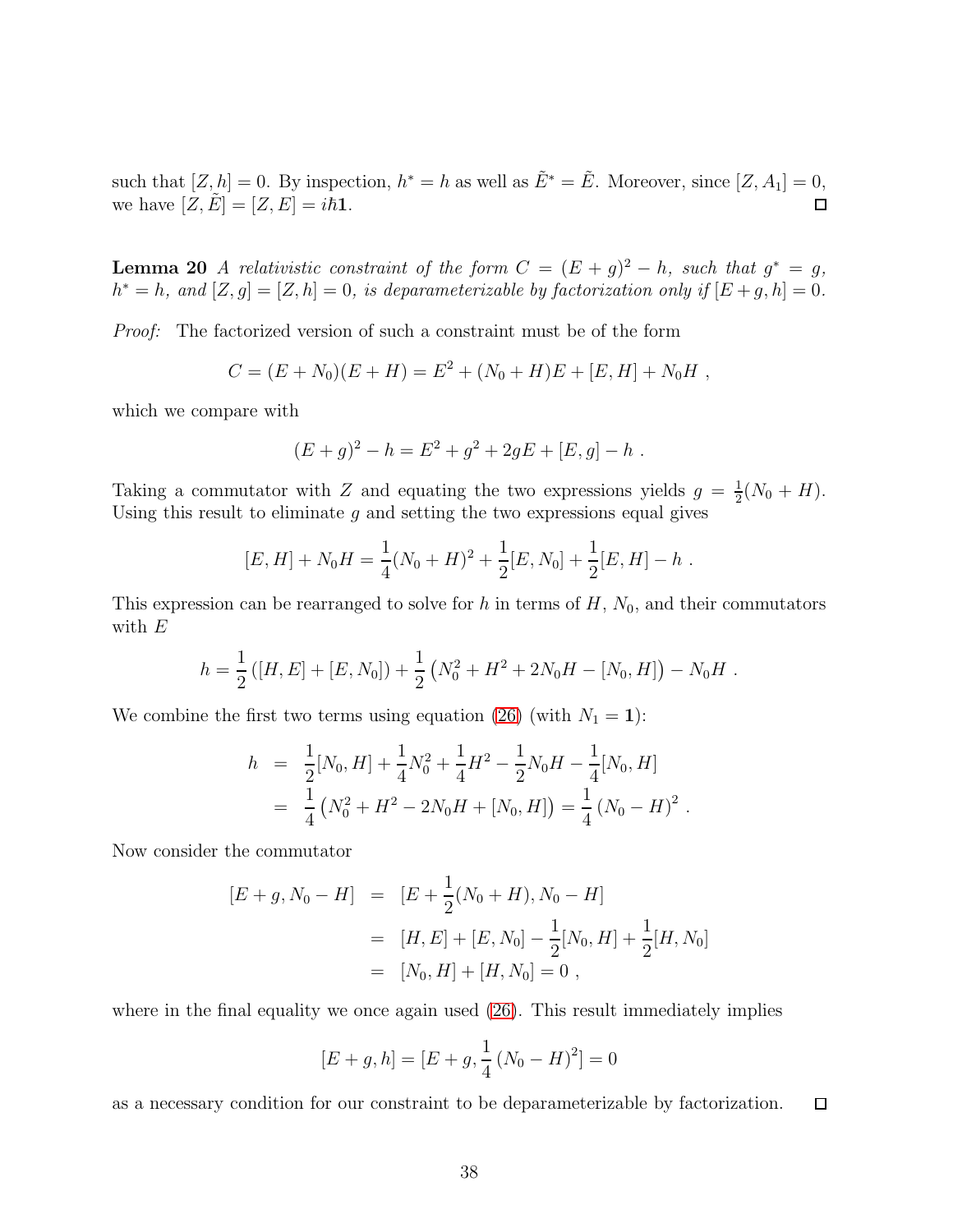*Example:* We assume that  $h = \sqrt{h}^2$  has a square root  $\sqrt{h} = \sqrt{h}^*$  in A. Comparison of the two constraint forms results in

$$
g = \frac{1}{2}(N_0 + H)
$$
, and  $\sqrt{h} = \frac{1}{2}(N_0 - H)$ .

The factorizability condition [\(26\)](#page-36-3) now gives

$$
2[E, \sqrt{h}] = [\sqrt{h}, g] - [g, \sqrt{h}],
$$

or

<span id="page-38-0"></span>
$$
i\hbar \frac{\partial \sqrt{h}}{\partial Z} = [\sqrt{h}, g] \tag{30}
$$

For example, in a two-component system with canonical generators  $[Z, E] = [q, p] = i\hbar \mathbf{1}$ , setting

$$
\sqrt{h} = p + \frac{1}{2}(q^2 - Z^2)
$$
, and  $g = Z(q - Z)$ ,

satisfies equation [\(30\)](#page-38-0) and leads to the factorization

$$
C = (E + Z(q - Z))^{2} - \left(p + \frac{1}{2}(q^{2} - Z^{2})\right)^{2}
$$
  
=  $\left(E + p + \frac{1}{2}q^{2} - \frac{3}{2}Z^{2} + qZ\right)\left(E - \left(p + \frac{1}{2}(q - Z)^{2}\right)\right)$ .

As this example demonstrates, in general a constraint  $C \in \mathcal{A}$  has to be of a specific form in order for a deparameterization and therefore evolution with respect to a gauge section to exist. This result showcases the power of our general approach to quantum dynamical reduction. The restrictions of the type found in Lemmas [18](#page-35-0)[–20](#page-37-0) have not been anticipated by the standard method of deparameterization on a fixed Hilbert space, which treats each specific scenario individually and has mainly been applied to time-independent systems in which  $C = NC_H$ , where N and  $C_H$  commute. The additional restrictions derived here are the consequence of the inclusion of time dependence from the outset, as well as the general algebraic treatment that is not tied to a specific Hilbert-space representation.

## Acknowledgements

This work was supported in part by NSF grants PHY-1607414 and PHY-1912168.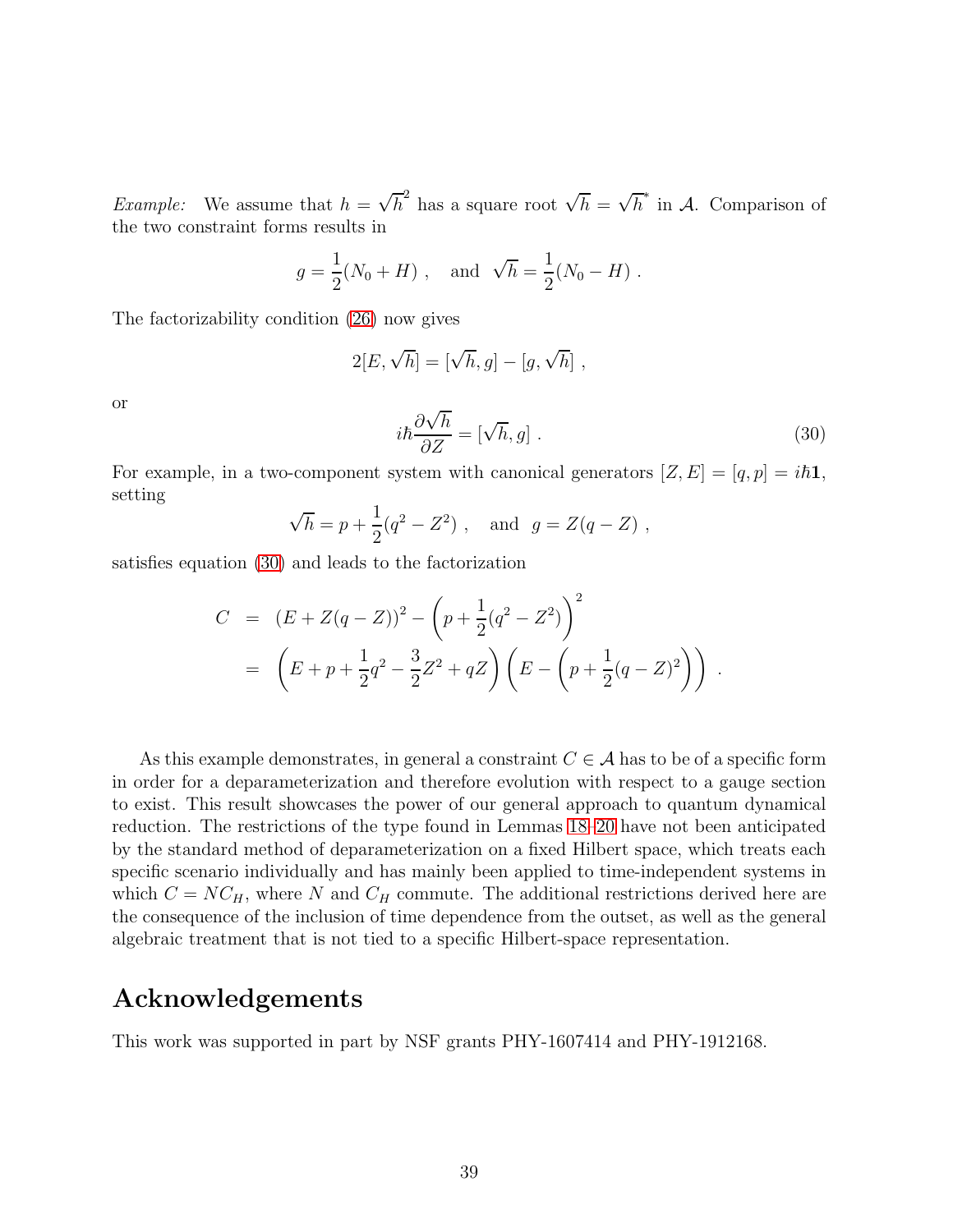### <span id="page-39-0"></span>References

- <span id="page-39-1"></span>[1] J. E. Marsden and A. Weinstein, Reduction of symplectic manifolds with symmetry, Rep. Math. Phys. 5 (1974) 121–130
- <span id="page-39-2"></span>[2] M. Bojowald and T. Strobl, Poisson Geometry in Constrained Systems, Rev. Math. Phys. 15 (2003) 663–703, [\[hep-th/0112074\]](http://arxiv.org/abs/hep-th/0112074)
- [3] K. V. Kuchař, Time and interpretations of quantum gravity, In G. Kunstatter, D. E. Vincent, and J. G. Williams, editors, Proceedings of the 4th Canadian Conference on General Relativity and Relativistic Astrophysics, Singapore, 1992. World Scientific
- <span id="page-39-3"></span>[4] C. J. Isham, Canonical Quantum Gravity and the Question of Time, In J. Ehlers and H. Friedrich, editors, Canonical Gravity: From Classical to Quantum, pages 150–169. Springer-Verlag, Berlin, Heidelberg, 1994
- <span id="page-39-5"></span><span id="page-39-4"></span>[5] P. A. M. Dirac, Generalized Hamiltonian dynamics, Can. J. Math. 2 (1950) 129–148
- <span id="page-39-6"></span>[6] W. F. Blyth and C. J. Isham, Quantization of a Friedmann universe filled with a scalar field, Phys. Rev. D 11 (1975) 768–778
- <span id="page-39-7"></span>[7] C. Rovelli, Time in Quantum Gravity: An Hypothesis, Phys. Rev. D 43 (1991) 442–456
- <span id="page-39-8"></span>[8] B. Dittrich, Partial and Complete Observables for Hamiltonian Constrained Systems, Gen. Rel. Grav. 39 (2007) 1891–1927, [\[gr-qc/0411013\]](http://arxiv.org/abs/gr-qc/0411013)
- [9] B. Dittrich, Partial and Complete Observables for Canonical General Relativity, Class. Quant. Grav. 23 (2006) 6155–6184, [\[gr-qc/0507106\]](http://arxiv.org/abs/gr-qc/0507106)
- <span id="page-39-9"></span>[10] F. Bayen, M. Flato, C. Fronsdal, A. Lichnerowicz, and D. Sternheimer, Deformation theory and quantization. I. Deformation of Symplectic Structures, Ann. Phys. 111 (1978) 61–110
- <span id="page-39-10"></span>[11] F. Bayen, M. Flato, C. Fronsdal, A. Lichnerowicz, and D. Sternheimer, Deformation theory and quantization. II. Physical Applications, Ann. Phys. 111 (1978) 111–151
- <span id="page-39-11"></span>[12] M. Kontsevich, Deformation quantization of Poisson manifolds, I, [\[arXiv:q-alg/9709040\]](http://arxiv.org/abs/q-alg/9709040)
- <span id="page-39-12"></span>[13] T. Damour, M. Henneaux, and H. Nicolai, Cosmological Billiards, Class. Quantum Grav. 20 (2003) R145–R200, [\[hep-th/0212256\]](http://arxiv.org/abs/hep-th/0212256)
- <span id="page-39-13"></span>[14] M. Bojowald, Loop Quantum Cosmology, Living Rev. Relativity 11 (2008) 4,  $|gr-qc/0601085|$ , <http://www.livingreviews.org/lrr-2008-4>
- <span id="page-39-14"></span>[15] M. Bojowald, Quantum cosmology: a review, Rep. Prog. Phys. 78 (2015) 023901, [\[arXiv:1501.04899\]](http://arxiv.org/abs/1501.04899)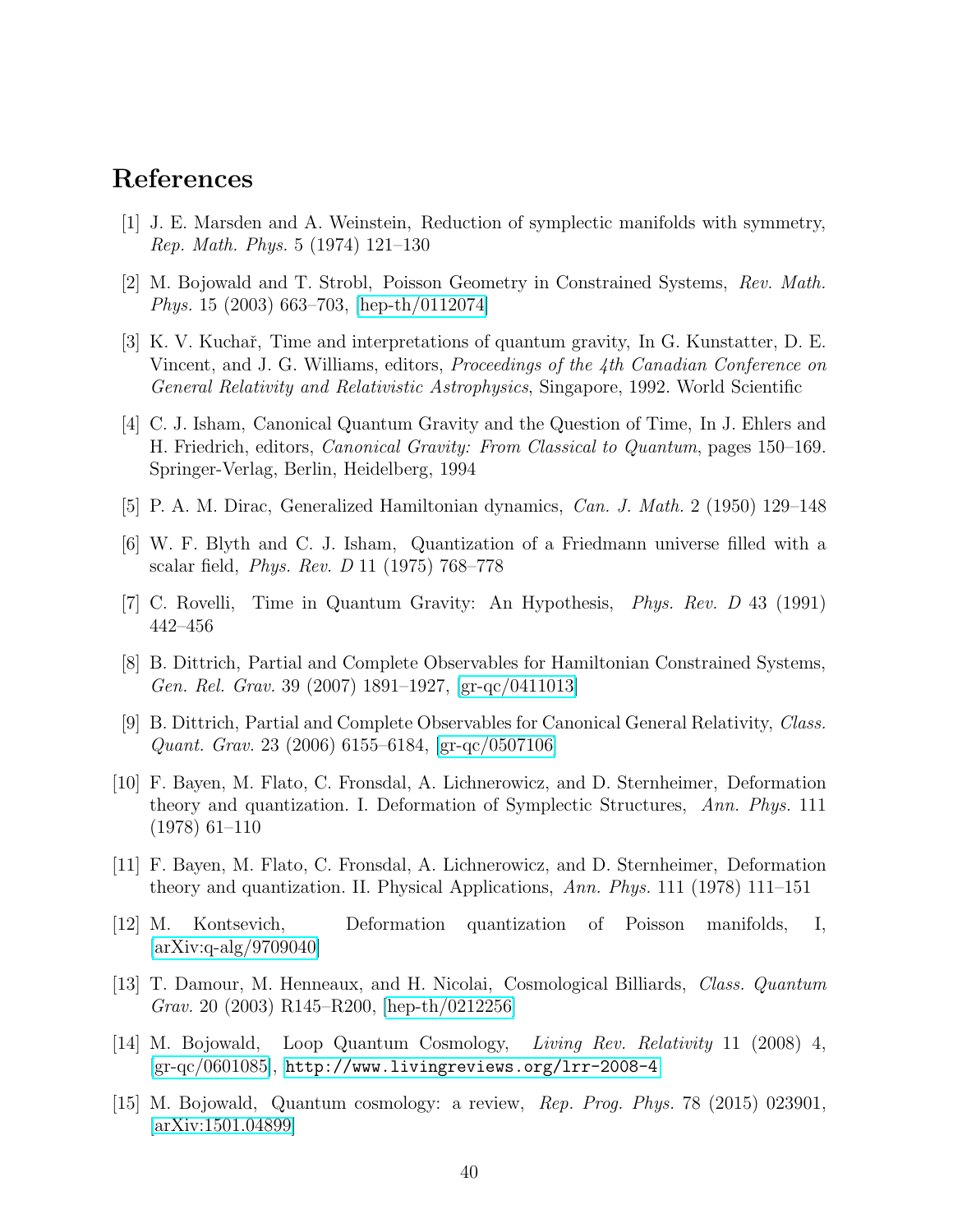- <span id="page-40-1"></span><span id="page-40-0"></span>[16] M. Bojowald, Large scale effective theory for cosmological bounces, Phys. Rev. D 75  $(2007)$  081301(R), [\[gr-qc/0608100\]](http://arxiv.org/abs/gr-qc/0608100)
- [17] J. Ben Achour and E. Livine, The Thiemann Complexifier and the CVH algebra for Classical and Quantum FLRW Cosmology, Phys. Rev. D 96 (2017) 066025, [\[arXiv:1705.03772\]](http://arxiv.org/abs/1705.03772)
- <span id="page-40-2"></span>[18] J. Ben Achour and E. Livine, Polymer Quantum Cosmology: Lifting quantization ambiguities using a  $SL(2,\mathbb{R})$  conformal symmetry, *Phys. Rev.* D 99 (2019), [\[arXiv:1806.09290\]](http://arxiv.org/abs/1806.09290)
- <span id="page-40-4"></span><span id="page-40-3"></span>[19] J. Ben Achour and E. Livine, Protected  $SL(2,\mathbb{R})$  Symmetry in Quantum Cosmology, JCAP 09 (2019) 012, [\[arXiv:1904.06149\]](http://arxiv.org/abs/1904.06149)
- <span id="page-40-5"></span>[20] M. Bojowald, Non-bouncing solutions in loop quantum cosmology, JCAP 07 (2020) 029, [\[arXiv:1906.02231\]](http://arxiv.org/abs/1906.02231)
- <span id="page-40-6"></span>[21] B. S. DeWitt, Quantum Theory of Gravity. I. The Canonical Theory, Phys. Rev. 160 (1967) 1113–1148
- <span id="page-40-7"></span>[22] M. Günaydin and B. Zumino, Magnetic charge and non-associative algebras, In Symposium to honor G. C. Wick, Pisa, Italy, 1984
- <span id="page-40-8"></span>[23] R. Jackiw, Three-Cocycle in Mathematics and Physics, Phys. Rev. Lett. 54 (1985) 159
- <span id="page-40-9"></span>[24] J.-P. Jurzak, Simple facts about algebras of unbounded operators, J. Func. Anal. 21 (1976) 469–482
- <span id="page-40-10"></span>[25] R. Haag, Local Quantum Physics, Springer-Verlag, Berlin, Heidelberg, New York, 1992
- [26] T. L. Gill and W. W. Zachary, Foundations for Relativistic Quantum Theory I: Feynman's Operator Calculus and the Dyson Conjectures, J. Math. Phys. 43 (2002) 69, [\[math-ph/0405059\]](http://arxiv.org/abs/math-ph/0405059)
- <span id="page-40-12"></span>[27] M. Bojowald, P. A. Höhn, and A. Tsobanjan, An effective approach to the problem of time, Class. Quantum Grav. 28 (2011) 035006, [\[arXiv:1009.5953\]](http://arxiv.org/abs/1009.5953)
- <span id="page-40-13"></span>[28] M. Bojowald, P. A. Höhn, and A. Tsobanjan, An effective approach to the problem of time: general features and examples, *Phys. Rev. D* 83 (2011) 125023,  $\left[\text{arXiv:1011.3040}\right]$
- <span id="page-40-14"></span>[29] P. A. Höhn, E. Kubalova, and A. Tsobanjan, Effective relational dynamics of a nonintegrable cosmological model, Phys. Rev. D 86 (2012) 065014, [\[arXiv:1111.5193\]](http://arxiv.org/abs/1111.5193)
- <span id="page-40-11"></span>[30] B. Dittrich, P. A. Hoehn, T. A. Koslowski, and M. I. Nelson, Chaos, Dirac observables and constraint quantization, [\[arXiv:1508.01947\]](http://arxiv.org/abs/1508.01947)